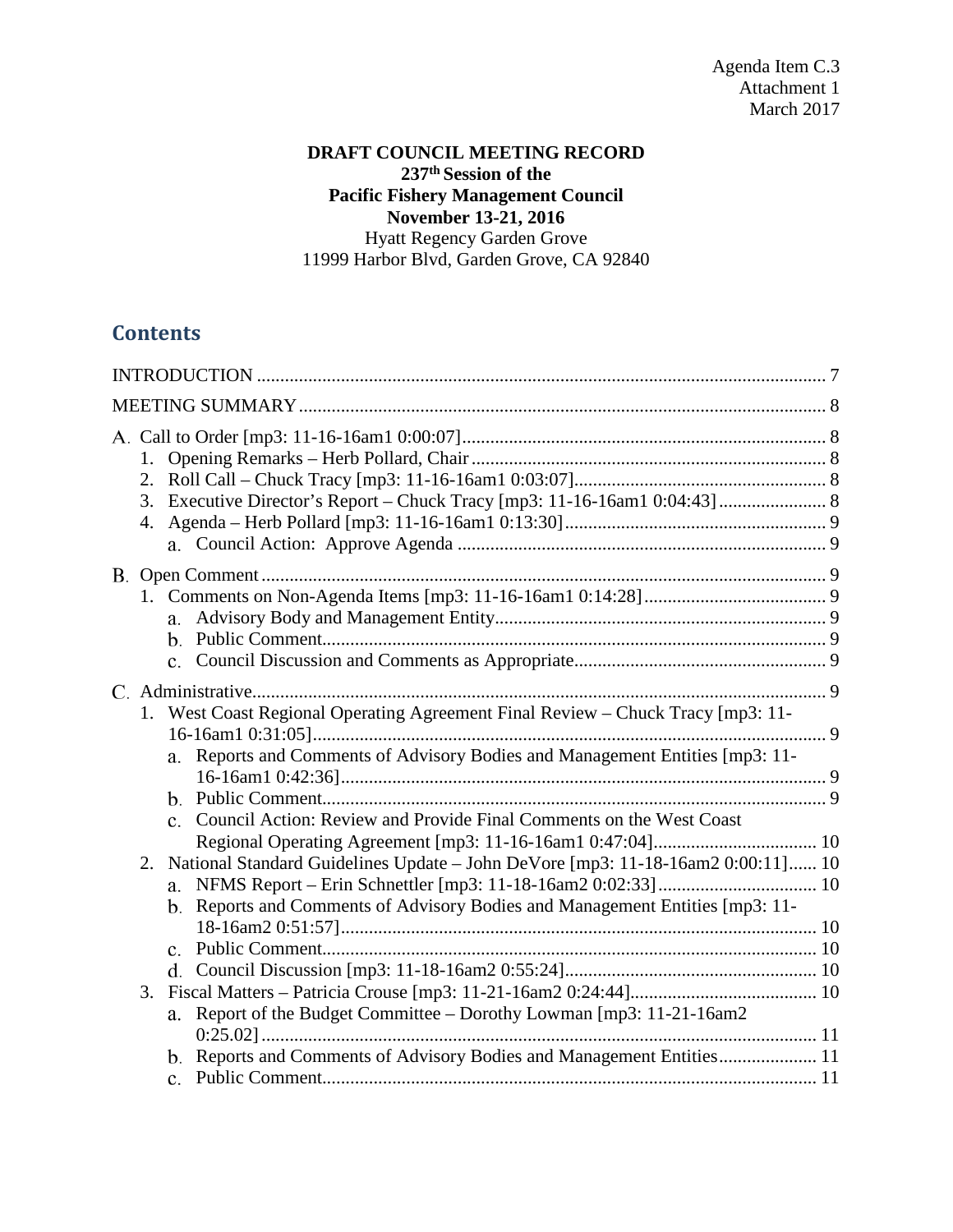|                                                                             |                                                                                     | d. Council Action: Consider Budget Committee Recommendations [mp3: 11-21-       |  |
|-----------------------------------------------------------------------------|-------------------------------------------------------------------------------------|---------------------------------------------------------------------------------|--|
|                                                                             | 4. Approval of Council Meeting Record - Herb Pollard [mp3: 11-21-16am2 0:34:02]  11 |                                                                                 |  |
|                                                                             | a. Council Action: Approve Previous Council Meeting Record(s) [mp3: 11-21-          |                                                                                 |  |
|                                                                             |                                                                                     |                                                                                 |  |
|                                                                             | 5.                                                                                  | Membership Appointments and Council Operating Procedures - Mike Burner [mp3:    |  |
|                                                                             |                                                                                     |                                                                                 |  |
|                                                                             |                                                                                     | Reports and Comments of Advisory Bodies and Management Entities [mp3: 11-<br>a. |  |
|                                                                             |                                                                                     |                                                                                 |  |
|                                                                             |                                                                                     |                                                                                 |  |
|                                                                             |                                                                                     | c. Council Action: Consider Appointments to Council Committees and Advisory     |  |
|                                                                             |                                                                                     | Bodies; Adopt Changes to Council Operating Procedures [mp3: 11-21-16am2         |  |
|                                                                             |                                                                                     |                                                                                 |  |
|                                                                             |                                                                                     | 6. Future Council Meeting Agenda and Workload Planning - Chuck Tracy [mp3: 11-  |  |
|                                                                             |                                                                                     |                                                                                 |  |
|                                                                             |                                                                                     | a. Reports and Comments of Advisory Bodies and Management Entities [mp3: 11-    |  |
|                                                                             |                                                                                     |                                                                                 |  |
|                                                                             |                                                                                     |                                                                                 |  |
|                                                                             |                                                                                     | c. Council Discussion and Guidance on Future Meeting Agenda and Workload        |  |
|                                                                             |                                                                                     |                                                                                 |  |
|                                                                             |                                                                                     |                                                                                 |  |
|                                                                             |                                                                                     |                                                                                 |  |
|                                                                             |                                                                                     | 1. National Marine Fisheries Service Report – Mike Burner [mp3: 11-16-16am2]    |  |
|                                                                             |                                                                                     |                                                                                 |  |
|                                                                             |                                                                                     | a. Regulatory Activities - Frank Lockhart [mp3: 11-16-16am2 0:01:19] 13         |  |
|                                                                             |                                                                                     | b. Fisheries Science Center Activities [mp3: 11-16-16am2 0:02:10] 13            |  |
|                                                                             |                                                                                     | c. Reports and Comments of Advisory Bodies and Management Entities [mp3: 11-    |  |
|                                                                             |                                                                                     |                                                                                 |  |
|                                                                             |                                                                                     |                                                                                 |  |
|                                                                             |                                                                                     |                                                                                 |  |
| Salmon Methodology Review- Mike Burner [mp3: 11-16-16am2 0:53:03]  13<br>2. |                                                                                     | Reports and Comments of Advisory Bodies and Management Entities [mp3: 11-<br>a. |  |
|                                                                             |                                                                                     |                                                                                 |  |
|                                                                             |                                                                                     |                                                                                 |  |
|                                                                             |                                                                                     | Council Action: Adopt Final Methodology Changes [mp3: 11-16-16am2               |  |
|                                                                             |                                                                                     |                                                                                 |  |
|                                                                             |                                                                                     | 3. Chinook Fishery Regulation Assessment Model Update– Mike Burner [mp3: 11-16- |  |
|                                                                             |                                                                                     |                                                                                 |  |
|                                                                             |                                                                                     | Reports and Comments of Advisory Bodies and Management Entities [mp3: 11-       |  |
|                                                                             |                                                                                     |                                                                                 |  |
|                                                                             |                                                                                     |                                                                                 |  |
|                                                                             |                                                                                     |                                                                                 |  |
|                                                                             | 4.                                                                                  | Preseason Salmon Management Schedule for 2017 - Mike Burner [mp3: 11-16-        |  |
|                                                                             |                                                                                     |                                                                                 |  |
|                                                                             |                                                                                     | a. Reports and Comments of Advisory Bodies and Management Entities [mp3: 11-    |  |
|                                                                             |                                                                                     |                                                                                 |  |
|                                                                             |                                                                                     |                                                                                 |  |
|                                                                             |                                                                                     |                                                                                 |  |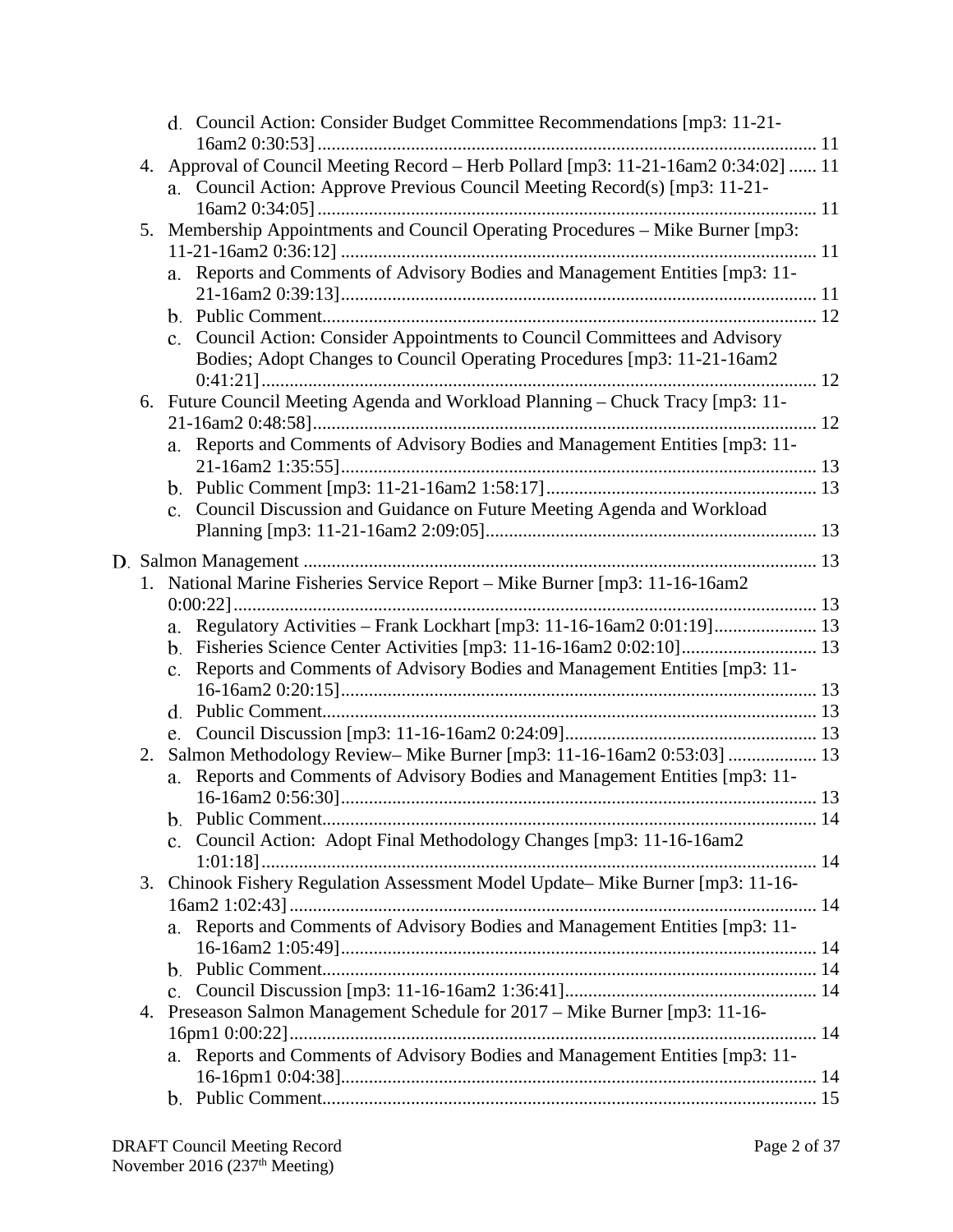|  |    |    | c. Council Action: Adopt 2017 Final Preseason Management Schedule [mp3: 11-                                                                            |  |
|--|----|----|--------------------------------------------------------------------------------------------------------------------------------------------------------|--|
|  |    |    |                                                                                                                                                        |  |
|  |    |    | 1. Final 2017 Catch Sharing Plan and Annual Regulation Changes - Kelly Ames [mp3:                                                                      |  |
|  |    |    | a. Reports and Comments of Advisory Bodies and Management Entities [mp3: 11-                                                                           |  |
|  |    |    |                                                                                                                                                        |  |
|  |    |    | c. Council Action: Adopt Final Changes for the 2017 Pacific Halibut Catch                                                                              |  |
|  |    |    | Sharing Plan and Annual Fishing Regulations [mp3: 11-16-16pm1 0:52:10]  15                                                                             |  |
|  |    |    |                                                                                                                                                        |  |
|  |    |    | 1. National Marine Fisheries Service Report - Brett Wiedoff [mp3: 11-17-16am1                                                                          |  |
|  |    |    | a. Regulatory Activities - Frank Lockhart [mp3: 11-17-16am1 0:43:13] & [mp3:                                                                           |  |
|  |    |    | b. Fisheries Science Center Activities - John Stein [mp3: 11-17-16am1 0:14:21] 16                                                                      |  |
|  |    |    | c. Reports and Comments of Advisory Bodies and Management Entities [mp3: 11-                                                                           |  |
|  |    |    |                                                                                                                                                        |  |
|  |    |    |                                                                                                                                                        |  |
|  | 2. |    | Methodology Review Final Topic Selection - John DeVore [mp3: 11-17-16am2]                                                                              |  |
|  |    |    |                                                                                                                                                        |  |
|  |    |    | a. Reports and Comments of Advisory Bodies and Management Entities [mp3: 11-                                                                           |  |
|  |    |    |                                                                                                                                                        |  |
|  |    |    | c. Council Action: Adopt Final Topics for the 2017 Methodology Review [mp3:                                                                            |  |
|  |    |    |                                                                                                                                                        |  |
|  | 3. |    | Inseason Management Final Action - Kelly Ames [mp3: 11-17-16pm2 0:01:53]  18                                                                           |  |
|  |    | a. | Reports and Comments of Advisory Bodies and Management Entities [mp3: 11-                                                                              |  |
|  |    |    |                                                                                                                                                        |  |
|  |    |    | c. Council Action: Adopt Final Inseason Adjustments, as Necessary, to Achieve                                                                          |  |
|  |    |    |                                                                                                                                                        |  |
|  |    |    | 4. Groundfish Essential Fish Habitat (EFH) and Rockfish Conservation Area (RCA)                                                                        |  |
|  |    |    | Amendment 28 Alternatives - Kerry Griffin [mp3: 11-18-16am3 0:00:03]  19                                                                               |  |
|  |    |    | a. Project Team Report – Kerry Griffin and Kelly Ames [mp3: 11-18-16am3]                                                                               |  |
|  |    |    |                                                                                                                                                        |  |
|  |    |    | b. Reports and Comments of Advisory Bodies and Management Entities [mp3: 11-                                                                           |  |
|  |    |    |                                                                                                                                                        |  |
|  |    |    | c. Public Comment [mp3: 11-18-16pm2 0:00:15] and [mp3: 11-18-16pm3 0:00:31] 19                                                                         |  |
|  |    |    | d. Council Action: Consider Revisions to the Range of Alternatives, Identify<br>Preliminary Preferred Alternatives, and Provide Additional Guidance as |  |
|  |    |    |                                                                                                                                                        |  |
|  |    |    | 5. Trawl Gear Modification Exempted Fishing Permit (EFP) Final Action - Jim Seger                                                                      |  |
|  |    |    |                                                                                                                                                        |  |
|  |    |    |                                                                                                                                                        |  |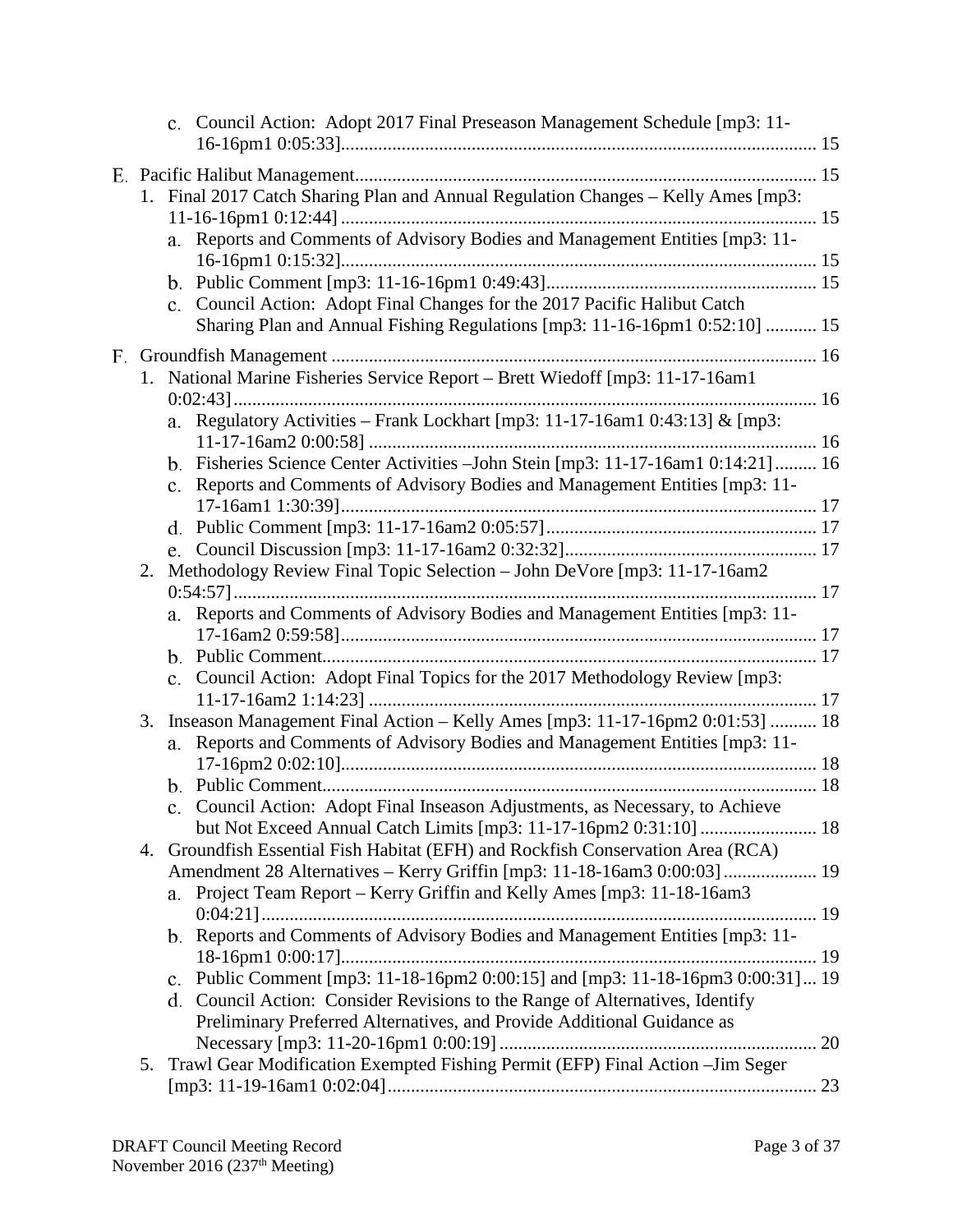|    |                                                                               | a. Reports and Comments of Advisory Bodies and Management Entities [mp3: 11-        |    |  |  |  |
|----|-------------------------------------------------------------------------------|-------------------------------------------------------------------------------------|----|--|--|--|
|    |                                                                               |                                                                                     |    |  |  |  |
|    |                                                                               |                                                                                     |    |  |  |  |
|    |                                                                               | c. Council Action: Adopt Final EFP Recommendations to NMFS for Modification         |    |  |  |  |
|    |                                                                               |                                                                                     |    |  |  |  |
| 6. |                                                                               | 5-Year Catch Share Program and Intersector Allocation Review Plans and Fishery      |    |  |  |  |
|    |                                                                               |                                                                                     |    |  |  |  |
|    | a.                                                                            | Overview of the 5-Year Review Blueprint - Abigail Harley [mp3: 11-20-16am2          |    |  |  |  |
|    |                                                                               |                                                                                     |    |  |  |  |
|    |                                                                               | b. Summary of Public Hearings - Hearings Officers [mp3: 11-20-16am2 0:16:18] 25     |    |  |  |  |
|    |                                                                               | c. Reports and Comments of Advisory Bodies and Management Entities [mp3: 11-        |    |  |  |  |
|    |                                                                               |                                                                                     |    |  |  |  |
|    |                                                                               |                                                                                     |    |  |  |  |
|    | e.                                                                            | Council Action: Provide Guidance on Plans for the 5-Year Review of the Trawl        |    |  |  |  |
|    |                                                                               | Catch Share Program and Allocations, Including Ad Hoc Community Advisory            |    |  |  |  |
|    |                                                                               | Board Tasks, Adopt Language Update for Appendix E to the Groundfish Fishery         |    |  |  |  |
|    |                                                                               | Management Plan, and Provide Other Guidance as Needed [mp3: 11-20-16am2             |    |  |  |  |
|    |                                                                               |                                                                                     | 25 |  |  |  |
| 7. |                                                                               | Mid-Biennium Harvest Specification Adjustment Policies - John DeVore [mp3: 11-      |    |  |  |  |
|    |                                                                               |                                                                                     |    |  |  |  |
|    | a.                                                                            | Reports and Comments of Advisory Bodies and Management Entities 26                  |    |  |  |  |
|    |                                                                               |                                                                                     |    |  |  |  |
|    |                                                                               | c. Council Action: Adopt a Range of Alternatives and, if Appropriate, a             |    |  |  |  |
|    |                                                                               | Preliminary Preferred Policy Alternative for Mid-Biennium Harvest                   |    |  |  |  |
|    |                                                                               | Specification Adjustments; Provide Further Direction as Necessary [mp3: 11-20-      |    |  |  |  |
|    |                                                                               |                                                                                     |    |  |  |  |
|    |                                                                               |                                                                                     |    |  |  |  |
|    | 1. National Marine Fisheries Service Report - Kerry Griffin [mp3: 11-17-16am2 |                                                                                     |    |  |  |  |
|    |                                                                               |                                                                                     |    |  |  |  |
|    |                                                                               | a. Regulatory Activities - Frank Lockhart [mp3: 11-17-16am2 1:20:20] 27             |    |  |  |  |
|    |                                                                               | b. Fisheries Science Center Activities - Cisco Werner [mp3: 11-17-16am2 1:21:23] 27 |    |  |  |  |
|    |                                                                               |                                                                                     |    |  |  |  |
|    |                                                                               |                                                                                     |    |  |  |  |
|    |                                                                               |                                                                                     |    |  |  |  |
| 2. |                                                                               | Methodology Review Preliminary Topic Selection - Kerry Griffin [mp3: 11-17-         |    |  |  |  |
|    |                                                                               |                                                                                     |    |  |  |  |
|    |                                                                               | a. Reports and Comments of Advisory Bodies and Management Entities [mp3: 11-        |    |  |  |  |
|    |                                                                               |                                                                                     |    |  |  |  |
|    |                                                                               |                                                                                     |    |  |  |  |
|    |                                                                               | c. Council Action: Provide Guidance on Preliminary Topics for Methodology           |    |  |  |  |
|    |                                                                               |                                                                                     |    |  |  |  |
| 3. |                                                                               | Small-Scale Fishery Management Alternatives- Kerry Griffin [mp3: 11-17-16pm1        |    |  |  |  |
|    |                                                                               |                                                                                     |    |  |  |  |
|    |                                                                               | a. Reports and Comments of Advisory Bodies and Management Entities [mp3: 11-        |    |  |  |  |
|    |                                                                               |                                                                                     |    |  |  |  |
|    |                                                                               |                                                                                     |    |  |  |  |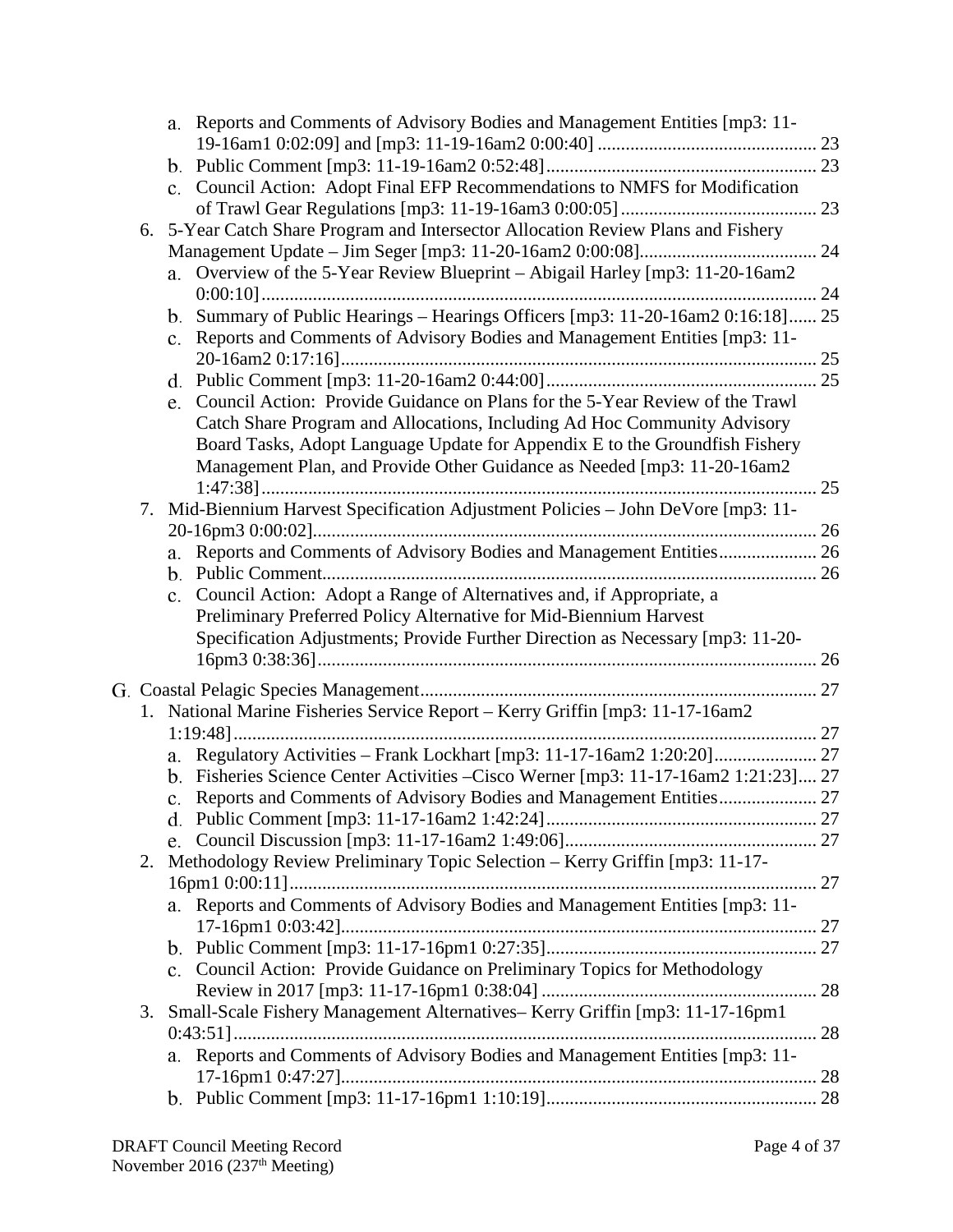|    |    | c. Council Action: Adopt a Range of Policy Alternatives for Small-Scale Fishery<br>Management; Adopt Preliminary Preferred as Appropriate [mp3: 11-17-16pm1                                                                                                                                                                    |    |
|----|----|--------------------------------------------------------------------------------------------------------------------------------------------------------------------------------------------------------------------------------------------------------------------------------------------------------------------------------|----|
|    |    | 4. Northern Anchovy Stock Assessment and Management Measures- Kerry Griffin<br>a. Reports and Comments of Advisory Bodies and Management Entities [mp3: 11-<br>c. Council Action: Review Stock Status and Consider Revisions to Harvest<br>Specifications, Management Measures, and Management Category [mp3: 11-19-           | 29 |
|    |    |                                                                                                                                                                                                                                                                                                                                |    |
|    |    | 1. Current Habitat Issues - Jennifer Gilden [mp3: 11-18-16am1 0:01:54]  31<br>Report of the Habitat Committee - Joel Kawahara [mp3: 11-18-16am1 0:02:38] 31<br>a.<br>Reports and Comments of Advisory Bodies and Management Entities 31<br>b.<br>Council Action: Consider Habitat Committee Recommendations [mp3: 11-18-<br>d. |    |
| I. |    |                                                                                                                                                                                                                                                                                                                                |    |
|    |    | 1. National Marine Fisheries Service Report - Kit Dahl [mp3: 11-20-16am1 0:01:52]  31                                                                                                                                                                                                                                          |    |
|    |    | a.                                                                                                                                                                                                                                                                                                                             |    |
|    |    | b. Fisheries Science Center Activities – Cisco Werner [mp3: 11-20-16am1 0:13:52] 31                                                                                                                                                                                                                                            |    |
|    |    | c.<br>d.                                                                                                                                                                                                                                                                                                                       |    |
|    |    | e.                                                                                                                                                                                                                                                                                                                             |    |
|    | 2. |                                                                                                                                                                                                                                                                                                                                |    |
|    |    | Reports and Comments of Advisory Bodies and Management Entities [mp3: 11-<br>a.                                                                                                                                                                                                                                                |    |
|    |    |                                                                                                                                                                                                                                                                                                                                |    |
|    |    |                                                                                                                                                                                                                                                                                                                                |    |
|    |    | Council Action: 1) Provide Recommendations to the U.S. Delegations to the<br>$c_{\cdot}$                                                                                                                                                                                                                                       |    |
|    |    | Thirteenth Meeting of the Western and Central Pacific Fisheries Commission                                                                                                                                                                                                                                                     |    |
|    |    | (WCPFC); 2) Comment on Domestic Pacific Bluefin Commercial Fishery                                                                                                                                                                                                                                                             |    |
|    |    | Regulations, as Appropriate; 3) Respond to the Center for Biological Diversity's                                                                                                                                                                                                                                               |    |
|    |    |                                                                                                                                                                                                                                                                                                                                |    |
|    |    | 3. U.S. - Canada Albacore Tuna Treaty - Kit Dahl [mp3: 11-20-16pm2 0:00:39]  33<br>a. Reports and Comments of Advisory Bodies and Management Entities [mp3: 11-                                                                                                                                                                |    |
|    |    |                                                                                                                                                                                                                                                                                                                                |    |
|    |    |                                                                                                                                                                                                                                                                                                                                |    |
|    |    | c. Council Action: 1) Provide Recommendations to NMFS and Department of State                                                                                                                                                                                                                                                  |    |
|    |    | on Negotiating the Next Fishing Regime Under the U.S. - Canada Albacore                                                                                                                                                                                                                                                        |    |
|    |    |                                                                                                                                                                                                                                                                                                                                |    |
|    | 4. | Deep-Set Buoy Gear Exempted Fishing Permits (EFPs) - Kit Dahl [mp3: 11-20-                                                                                                                                                                                                                                                     |    |
|    |    |                                                                                                                                                                                                                                                                                                                                |    |
|    |    | a. Reports and Comments of Advisory Bodies and Management Entities [mp3: 11-                                                                                                                                                                                                                                                   |    |
|    |    |                                                                                                                                                                                                                                                                                                                                |    |
|    |    |                                                                                                                                                                                                                                                                                                                                |    |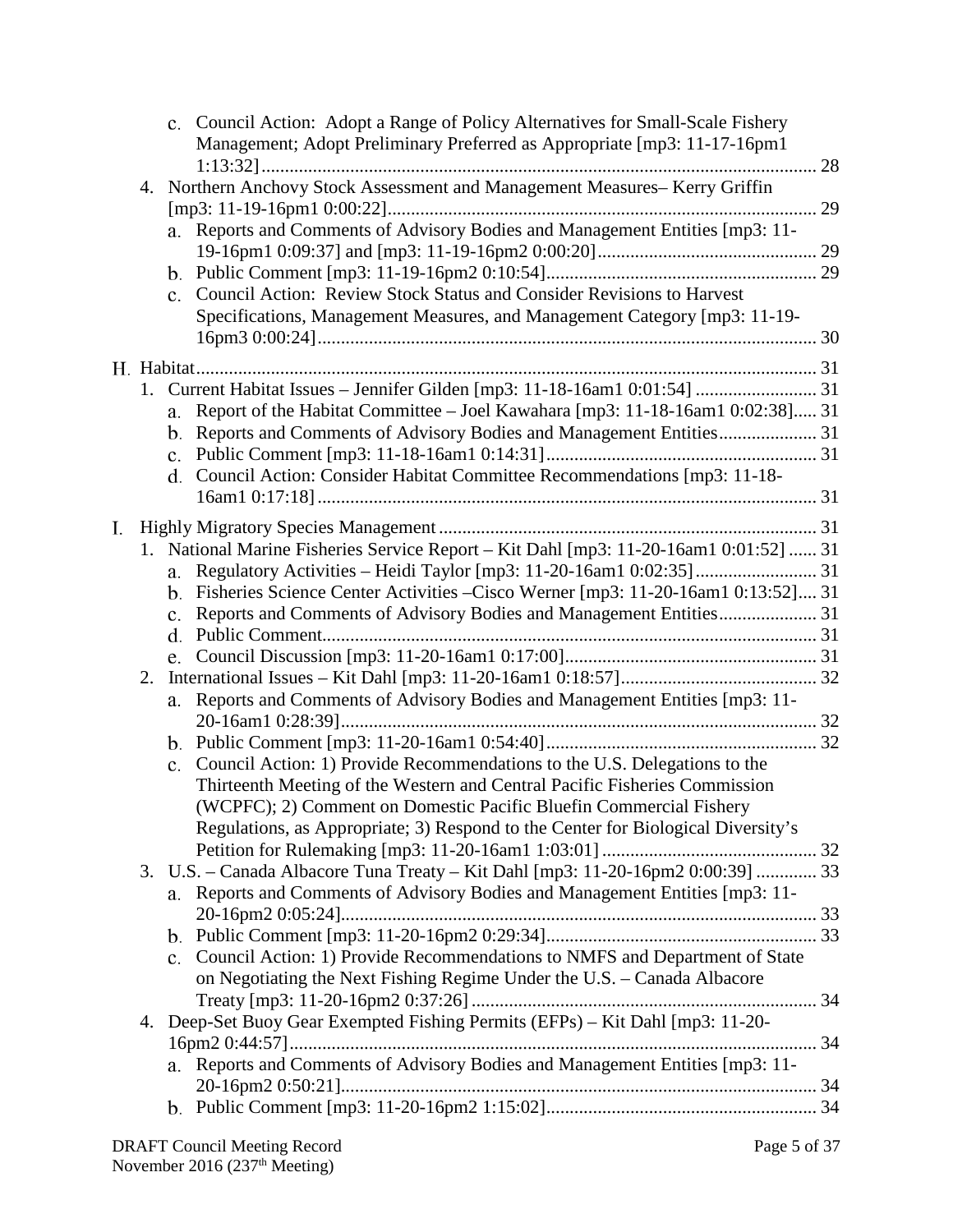| c. Council Action: Preliminarily Approve New Deep-Set Buoy Gear EFPs for<br>Public Review; Review and Provide Guidance on a EFP Application Template |    |
|------------------------------------------------------------------------------------------------------------------------------------------------------|----|
|                                                                                                                                                      |    |
|                                                                                                                                                      |    |
| a. Reports and Comments of Advisory Bodies and Management Entities [mp3: 11-                                                                         |    |
|                                                                                                                                                      |    |
|                                                                                                                                                      |    |
| c. Council Action: 1) Identify Fishery Permitting Priorities and Policies for the                                                                    |    |
| California Drift Gillnet Fishery and a Future Deep-Set Buoy Gear fishery, and 2)                                                                     |    |
| Provide Comments on the Drift Gillnet Fishery Hard Caps Proposed Rule [mp3:                                                                          |    |
|                                                                                                                                                      | 36 |
|                                                                                                                                                      |    |
|                                                                                                                                                      | 37 |
|                                                                                                                                                      |    |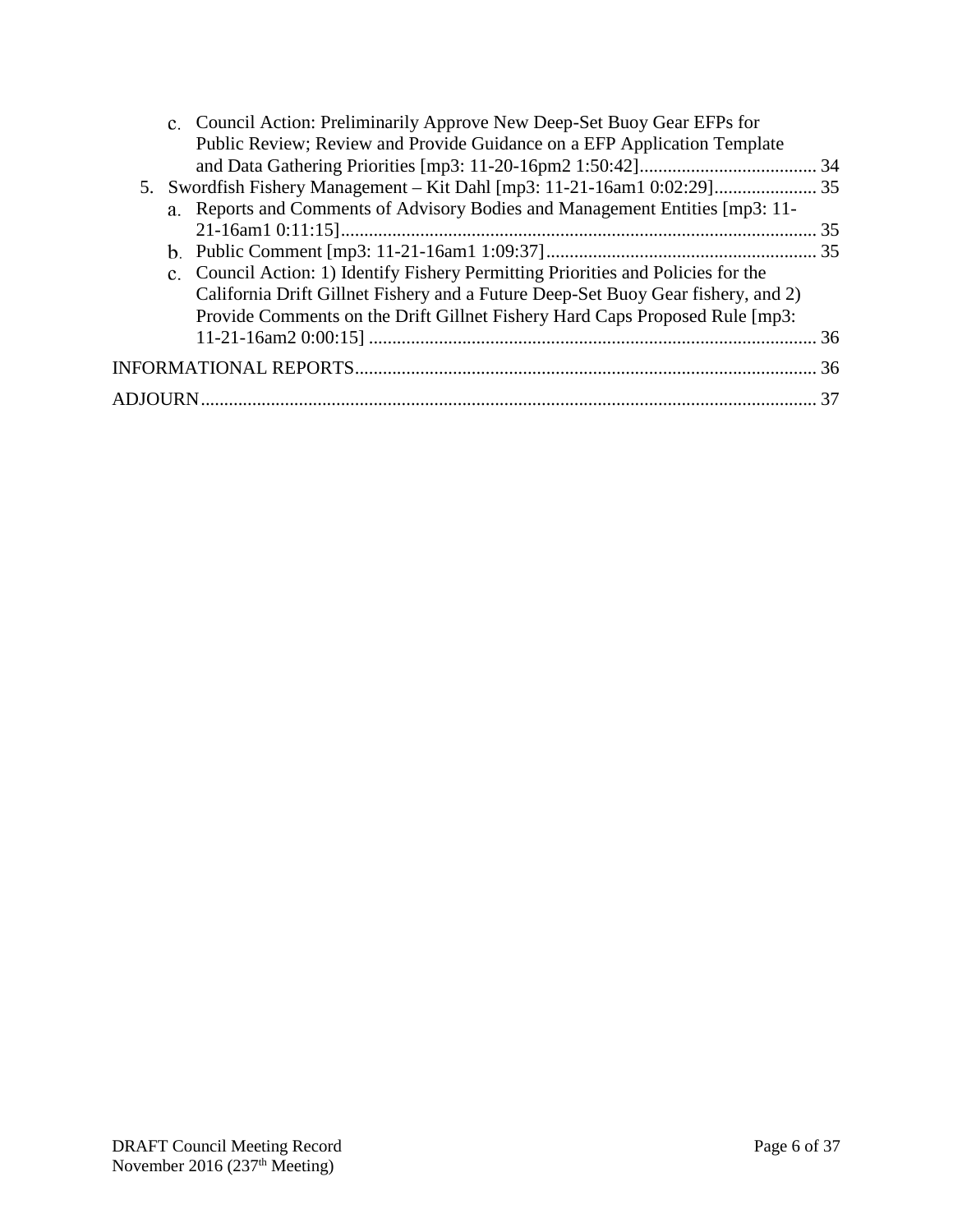### <span id="page-6-0"></span>**INTRODUCTION**

This document contains or identifies the various elements, documents, and sources comprising the complete and official record of Council meeting discussions and actions. In addition to the Meeting Summary, which follows this introductory section (see #7 below), it includes information or references that serve as the functional detailed minutes for this Council meeting as required by §302(i)(2)(E) of the Magnuson-Stevens Act. The full record is maintained at the Council office, is available on the Council website [\(http://www.pcouncil.org/\)](http://www.pcouncil.org/) or upon request from the Council office, and consists of the following:

- 1. **Meeting Notice and Proposed Agenda** These documents are available on the Council Website prior to and following each meeting at<http://www.pcouncil.org/>.
- 2. **Attendance Records** These documents are available for the Council meeting and each advisory body meeting by request from the Council office.
- 3. **All Documents, Reports, and Presentations for Council Consideration** These items include (1) all documents produced or received for the meeting briefing book, validated by a label assigned by the Council Secretariat and distributed to Council Members; (2) written public comments received at the Council meeting in accordance with agenda labeling requirements; and (3) electronic material or handout materials used in presentations to Council Members during the open session. They are available from links in the Meeting Summary of this document or at [http://www.pcouncil.org/council-operations/council-meetings/past](http://www.pcouncil.org/council-operations/council-meetings/past-meetings/)[meetings/.](http://www.pcouncil.org/council-operations/council-meetings/past-meetings/)
- 4. **Council Decisions Summary Document –** This document is distributed shortly after each Council meeting. It provides very brief descriptions of most key Council decisions and is available at<http://www.pcouncil.org/resources/archives/council-meeting-decisions/> and also provided by agenda item in the Meeting Summary of this document.
- 5. **Draft or Final Decision Documents Finalized after the Council Meeting** Documents such as Environmental Impact Statements or Environmental Assessments are available on the Council website as they are completed.
- 6. **Gavel-to-Gavel Audio Recordings** These recordings contain the testimony, presentations, discussions, and actions occurring at the meeting and are labeled by date and time (e.g., 04- 11-15am1) and have been annotated as to the time on the recording for the start of each agenda line item to help facilitate review. The recordings may be accessed from the links contained within the Meeting Summary of this document or at [http://www.pcouncil.org/council](http://www.pcouncil.org/council-operations/council-meetings/past-meetings/)[operations/council-meetings/past-meetings/.](http://www.pcouncil.org/council-operations/council-meetings/past-meetings/)
- 7. **Meeting Summary** (immediately follows this section) The Meeting Summary lists, in agenda item order, the briefing book documents, reports, presentations, and Council motions and actions, including a brief summary from the Council Decisions Summary Document for each agenda item. It constitutes the meeting record formally approved by the Council. The agenda heading for each agenda item, and most listed documents, serve as internet links to the actual briefing book documents. Internet links in brackets (e.g.,[\[mp3: 11-11-14pm1](ftp://ftp.pcouncil.org/pub/R1411_November_2014_Recordings/11-14-14pm1Copy.mp3) @01:21:15]) refer to the audio recording and elapsed time on the recording at which the agenda item was initiated. Links to the audio recordings are annotated by agenda item and may also be accessed at [http://www.pcouncil.org/council-operations/council-meetings/past-meetings/.](http://www.pcouncil.org/council-operations/council-meetings/past-meetings/)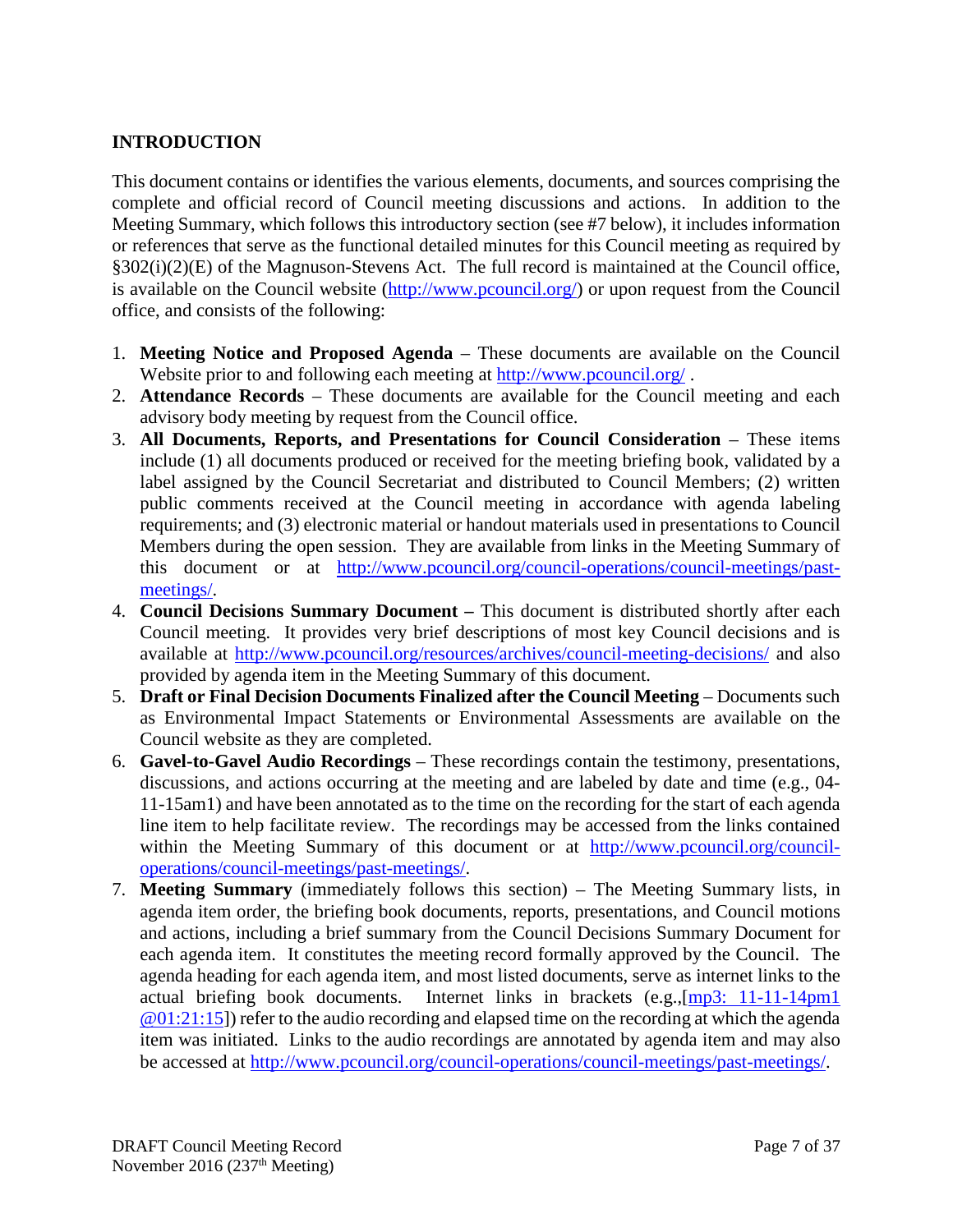#### <span id="page-7-0"></span>**MEETING SUMMARY**

### <span id="page-7-1"></span>**Call to Order [\[mp3: 11-16-16am1](ftp://ftp.pcouncil.org/pub/R1611_November_2016_Recordings/11-16-16am1Copy.mp3) 0:00:07]**

#### **1. Opening Remarks – Herb Pollard, Chair**

<span id="page-7-2"></span>Mr. Herb Pollard, Council Chair, called the 237<sup>th</sup> meeting of the Pacific Fishery Management Council (Council) to order at 9 a.m. on November 16, 2016. A closed session was held before this open session to discuss litigation and personnel matters.

## <span id="page-7-3"></span>**2. Roll Call – Chuck Tracy [\[mp3: 11-16-16am1](ftp://ftp.pcouncil.org/pub/R1611_November_2016_Recordings/11-16-16am1Copy.mp3) 0:03:07] Council Members present during the meeting week**:

| <b>National Marine Fisheries Service:</b>                                  | Mr. Frank Lockhart, designee                          |  |  |  |
|----------------------------------------------------------------------------|-------------------------------------------------------|--|--|--|
|                                                                            | Ms. Heidi Taylor, designee                            |  |  |  |
| <b>Washington State Official:</b>                                          | Mr. Kyle Adicks, designee                             |  |  |  |
|                                                                            | Ms. Michele Culver, designee                          |  |  |  |
|                                                                            | Mr. Corey Niles, designee                             |  |  |  |
| <b>Washington Obligatory:</b>                                              | Mr. Rich Lincoln                                      |  |  |  |
| Oregon State Official:                                                     | Mr. Troy Buell, designee                              |  |  |  |
|                                                                            | Ms. Maggie Sommer, designee                           |  |  |  |
| Oregon Obligatory:                                                         | Ms. Dorothy Lowman                                    |  |  |  |
| California State Official:                                                 | Ms. Briana Brady, designee                            |  |  |  |
|                                                                            | Ms. Joanna Grebel, designee                           |  |  |  |
|                                                                            | Mr. Brett Kormos, designee                            |  |  |  |
|                                                                            | Ms. Marci Yaremko, designee                           |  |  |  |
| California Obligatory:                                                     | Mr. David Crabbe                                      |  |  |  |
| Idaho State Official:                                                      | Mr. Peter Hassemer, designee                          |  |  |  |
| Idaho Obligatory:                                                          | Mr. Herb Pollard, Chair                               |  |  |  |
| Tribal Official:                                                           | Mr. Joseph Oatman                                     |  |  |  |
|                                                                            | Mr. David Sones, designee                             |  |  |  |
| At-Large:                                                                  | Mr. Phil Anderson, Vice-Chair                         |  |  |  |
|                                                                            | Mr. William L. "Buzz" Brizendine                      |  |  |  |
|                                                                            | Mr. Jeff Feldner                                      |  |  |  |
|                                                                            | Mr. Marc Gorelnik                                     |  |  |  |
| <b>Pacific States Marine Fisheries</b>                                     |                                                       |  |  |  |
| Commission:                                                                | Dr. David Hanson, Parliamentarian, nonvoting designee |  |  |  |
| U.S. Coast Guard:                                                          | LCDR Gregg Casad, nonvoting designee                  |  |  |  |
|                                                                            | LCDR Jason Brand, nonvoting designee                  |  |  |  |
| U.S. Fish and Wildlife Service:                                            | Dr. Steven Haeseker, nonvoting designee               |  |  |  |
| U.S. State Department:                                                     | Mr. David Hogan, nonvoting designee                   |  |  |  |
|                                                                            |                                                       |  |  |  |
| <b>Absent from the Meeting:</b>                                            |                                                       |  |  |  |
| Alaska State Official:                                                     | Mr. Charles Swanton (nonvoting)                       |  |  |  |
| 2. Executive Diverter's Depart Claudy Trees, Lug 2, 11 16 16 and 0.04, 421 |                                                       |  |  |  |

#### <span id="page-7-4"></span>**3. Executive Director's Report – Chuck Tracy [\[mp3: 11-16-16am1](ftp://ftp.pcouncil.org/pub/R1611_November_2016_Recordings/11-16-16am1Copy.mp3) 0:04:43]**

Mr. Tracy presented the informational reports available.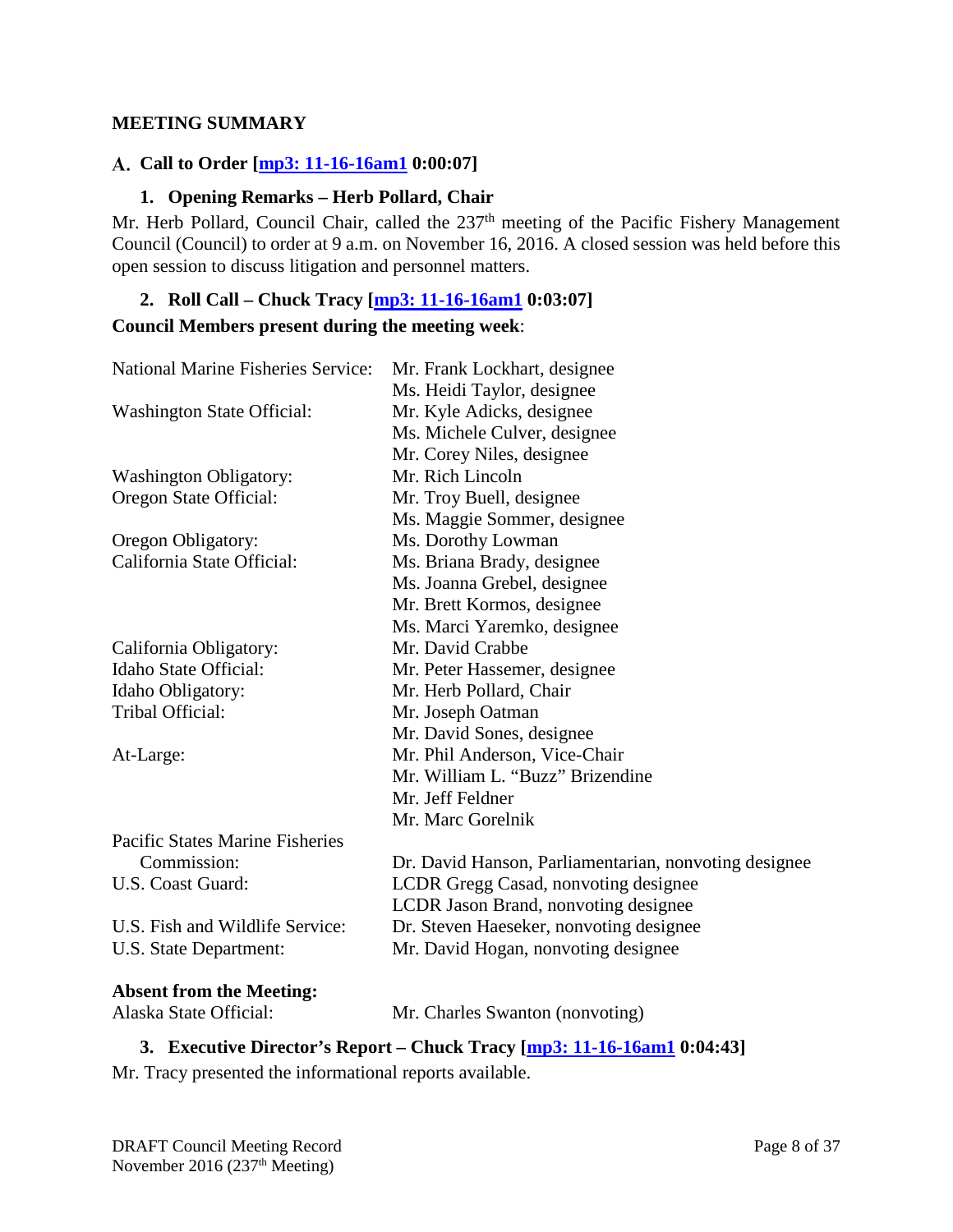### <span id="page-8-0"></span>**4. Agenda – Herb Pollard [\[mp3: 11-16-16am1](ftp://ftp.pcouncil.org/pub/R1611_November_2016_Recordings/11-16-16am1Copy.mp3) 0:13:30]**

### **Council Action: Approve Agenda**

<span id="page-8-1"></span>**Motion**: Adopt [Agenda Item A.4,](http://www.pcouncil.org/wp-content/uploads/2016/11/A4__Nov16Agenda_NOV2016BB.pdf) November 13-21, 2016 Council Meeting. David Crabbe/Buzz Brizendine (Motion carried unanimously)

### <span id="page-8-2"></span>**Open Comment**

<span id="page-8-3"></span>**1. [Comments on Non-Agenda Items](http://www.pcouncil.org/wp-content/uploads/2016/10/B1__SitSum_Nov2016BB.pdf) [\[mp3: 11-16-16am1](ftp://ftp.pcouncil.org/pub/R1611_November_2016_Recordings/11-16-16am1Copy.mp3) 0:14:28]**

### **Advisory Body and Management Entity**

<span id="page-8-5"></span><span id="page-8-4"></span>None

### **Public Comment**

Melissa Mahoney, Environmental Defense Fund [Agenda Item B.1.b, Public Comment 6:](http://www.pcouncil.org/wp-content/uploads/2016/10/B1b_PC6_EDF_Letter_NOV2016BB.pdf) Letter to Mr. Herb Pollard from Ms. Melissa Mahoney Regarding Briefing on the Transfer Effect

Workshop and Conservation

John Gibbs, Commercial Fisher

Mark Helvey, Sustainable Seafood Consultant

[Agenda Item B.1.b, Public Comment 1:](http://www.pcouncil.org/wp-content/uploads/2016/10/B1b_PC1_EFP_Letter-10032016-final_NOV2016BB.pdf) Letter to Mr. Barry Thom Regarding Consideration of an Exempted Fishing Permit (EFP) to Fish with Longline Gear

[Agenda Item B.1.b, Public Comment 2:](http://www.pcouncil.org/wp-content/uploads/2016/10/B1b_PC2_longline_efp_draft-ea_NOV2016BB.pdf) Consideration of an EFP to Fish with Longline Gear in the West Coast Exclusive Economic Zone, Draft Environmental Assessment Submitted by Jonathon Gonzalez

[Agenda Item B.1.b, Public Comment 3:](http://www.pcouncil.org/wp-content/uploads/2016/10/B1b_PC3_Lewison_Ltr_for_BThom_EFP_NOV2016BB.pdf) Letter to Mr. Barry Thom from Ms. Rebecca Lewison Regarding EFP to Fish with Longline Gear

[Agenda Item B.1.b, Public Comment 4:](http://www.pcouncil.org/wp-content/uploads/2016/10/B1b_PC4_EDF_support_letter_for_LL_EFP_NOV2016BB.pdf) Letter to Mr. Barry Thom from Mr. Shems Jud Regarding EFP to Fish with Longline Gear

<span id="page-8-6"></span>[Agenda Item B.1.b, Public Comment 5:](http://www.pcouncil.org/wp-content/uploads/2016/10/B1b_PC5_Swordfish_longlineEFP_NOV2016BB.pdf) Letter to Mr. Barry Thom from the Aquarium of the Pacific Regarding EFP to Fish with Longline Gear

### **Council Discussion and Comments as Appropriate**

### <span id="page-8-7"></span>**Administrative**

## <span id="page-8-8"></span>**1. [West Coast Regional Operating Agreement Final Review](http://www.pcouncil.org/wp-content/uploads/2016/10/C1__SitSum_ROA_NOV2016BB.pdf) – Chuck Tracy [\[mp3: 11-](ftp://ftp.pcouncil.org/pub/R1611_November_2016_Recordings/11-16-16am1Copy.mp3) [16-16am1](ftp://ftp.pcouncil.org/pub/R1611_November_2016_Recordings/11-16-16am1Copy.mp3) 0:31:05]**

[Agenda Item C.1, Attachment 1:](http://www.pcouncil.org/wp-content/uploads/2016/10/C1_Att1_dROA_NOV2016BB.pdf) Draft Operating Agreement Among the Pacific Fishery Management Council; NOAA Fisheries Service West Coast Regional Office; NOAA Fisheries Service Northwest Fisheries Science Center; NOAA Fisheries Service Southwest Fisheries Science Center; NOAA Fisheries Service Office of Law Enforcement West Coast Division; NOAA General Counsel, Northwest Section; and NOAA General Counsel, Southwest Section

<span id="page-8-9"></span>**Reports and Comments of Advisory Bodies and Management Entities [\[mp3: 11-](ftp://ftp.pcouncil.org/pub/R1611_November_2016_Recordings/11-16-16am1Copy.mp3) [16-16am1](ftp://ftp.pcouncil.org/pub/R1611_November_2016_Recordings/11-16-16am1Copy.mp3) 0:42:36]**

## **Public Comment**

<span id="page-8-10"></span>None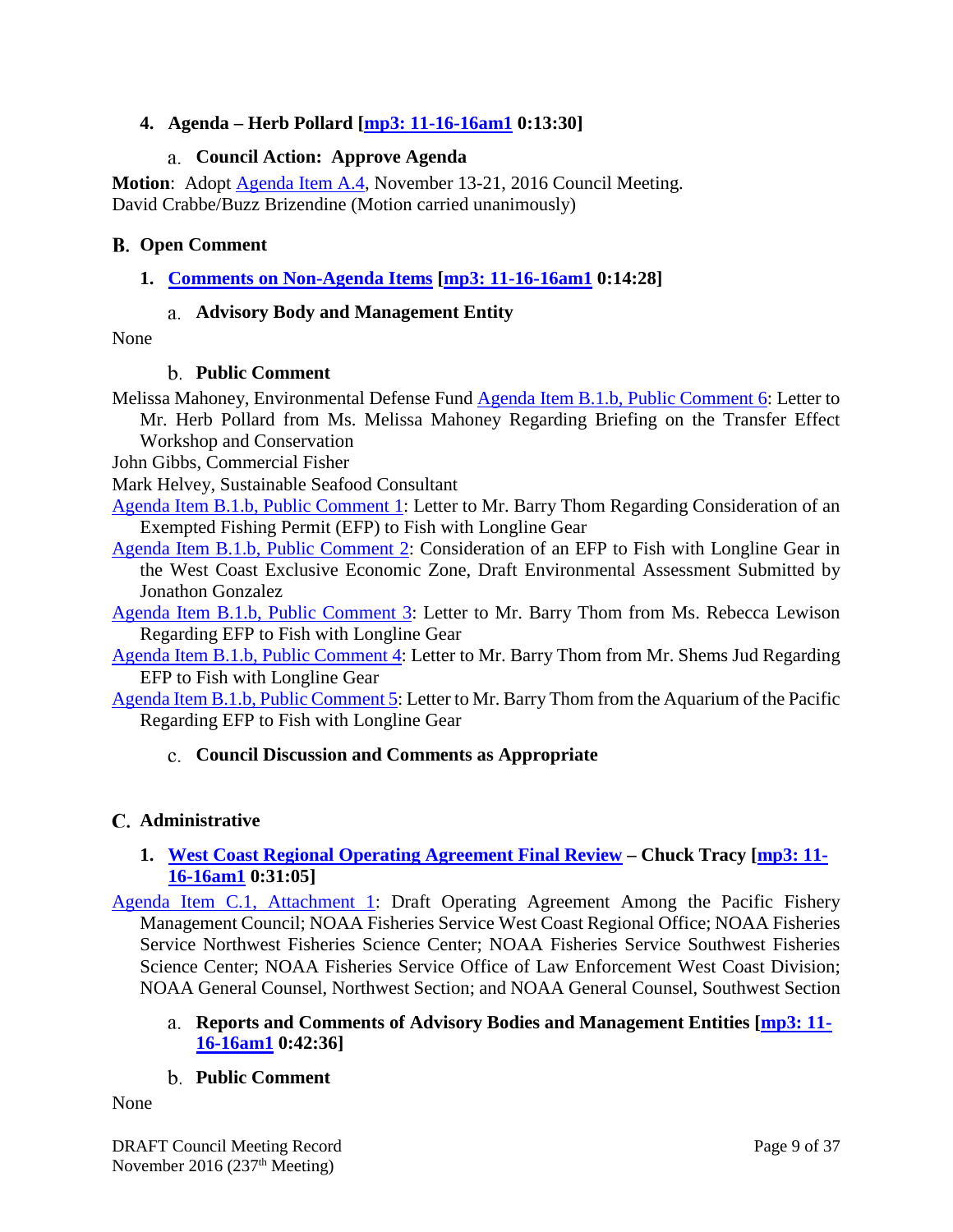#### **Council Action: Review and Provide Final Comments on the West Coast Regional Operating Agreement [\[mp3: 11-16-16am1](ftp://ftp.pcouncil.org/pub/R1611_November_2016_Recordings/11-16-16am1Copy.mp3) 0:47:04]**

- <span id="page-9-0"></span>**Motion**: Make the following edits to the draft Operating Agreement, Agenda Item C.1, Attachment 1:
	- On Page 5, under WCR, bullet 6, delete the words "and the NOAA NEPA Coordinator"
	- On Page 6, bullet 4, delete the current bullet and replace with:

• Identifying the type of NEPA analysis expected to be undertaken to support the decisionmaking process (i.e., Categorical Exclusion, Environmental Assessment, or Environmental Impact Statement), after conferring with Pacific Council staff, as appropriate.

Frank Lockhart/Pete Hassemer

**Amendment 1:** Insert "Pacific Council" between "the" and "decision-making process" and strike "as appropriate."

Michele Culver/Phil Anderson (Amendment carried unanimously) Motion as amended carried unanimously

**Staff Summary**: The Council directed staff to work with NMFS/National Oceanic and Atmospheric Administration (NOAA) staff to finalize a revised Regional Operating Agreement (ROA) and prepare the document for signatures by the parties. The ROA is a document that describes roles and responsibilities of the regional Council staff and its corresponding NMFS/ NOAA General Counsel regional partners in planning, developing, and approving fishery management plans, amendments, and regulations.

## <span id="page-9-1"></span>**2. [National Standard Guidelines Update](http://www.pcouncil.org/wp-content/uploads/2016/10/C2__SitSum_NS_Guidelines_Update_NOV2016BB.pdf) – John DeVore [\[mp3: 11-18-16am2](ftp://ftp.pcouncil.org/pub/R1611_November_2016_Recordings/11-18-16am2Copy.mp3) 0:00:11]**

### **NFMS Report – Erin Schnettler [\[mp3: 11-18-16am2](ftp://ftp.pcouncil.org/pub/R1611_November_2016_Recordings/11-18-16am2Copy.mp3) 0:02:33]**

<span id="page-9-2"></span>[Agenda Item C.2.a, NMFS Report 1:](http://www.pcouncil.org/wp-content/uploads/2016/10/C2a_NMFS_Rpt1_2016-NS1-FinalRule_NOV2016BB.pdf) *Federal Register* Notice of the Final Rule to Revise National Standard Guidelines

[Agenda Item C.2.a, NMFS Report 2:](http://www.pcouncil.org/wp-content/uploads/2016/10/C2a_NMFS_Rpt2_RevisedNS1Guidelines_NOV2016BB.pdf) Final Changes to the National Standard Guidelines

[Agenda Item C.2.a, NMFS Report 3:](http://www.pcouncil.org/wp-content/uploads/2016/10/C2a_NMFS_Rpt3_NS1_Councils_NOV2016BB.pdf) National Standard 1 Guidelines, Summary of 2016 Revisions [Agenda Item C.2.a, Supplemental NMFS PowerPoint:](http://www.pcouncil.org/wp-content/uploads/2016/11/C2a_Sup_NMFS_PPT_NS1_Schnettler_NOV2016BB.pdf) National Standard 1 Guidelines; Summary of 2016 Revisions (Schnettler)

#### <span id="page-9-3"></span>**Reports and Comments of Advisory Bodies and Management Entities [\[mp3: 11-](ftp://ftp.pcouncil.org/pub/R1611_November_2016_Recordings/11-18-16am2Copy.mp3) [18-16am2](ftp://ftp.pcouncil.org/pub/R1611_November_2016_Recordings/11-18-16am2Copy.mp3) 0:51:57]**

<span id="page-9-4"></span>[Agenda Item C.2.b, Supplemental SSC Report](http://www.pcouncil.org/wp-content/uploads/2016/11/C2b_Sup_SSC_Rpt_NOV2016BB.pdf)

### **Public Comment**

<span id="page-9-5"></span>None

## **Council Discussion [\[mp3: 11-18-16am2](ftp://ftp.pcouncil.org/pub/R1611_November_2016_Recordings/11-18-16am2Copy.mp3) 0:55:24]**

### <span id="page-9-6"></span>**3. [Fiscal Matters](http://www.pcouncil.org/wp-content/uploads/2016/10/C3__SitSum_Fiscal_NOV2016BB.pdf) – Patricia Crouse [\[mp3: 11-21-16am2](ftp://ftp.pcouncil.org/pub/R1611_November_2016_Recordings/11-21-16am2Copy.mp3) 0:24:44]**

[Agenda Item C.3, Supplemental Attachment 1:](http://www.pcouncil.org/wp-content/uploads/2016/11/C3_Sup_Att1_ED-BCRpt_NOV2016BB.pdf) Executive Director's Report to the Budget **Committee**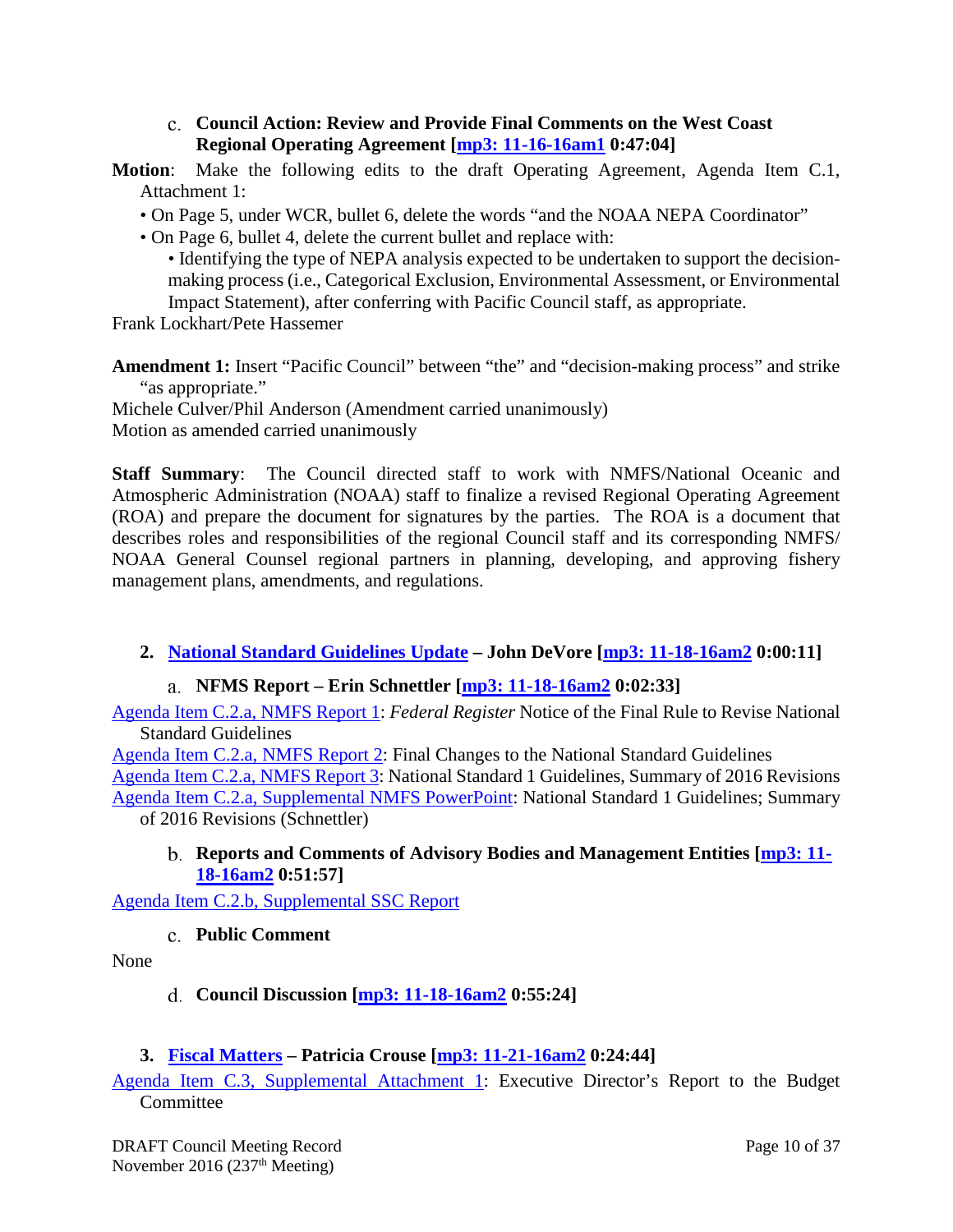- <span id="page-10-0"></span>**Report of the Budget Committee – Dorothy Lowman [\[mp3: 11-21-16am2](ftp://ftp.pcouncil.org/pub/R1611_November_2016_Recordings/11-21-16am2Copy.mp3) 0:25.02]**
- **Reports and Comments of Advisory Bodies and Management Entities**

<span id="page-10-2"></span><span id="page-10-1"></span>None

#### **Public Comment**

<span id="page-10-3"></span>None

### **Council Action: Consider Budget Committee Recommendations [\[mp3: 11-21-](ftp://ftp.pcouncil.org/pub/R1611_November_2016_Recordings/11-21-16am2Copy.mp3) [16am2](ftp://ftp.pcouncil.org/pub/R1611_November_2016_Recordings/11-21-16am2Copy.mp3) 0:30:53]**

**Motion:** Council adopt the recommendations of the Budget Committee (Agenda Item C.3.a, Supplemental BC Report, November 2016).

Dorothy Lowman/Pete Hassemer (Motion carried unanimously)

**Staff Summary**: The Council approved the recommendations of the Budget Committee in Agenda Item C.3.a Supplemental BC Report. The BC approved the 2017 provisional budget for the calendar year beginning January 1, 2017, approved the Executive Director to request special funding as needed, and added a placeholder on the April 2017 Council Meeting to convene the BC meeting, as necessary.

### <span id="page-10-4"></span>**4. [Approval of Council Meeting Record](http://www.pcouncil.org/wp-content/uploads/2016/10/C4__SitSum_MtgRecSept16_NOV2016BB.pdf) – Herb Pollard [\[mp3: 11-21-16am2](ftp://ftp.pcouncil.org/pub/R1611_November_2016_Recordings/11-21-16am2Copy.mp3) 0:34:02]**

<span id="page-10-5"></span>[Agenda Item C.4, Attachment 1:](http://www.pcouncil.org/wp-content/uploads/2016/10/C4_Att_1_CouncilRecord_DraftSept2016_NOV2016BB.pdf) Draft Council Meeting Record: 236th Session of the Pacific Fishery Management Council (September 12-20, 2016)

#### **Council Action: Approve Previous Council Meeting Record(s) [\[mp3: 11-21-](ftp://ftp.pcouncil.org/pub/R1611_November_2016_Recordings/11-21-16am2Copy.mp3) [16am2](ftp://ftp.pcouncil.org/pub/R1611_November_2016_Recordings/11-21-16am2Copy.mp3) 0:34:05]**

**Motion:** Council approve the draft September 2016 Council Meeting record (Agenda Item C.4, Attachment 1).

David Crabbe/Buzz Brizendine (Motion carried unanimously)

**Staff Summary**: The Council approved a Provisional CY 2017 Operating Budget of \$4,884,362, which included hosting a meeting of the Scientific Coordination Subcommittee (SCS) of the Council Coordination Committee in late 2017. The SCS consists of SSC chairs, members, and Council staff from the eight regional Councils who meet to discuss science issues of national interest. The Council also tasked the Executive Director with pursuing additional funding for special projects not covered by base-level funding. The Council is scheduled to adopt a final CY 2017 operational budget at its June 2017 meeting.

### <span id="page-10-6"></span>**5. [Membership Appointments and Council Operating Procedures](http://www.pcouncil.org/wp-content/uploads/2016/10/C5__SitSum_ApptsCOPs_NOV2016BB.pdf) – Mike Burner [\[mp3: 11-21-16am2](ftp://ftp.pcouncil.org/pub/R1611_November_2016_Recordings/11-21-16am2Copy.mp3) 0:36:12]**

<span id="page-10-7"></span>[Agenda Item C.5, Attachment 1:](http://www.pcouncil.org/wp-content/uploads/2016/10/C5_Att1_COP9_Halibut_NOV2016BB.pdf) Draft revised excerpt from COP 9 regarding the annual management cycle and activities related to Pacific halibut management

**Reports and Comments of Advisory Bodies and Management Entities [\[mp3: 11-](ftp://ftp.pcouncil.org/pub/R1611_November_2016_Recordings/11-21-16am2Copy.mp3) [21-16am2](ftp://ftp.pcouncil.org/pub/R1611_November_2016_Recordings/11-21-16am2Copy.mp3) 0:39:13]**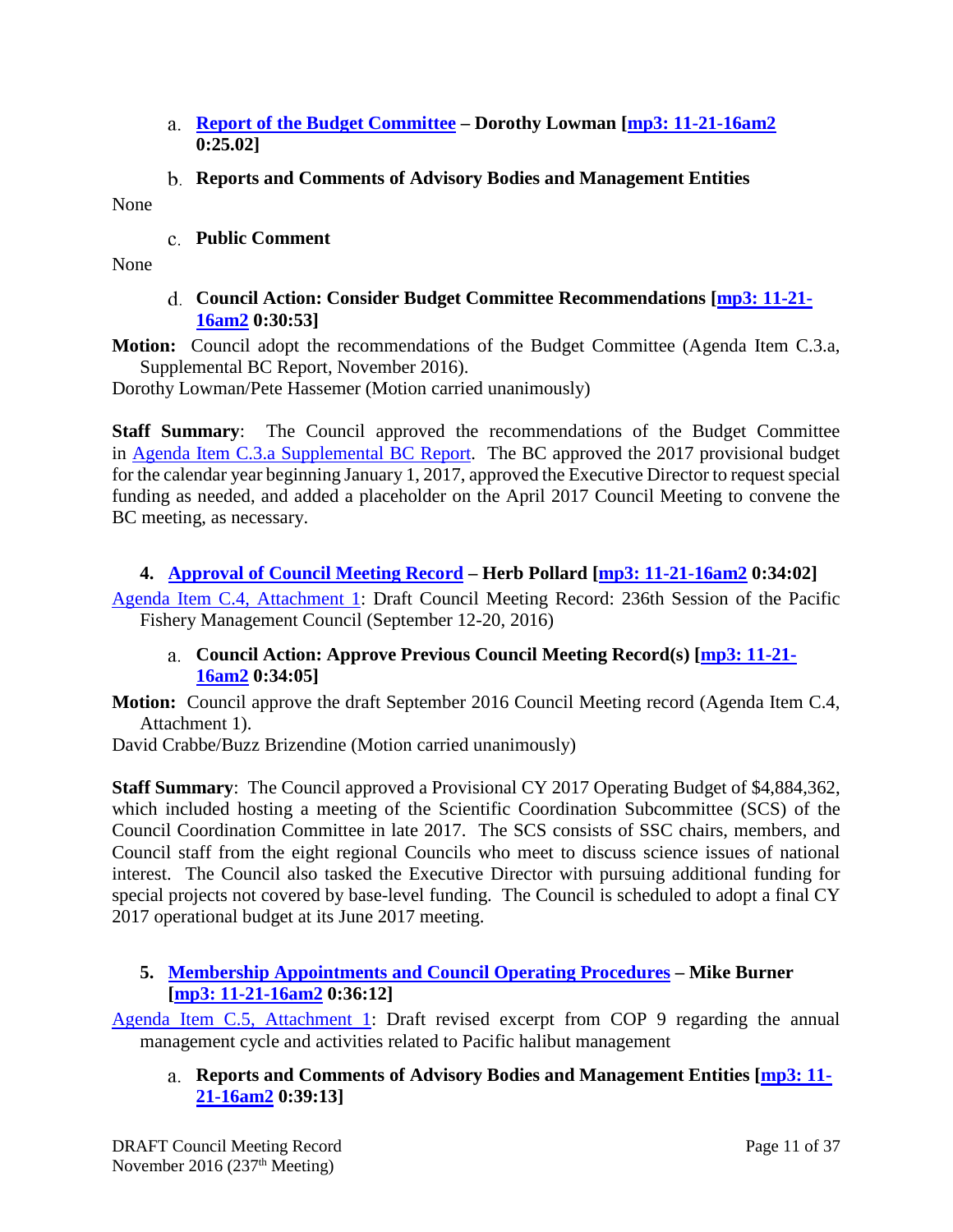#### [Agenda Item C.5.a, Supplemental EC Report](http://www.pcouncil.org/wp-content/uploads/2016/11/C5a_Sup_EC_Rpt_NOV2016BB.pdf) Agenda Item C.5.a, [Supplemental GAP Report](http://www.pcouncil.org/wp-content/uploads/2016/11/C5a_Sup_GAP_Rpt_NOV2016BB.pdf)

## **Public Comment**

<span id="page-11-1"></span><span id="page-11-0"></span>None

**Council Action: Consider Appointments to Council Committees and Advisory Bodies; Adopt Changes to Council Operating Procedures [\[mp3: 11-21-16am2](ftp://ftp.pcouncil.org/pub/R1611_November_2016_Recordings/11-21-16am2Copy.mp3) 0:41:21]**

**Motion:** Council adopt the revisions to Council Operating Procedure 9 consistent w/ the language contained in Agenda Item C.5, Attachment 1, November 2016.

Phil Anderson/Joe Oatman (Motion carried unanimously)

**Motion:** Council adopt the revisions to Council Operating Procedure 5 consistent w/ the language contained in Agenda Item C.5.a, Supplemental EC Report, November 2016. Gregg Casad/Phil Anderson (Motion carried unanimously)

**Staff Summary**: Council Chair Herb Pollard appointed Mr. Josh Churchman to the trawl catch share review as hoc Community Advisory Board as an at-large member.

The Council adopted revisions to Council Operating Procedure 9 regarding the annual management cycle and activities related to Pacific halibut management, which specify a meeting be held be to assist the management entities in coordinating their input to the International Pacific Halibut Commission annual meeting and to prepare the Council representative for the annual meeting.

- <span id="page-11-2"></span>**6. [Future Council Meeting Agenda and Workload Planning](http://www.pcouncil.org/wp-content/uploads/2016/10/C6__SitSum_CMAgendaPlanning_NOV2016BB.pdf) – Chuck Tracy [\[mp3: 11-](ftp://ftp.pcouncil.org/pub/R1611_November_2016_Recordings/11-21-16am2Copy.mp3) [21-16am2](ftp://ftp.pcouncil.org/pub/R1611_November_2016_Recordings/11-21-16am2Copy.mp3) 0:48:58]**
- [Agenda Item C.6, Attachment 1:](http://www.pcouncil.org/wp-content/uploads/2016/10/C6_Att1_YAG_Nov16_Draft_NOV2016BB.pdf) Pacific Council Workload Planning: Preliminary Year-at-a-Glance Summary
- [Agenda Item C.6, Attachment 2:](http://www.pcouncil.org/wp-content/uploads/2016/10/C6_Att2_March17QR_DRAFT_NOV2016BB.pdf) Draft Proposed Council Meeting Agenda, March 7-14, 2017 in Vancouver, Washington
- [Agenda Item C.6, Attachment 3:](http://www.pcouncil.org/wp-content/uploads/2016/10/C6_Att3_Apr17QR_DRAFT_NOV2016BB.pdf) Draft Proposed Council Meeting Agenda, April 6-12, 2017 in Sacramento, California

[Agenda Item C.6, Attachment 4:](http://www.pcouncil.org/wp-content/uploads/2016/10/C6_Att4_GFworkload_NOV2016BB.pdf) Groundfish Workload Priorities

[Agenda Item C.6, Attachment 5:](http://www.pcouncil.org/wp-content/uploads/2016/10/C6_Att5_LE_Fixed_Gear_Sablefish_Process_NOV2016BB.pdf) Limited Entry Fixed Gear Sablefish Fishery Summary

- [Agenda Item C.6, Attachment 6:](http://www.pcouncil.org/wp-content/uploads/2016/10/C6_Att6_Proposed_EM_Timeline_NOV2016BB.pdf) Joint NMFS/Council Staff Report on a Potential Timeline for Electronic Monitoring Regulatory Development
- [Agenda Item C.6, Supplemental Attachment 7:](http://www.pcouncil.org/wp-content/uploads/2016/11/C6_Sup_Att7_YAG_NOV2016.pdf) Pacific Council Workload Planning: Preliminary Year-at-a-Glance Summary; updated 11/21/2016
- [Agenda Item C.6, Supplemental Attachment 8:](http://www.pcouncil.org/wp-content/uploads/2016/11/C6_Sup_Att8_March17QR_NOV2016.pdf) Proposed Pacific Council Meeting Agenda, March 7-13, 2017 in Vancouver, WA 11/21/2016
- [Agenda Item C.6, Supplemental Attachment 9:](http://www.pcouncil.org/wp-content/uploads/2016/11/C6_Sup_Att9_Apr17QR_NOV2016.pdf) Proposed Pacific Council Meeting Agenda, April 6-12, 2017 in Sacramento, CA [11/21/2016](http://www.pcouncil.org/wp-content/uploads/2016/11/C6_Sup_Att9_Apr17QR_NOV2016.pdf)
- [Agenda Item C.6.a, Supplemental NMFS Report:](http://www.pcouncil.org/wp-content/uploads/2016/11/C6a_Sup_NMFS_Rpt_161031_Ltr_Hearty_HMS_PermitDenial_NOV2016BB.pdf) Letter to PFMC from NMFS regarding Mr. Hearty's HMS Permit denial; request re-consideration; add to future agenda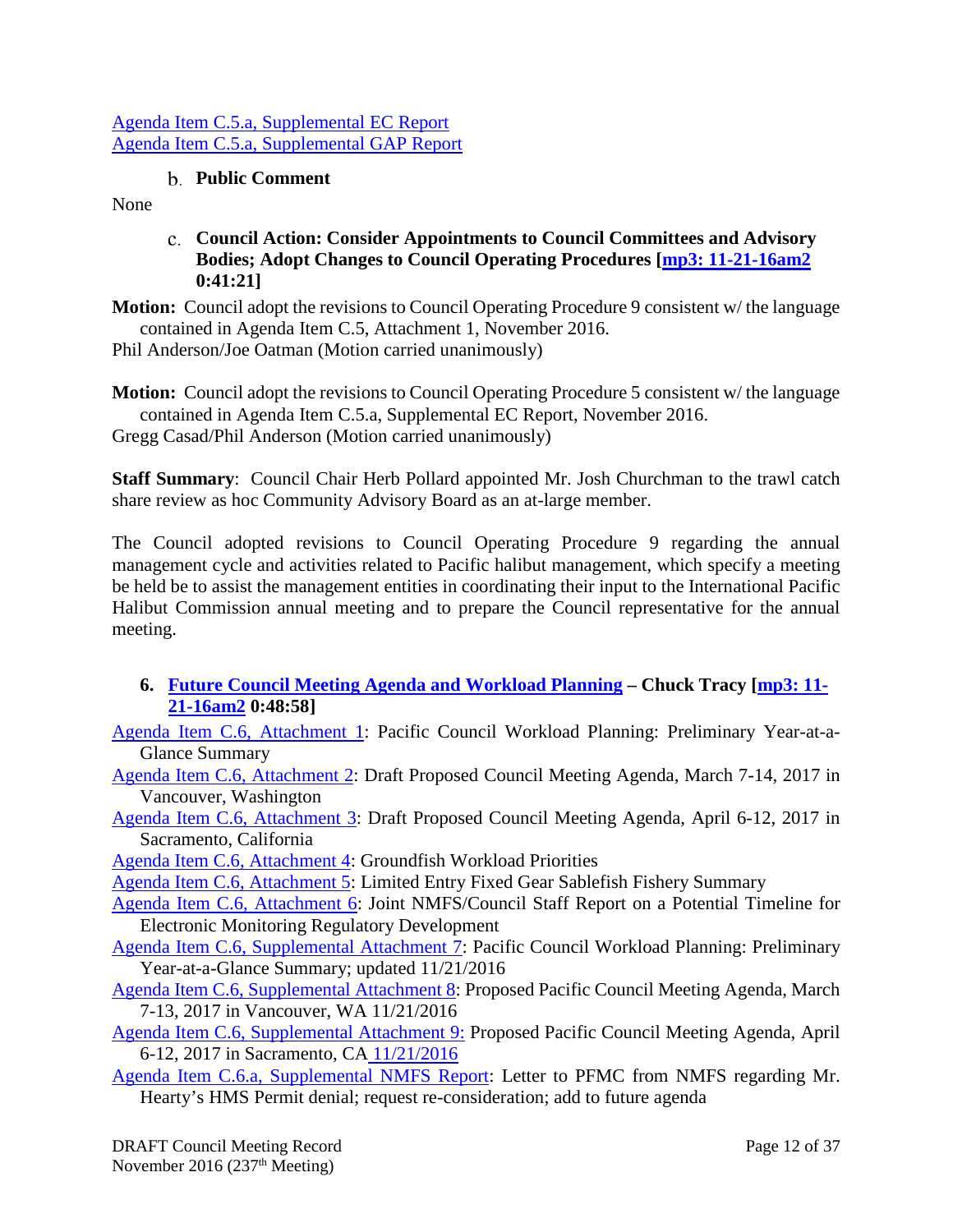**Reports and Comments of Advisory Bodies and Management Entities [\[mp3: 11-](ftp://ftp.pcouncil.org/pub/R1611_November_2016_Recordings/11-21-16am2Copy.mp3) [21-16am2](ftp://ftp.pcouncil.org/pub/R1611_November_2016_Recordings/11-21-16am2Copy.mp3) 1:35:55]**

<span id="page-12-0"></span>[Agenda Item C.6.a, Supplemental SSC Report](http://www.pcouncil.org/wp-content/uploads/2016/11/C6a_Sup_SSC_Rpt_NOV2016BB.pdf) [Agenda Item C.6.a, Supplemental EFH Project Team Report](http://www.pcouncil.org/wp-content/uploads/2016/11/C6a_Sup_EFH_RCA_Project_Team_Rpt_NOV2016BB.pdf) [Agenda Item C.6.a, Supplemental GMT Report](http://www.pcouncil.org/wp-content/uploads/2016/11/C6a_Sup_GMT_NOV2016BB.pdf) [Agenda Item C.6.a, Supplemental GAP Report](http://www.pcouncil.org/wp-content/uploads/2016/11/C6a_Sup_GAP_Rpt_NOV2016BB.pdf) [Agenda Item C.6.a, Supplemental HMSAS Report](http://www.pcouncil.org/wp-content/uploads/2016/11/C6a_Sup_HMSAS_Rpt_NOV2016BB.pdf)

## **Public Comment [\[mp3: 11-21-16am2](ftp://ftp.pcouncil.org/pub/R1611_November_2016_Recordings/11-21-16am2Copy.mp3) 1:58:17]**

<span id="page-12-1"></span>[Agenda Item C.6.b, Supplemental Public Comment](http://www.pcouncil.org/wp-content/uploads/2016/11/C6b_Sup_PubCom_NOV2016BB.pdf) Geoff Shester, Oceana Tara Brock, PEW Charitable Trust Cassie Burdyshaw, Turtle Island Restoration Network Corey Ridings, Ocean Conservancy

> <span id="page-12-2"></span>**Council Discussion and Guidance on Future Meeting Agenda and Workload Planning [\[mp3: 11-21-16am2](ftp://ftp.pcouncil.org/pub/R1611_November_2016_Recordings/11-21-16am2Copy.mp3) 2:09:05]**

#### <span id="page-12-3"></span>**Salmon Management**

- <span id="page-12-6"></span><span id="page-12-5"></span><span id="page-12-4"></span>**1. [National Marine Fisheries Service Report](http://www.pcouncil.org/wp-content/uploads/2016/10/D1__SitSum_NMFSRpt_Salmon_NOV2016BB.pdf) – Mike Burner [\[mp3: 11-16-16am2](ftp://ftp.pcouncil.org/pub/R1611_November_2016_Recordings/11-16-16am2Copy.mp3) 0:00:22]**
	- **Regulatory Activities – Frank Lockhart [mp3: [11-16-16am2](ftp://ftp.pcouncil.org/pub/R1611_November_2016_Recordings/11-16-16am2Copy.mp3) 0:01:19]**
	- **Fisheries Science Center Activities [\[mp3: 11-16-16am2](ftp://ftp.pcouncil.org/pub/R1611_November_2016_Recordings/11-16-16am2Copy.mp3) 0:02:10]**
	- **Reports and Comments of Advisory Bodies and Management Entities [\[mp3: 11-](ftp://ftp.pcouncil.org/pub/R1611_November_2016_Recordings/11-16-16am2Copy.mp3) [16-16am2](ftp://ftp.pcouncil.org/pub/R1611_November_2016_Recordings/11-16-16am2Copy.mp3) 0:20:15]**

<span id="page-12-8"></span><span id="page-12-7"></span>[Agenda Item D.1.c, Supplemental SAS Report](http://www.pcouncil.org/wp-content/uploads/2016/11/D1c_Sup_SAS_Rpt_MitchellAct_NOV2016.pdf)

**Public Comment**

#### <span id="page-12-9"></span>None

**Council Discussion [\[mp3: 11-16-16am2](ftp://ftp.pcouncil.org/pub/R1611_November_2016_Recordings/11-16-16am2Copy.mp3) 0:24:09]**

**Motion**: None

### <span id="page-12-10"></span>**2. [Salmon Methodology Review–](http://www.pcouncil.org/wp-content/uploads/2016/10/D2__SitSum_SalMethRev_NOV2016BB.pdf) Mike Burner [\[mp3: 11-16-16am2](ftp://ftp.pcouncil.org/pub/R1611_November_2016_Recordings/11-16-16am2Copy.mp3) 0:53:03]**

<span id="page-12-11"></span>[Agenda Item D.2, Attachment 1:](http://www.pcouncil.org/wp-content/uploads/2016/10/D2_Att1_SRWC_forecast_rev_doc_Oct032016_NOV2016BB.pdf) An evaluation of preseason abundance forecasts for Sacramento River winter Chinook salmon

**Reports and Comments of Advisory Bodies and Management Entities [\[mp3: 11-](ftp://ftp.pcouncil.org/pub/R1611_November_2016_Recordings/11-16-16am2Copy.mp3) [16-16am2](ftp://ftp.pcouncil.org/pub/R1611_November_2016_Recordings/11-16-16am2Copy.mp3) 0:56:30]**

[Agenda Item D.2.a, Supplemental STT Report](http://www.pcouncil.org/wp-content/uploads/2016/11/D2a_Sup_STT_Rpt_Methodology_Review_NOV2016BB.pdf) [Agenda Item D.2.a, Supplemental SSC Report](http://www.pcouncil.org/wp-content/uploads/2016/11/D2a_Sup_SSC_Rpt_Methodology_Review_NOV2016BB.pdf)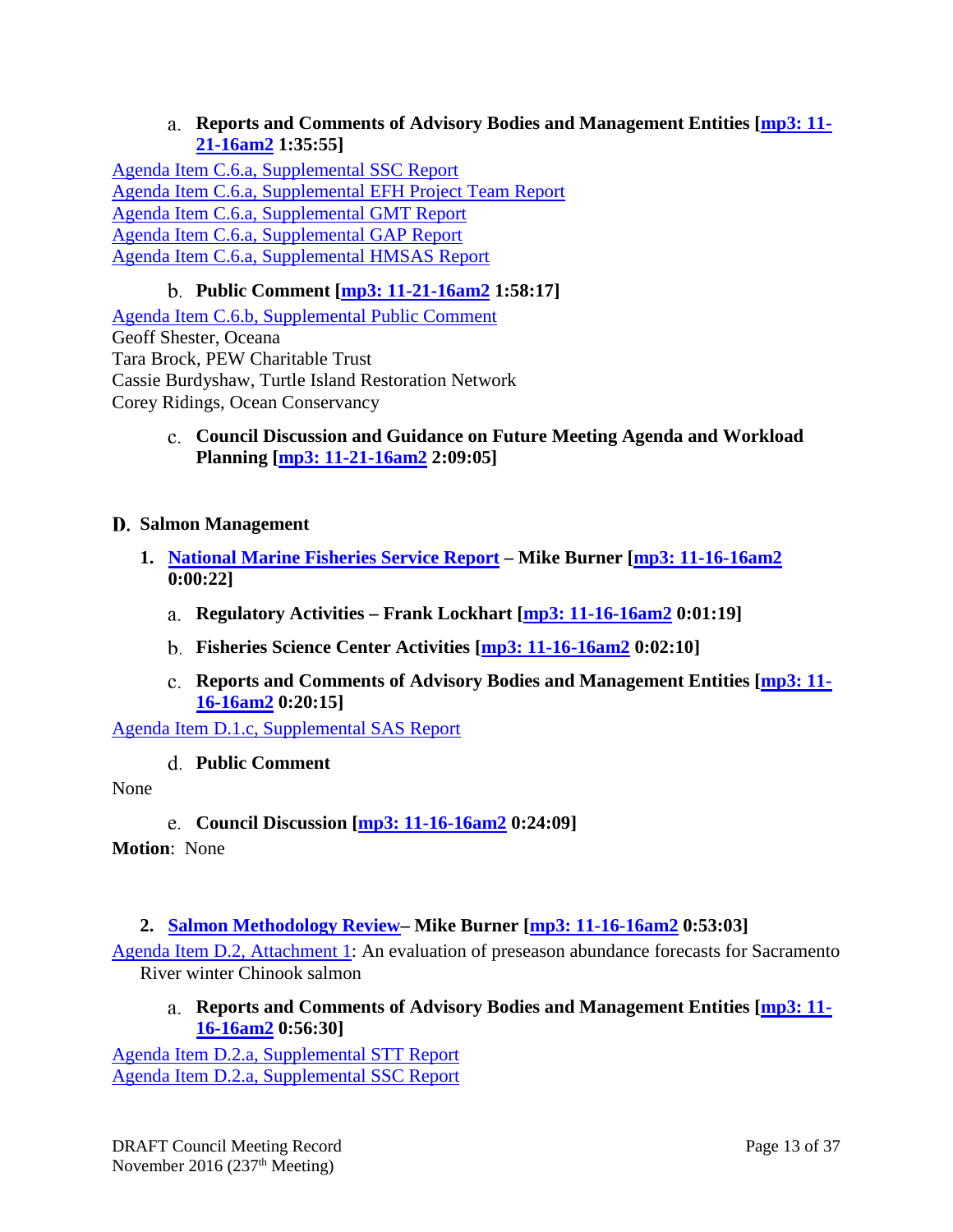#### **Public Comment**

<span id="page-13-0"></span>None

## <span id="page-13-1"></span>**Council Action: Adopt Final Methodology Changes [\[mp3: 11-16-16am2](ftp://ftp.pcouncil.org/pub/R1611_November_2016_Recordings/11-16-16am2Copy.mp3) 1:01:18] Motion**: None

**Staff Summary:** The Council reviewed progress on the development of a new forecast method for Sacramento River winter Chinook. The new forecast was not intended for use in 2017, but rather is part of a larger effort to develop a new forward-looking harvest policy that would replace the existing policy that is based on spawning escapement from the previous three years. In 2017, the Council's ad hoc Sacramento River Winter Chinook Workgroup will consider feedback from the Salmon Technical Team and the Scientific and Statistical Committee as it proceeds with the development and analysis of alternative harvest policies for potential implementation in 2018.

### <span id="page-13-2"></span>**3. [Chinook Fishery Regulation Assessment Model Update–](http://www.pcouncil.org/wp-content/uploads/2016/10/D3__SitSum_FRAM_NOV2016BB.pdf) Mike Burner [\[mp3: 11-16-](ftp://ftp.pcouncil.org/pub/R1611_November_2016_Recordings/11-16-16am2Copy.mp3) [16am2](ftp://ftp.pcouncil.org/pub/R1611_November_2016_Recordings/11-16-16am2Copy.mp3) 1:02:43]**

<span id="page-13-3"></span>[Agenda Item D.3, Attachment 1:](http://www.pcouncil.org/wp-content/uploads/2016/10/D3_Att1_FRAM_BasePeriod_Update_102116_NOV2016BB.pdf) Report on the Chinook Base Period for the Fishery Regulation Assessment Model (FRAM)

#### **Reports and Comments of Advisory Bodies and Management Entities [\[mp3: 11-](ftp://ftp.pcouncil.org/pub/R1611_November_2016_Recordings/11-16-16am2Copy.mp3) [16-16am2](ftp://ftp.pcouncil.org/pub/R1611_November_2016_Recordings/11-16-16am2Copy.mp3) 1:05:49]**

[Agenda Item D.3.a, Supplemental FRAM Workgroup PowerPoint:](http://www.pcouncil.org/wp-content/uploads/2016/11/D3a_Sup_FRAM_Workgroup_PPT_Haegen-Breaux_NOV2016BB.pdf) Chinook FRAM Base Period Update

### **Public Comment**

<span id="page-13-5"></span><span id="page-13-4"></span>None

### **Council Discussion [\[mp3: 11-16-16am2](ftp://ftp.pcouncil.org/pub/R1611_November_2016_Recordings/11-16-16am2Copy.mp3) 1:36:41]**

**Staff Summary:** The Council received an update on the implementation of a new base period in the Chinook FRAM from Ms. Angelika Hagen-Breaux and Mr. Larrie LaVoy. The Council considered the schedule for model implementation and compared results of the new and old base periods for stocks of particular interest. The Council anticipates that additional validation of the new model will occur over the winter before its application to the 2017 ocean salmon season setting process. The Council intends to work with National Marine Fisheries Service and the Comanagers to respond to any necessary changes to management objectives or harvest policies in response to the new model outputs.

### <span id="page-13-6"></span>**4. [Preseason Salmon Management Schedule for 2017](http://www.pcouncil.org/wp-content/uploads/2016/10/D4__SitSum_SalSched_NOV2016BB.pdf) – Mike Burner [\[mp3: 11-16-](ftp://ftp.pcouncil.org/pub/R1611_November_2016_Recordings/11-16-16pm1Copy.mp3) [16pm1](ftp://ftp.pcouncil.org/pub/R1611_November_2016_Recordings/11-16-16pm1Copy.mp3) 0:00:22]**

<span id="page-13-7"></span>[Agenda Item D.4, Attachment 1:](http://www.pcouncil.org/wp-content/uploads/2016/10/D4_Att1_SalSched2017_NOV2016BB.pdf) Pacific Fishery Management Council Schedule and Process for Developing 2017 Ocean Salmon Fishery Management Measures

### **Reports and Comments of Advisory Bodies and Management Entities [\[mp3: 11-](ftp://ftp.pcouncil.org/pub/R1611_November_2016_Recordings/11-16-16pm1Copy.mp3) [16-16pm1](ftp://ftp.pcouncil.org/pub/R1611_November_2016_Recordings/11-16-16pm1Copy.mp3) 0:04:38]**

None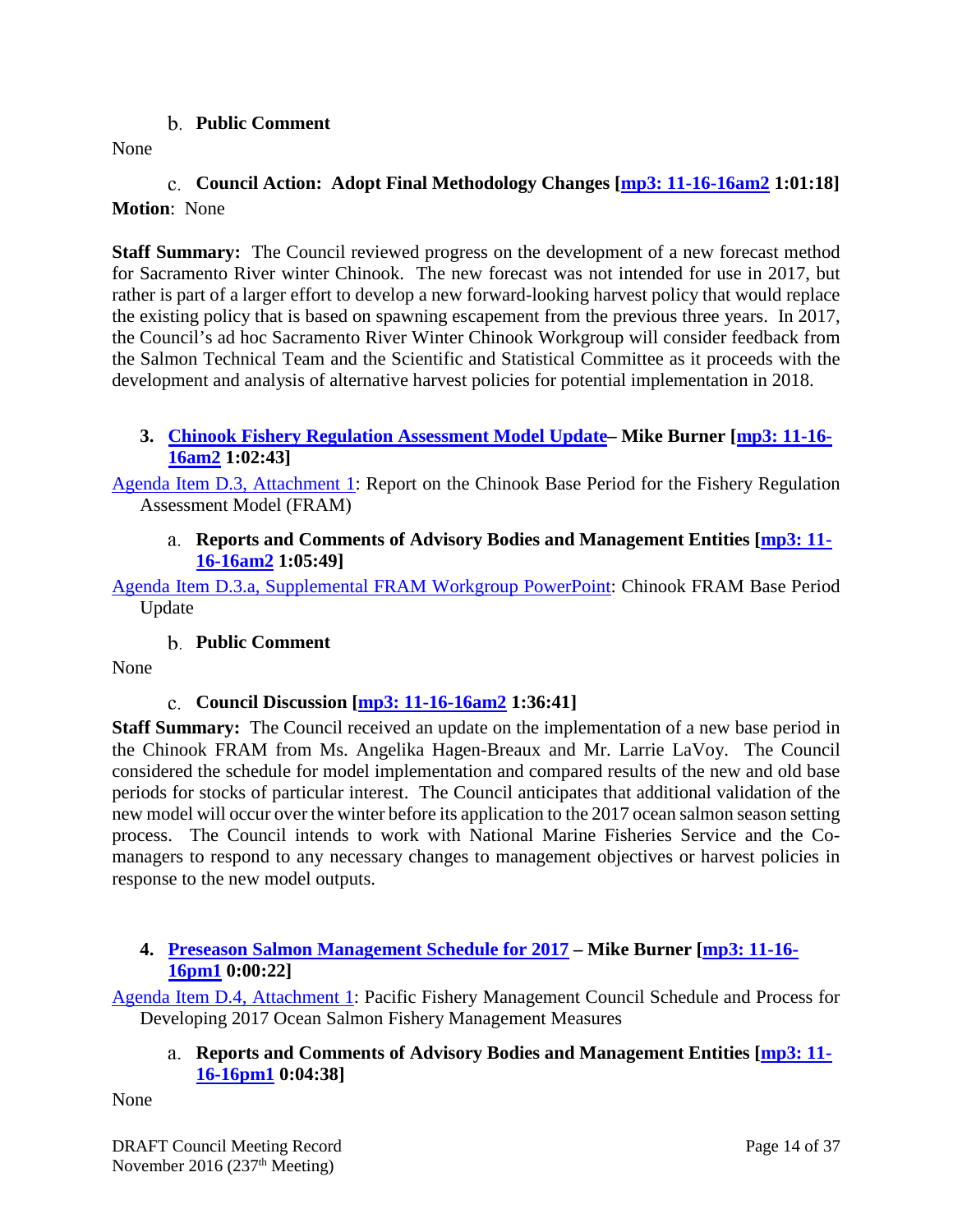#### **Public Comment**

<span id="page-14-1"></span><span id="page-14-0"></span>None

**Council Action: Adopt 2017 Final Preseason Management Schedule [\[mp3: 11-](ftp://ftp.pcouncil.org/pub/R1611_November_2016_Recordings/11-16-16pm1Copy.mp3) [16-16pm1](ftp://ftp.pcouncil.org/pub/R1611_November_2016_Recordings/11-16-16pm1Copy.mp3) 0:05:33]**

**Motion**: Council to confirm the staff suggestions for hearing sites/proposed schedule as shown in Agenda Item D.4, Attachment 1.

Herb Pollard/Pete Hassemer (Motion carried unanimously)

**Staff Summary:** The Council adopted the tentative 2017 salmon management schedule (Agenda) [Item D.4, Attachment 1\)](http://www.pcouncil.org/wp-content/uploads/2016/10/D4_Att1_SalSched2017_NOV2016BB.pdf) including plans for public hearings in Westport, Washington and Coos Bay, Oregon on March 27 and Fort Bragg, California on March 28.

## <span id="page-14-2"></span>**Pacific Halibut Management**

<span id="page-14-3"></span>**1. [Final 2017 Catch Sharing Plan and Annual Regulation Changes](http://www.pcouncil.org/wp-content/uploads/2016/10/E1__SitSum_CSP_NOV2016BB.pdf) – Kelly Ames [\[mp3:](ftp://ftp.pcouncil.org/pub/R1611_November_2016_Recordings/11-16-16pm1Copy.mp3)  [11-16-16pm1](ftp://ftp.pcouncil.org/pub/R1611_November_2016_Recordings/11-16-16pm1Copy.mp3) 0:12:44]**

[Agenda Item E.1, Attachment 1:](http://www.pcouncil.org/wp-content/uploads/2016/10/E1_Att1_2016_CSP_NOV2016BB.pdf) 2016 Pacific Halibut Catch Sharing Plan for Area 2A

<span id="page-14-4"></span>[Agenda Item E.1, Attachment 2:](http://www.pcouncil.org/wp-content/uploads/2016/10/E1_Att2_CSP_Visual_NOV2016BB.pdf) Visual Representation of the 2016 Area 2A Catch Sharing Plan for Pacific Halibut

**Reports and Comments of Advisory Bodies and Management Entities [\[mp3: 11-](ftp://ftp.pcouncil.org/pub/R1611_November_2016_Recordings/11-16-16pm1Copy.mp3) [16-16pm1](ftp://ftp.pcouncil.org/pub/R1611_November_2016_Recordings/11-16-16pm1Copy.mp3) 0:15:32]**

[Agenda Item E.1.a, WDFW Report:](http://www.pcouncil.org/wp-content/uploads/2016/10/E1a_WDFW_Rpt_CSP_NOV2016BB.pdf) Washington Department of Fish and Wildlife Report on Proposed Changes to the Catch Sharing Plan and 2017 Annual Regulations

Agenda Item [E.1.a, Supplemental WDFW Report 2:](http://www.pcouncil.org/wp-content/uploads/2016/11/E1a_Sup_WDFW_Rpt2_CSP_NOV2016BB.pdf) WDFW Report on Proposed Changes to the Catch Sharing Plan and 2017 Annual Regulations

[Agenda Item E.1.a, ODFW Report:](http://www.pcouncil.org/wp-content/uploads/2016/10/E1a_ODFW_Rpt_CSP_NOV2016BB.pdf) Oregon Department of Fish and Wildlife Report on Proposed Changes to the Pacific Halibut Catch Sharing Plan for the 2017 Fishery

[Agenda Item E.1.a, NMFS Report:](http://www.pcouncil.org/wp-content/uploads/2016/10/E1a_NMFS_Rpt_2016_Catch_NOV2016BB.pdf) Report on the 2016 Pacific Halibut Fisheries in Area 2A [Agenda Item E.1.a, Supplemental IPHC News Release:](http://www.pcouncil.org/wp-content/uploads/2016/11/E1a_Sup_IPHC_NR_NOV2016BB.pdf) Commission Staff Recommends Head-On

Landed Weight Requirement for Commercial Fishery

[Agenda Item E.1.a, Supplemental CDFW Report](http://www.pcouncil.org/wp-content/uploads/2016/11/E1a_Sup_CDFW_Rpt_RecCatches_NOV2016BB.pdf): Recreational Pacific Halibut Catches in 2016 [Agenda Item E.1.a, Supplemental GAP Report](http://www.pcouncil.org/wp-content/uploads/2016/11/E1a_Sup_GAP_Rpt_NOV2016BB.pdf) [Agenda Item E.1.a, Supplemental SAS Report](http://www.pcouncil.org/wp-content/uploads/2016/11/E1a_Sup_SAS_Rpt_NOV2016BB.pdf)

### **Public Comment [\[mp3: 11-16-16pm1](ftp://ftp.pcouncil.org/pub/R1611_November_2016_Recordings/11-16-16pm1Copy.mp3) 0:49:43]**

<span id="page-14-6"></span><span id="page-14-5"></span>Butch Smith, Ilwaco Charter Association [Agenda Item E.1.b, Supplemental Public Comment](http://www.pcouncil.org/wp-content/uploads/2016/11/E1b_Sup_PubCom_NOV2016BB.pdf)

### **Council Action: Adopt Final Changes for the 2017 Pacific Halibut Catch Sharing Plan and Annual Fishing Regulations [\[mp3: 11-16-16pm1](ftp://ftp.pcouncil.org/pub/R1611_November_2016_Recordings/11-16-16pm1Copy.mp3) 0:52:10]**

**Motion**: Council to adopt the Pacific halibut proposals for 2017 contained in Agenda Item E.1.a ODFW Report.

Maggie Sommer/Jeff Feldner (Motion carried unanimously)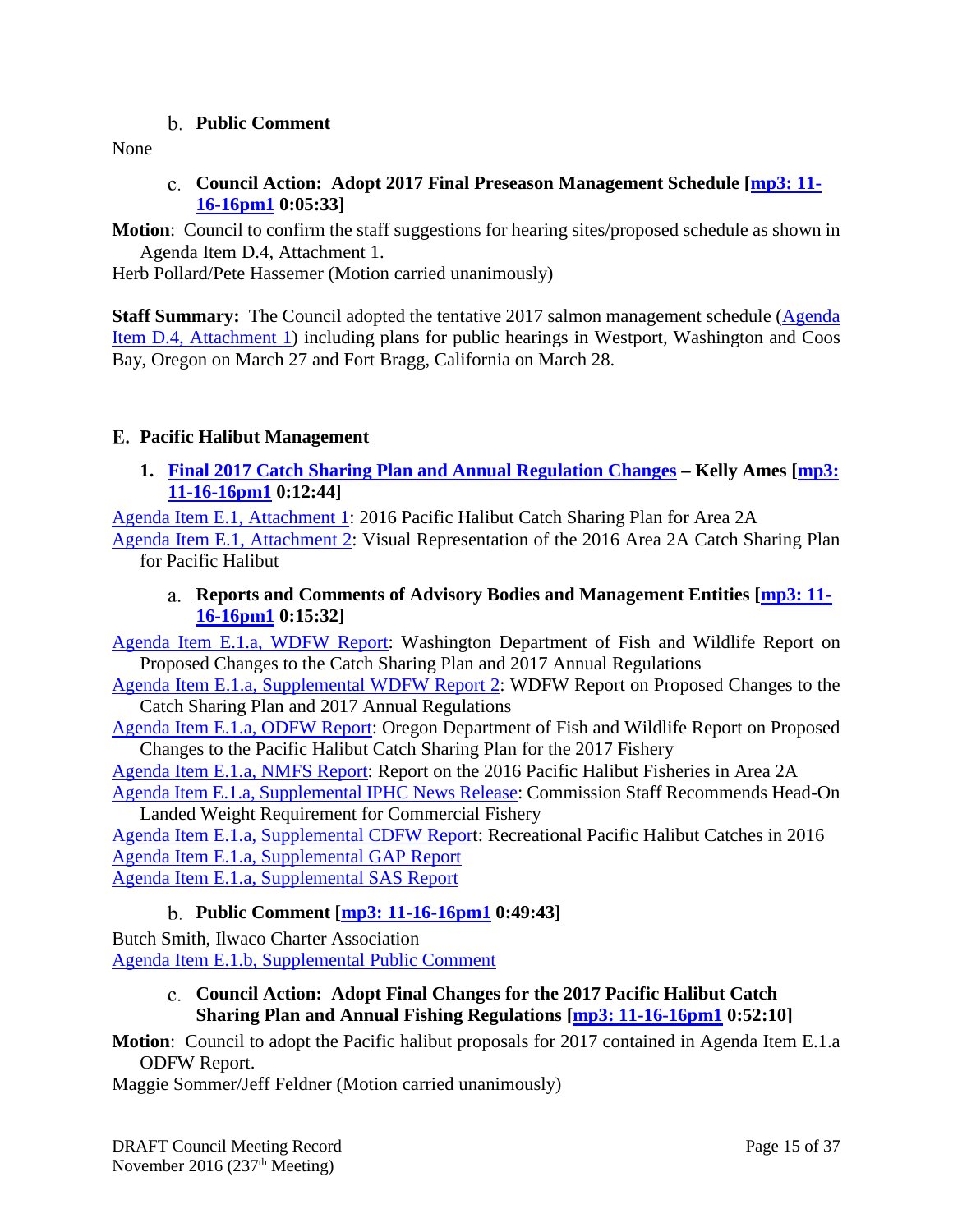- **Motion:** Council to adopt the Pacific halibut proposals for 2017 contained in Agenda Item E.1.a, WDFW Report, and the Washington statewide season dates in Agenda Item E.1.a, Supplemental WDFW Report 2.
- Michele Culver/Rich Lincoln (Motion carried unanimously)

Staff Summary: The Council adopted final changes to the 2017 Catch Sharing Plan and annual fishing regulations for the Washington and Oregon recreational fisheries, described in the reports provided by the Washington Department of Fish and Wildlife [\(Agenda Item E.1.a, WDFW Report,](http://www.pcouncil.org/wp-content/uploads/2016/10/E1a_WDFW_Rpt_CSP_NOV2016BB.pdf) [Agenda Item E.1.a, Supplemental WDFW Report 2\)](http://www.pcouncil.org/wp-content/uploads/2016/11/E1a_Sup_WDFW_Rpt2_CSP_NOV2016BB.pdf) and the Oregon Department of Fish and Wildlife [\(Agenda Item E.1.a, ODFW Report\)](http://www.pcouncil.org/wp-content/uploads/2016/10/E1a_ODFW_Rpt_CSP_NOV2016BB.pdf). For the Washington recreational fisheries, statewide season dates for the South Coast, North Coast, and Puget Sound subareas would be Thursday, May 4; Saturday, May 6; and Thursday, May 11. If sufficient quota remains, the seasons would continue as follows: Sunday, May 21 and/or Thursday, May 25 and Thursday, June 1 and/or Sunday, June 4. Other changes for the Washington recreational fisheries include allowing lingcod retention on halibut days during the month of May in the Columbia River subarea north of the Washington-Oregon border and specify that in the South Coast subarea, the nearshore fishery will open on the Saturday after the quota for the primary season has been achieved. For the Oregon recreational fisheries in all subareas, inseason adjustments (e.g., area restrictions) would be allowed based on bycatch of other limiting species, such as yelloweye rockfish. Additionally, changes to the groundfish retention rules were modified for the Central Coast subarea fisheries.

No changes were proposed for the Southern Oregon or California sub-area recreational fisheries, nor any commercial fisheries. A similar approach to establish the California recreational season structure and inseason management processes used in 2016, as described in the current Catch Sharing Plan [\(Agenda Item E.1, Attachment 1](http://www.pcouncil.org/wp-content/uploads/2016/10/E1_Att1_2016_CSP_NOV2016BB.pdf) and [Agenda Item E.1.a, Supplemental CDFW](http://www.pcouncil.org/wp-content/uploads/2016/11/E1a_Sup_CDFW_Rpt_RecCatches_NOV2016BB.pdf)  [Report](http://www.pcouncil.org/wp-content/uploads/2016/11/E1a_Sup_CDFW_Rpt_RecCatches_NOV2016BB.pdf)), will be used in 2017.

### <span id="page-15-0"></span>**Groundfish Management**

#### <span id="page-15-1"></span>**1. [National Marine Fisheries Service Report](http://www.pcouncil.org/wp-content/uploads/2016/10/F1__SitSum_NMFS_Rpt_NOV2016BB.pdf) – Brett Wiedoff [\[mp3: 11-17-16am1](ftp://ftp.pcouncil.org/pub/R1611_November_2016_Recordings/11-17-16am1Copy.mp3) 0:02:43]**

<span id="page-15-2"></span>[Agenda Item F.1, Supplemental Attachment 1:](http://www.pcouncil.org/wp-content/uploads/2016/11/F1_Sup_Att1_SablefishApportionment_NOV2016BB.pdf) Potential Revision to Sablefish Apportionment of 2017 and 2018 Annual Catch Limits

#### **Regulatory Activities – Frank Lockhart [\[mp3: 11-17-16am1](ftp://ftp.pcouncil.org/pub/R1611_November_2016_Recordings/11-17-16am1Copy.mp3) 0:43:13] & [\[mp3:](ftp://ftp.pcouncil.org/pub/R1611_November_2016_Recordings/11-17-16am2Copy.mp3)  [11-17-16am2](ftp://ftp.pcouncil.org/pub/R1611_November_2016_Recordings/11-17-16am2Copy.mp3) 0:00:58]**

[Agenda Item F.1.a, NMFS Report 1:](http://www.pcouncil.org/wp-content/uploads/2016/10/F1a_NMFS_RPT1_Groundfish_and_Halibut_Notices_NOV2016BB.pdf) Groundfish and Halibut *Federal Register* Notices [Agenda Item F.1.a, NMFS Report 2:](http://www.pcouncil.org/wp-content/uploads/2016/10/F1a_NMFS_RPT2_NMFS_rulemaking_plan_2016-2017_NOV2016BB.pdf) Rulemaking Plan for 2016, Groundfish

[Agenda Item F.1.a, Supplemental NMFS Report 3:](http://www.pcouncil.org/wp-content/uploads/2016/11/F1a_Sup_NMFS_Rpt3_ElectricOnly_FR_Notice_2017-18_grndfIsh_spex_NOV2016BB.pdf) Proposed Rule and Request for Comments on 2017-2018 Biennial Specifications and Management Measures; Amendment 27 – *Federal Register* notice dated October 28, 2016

[Agenda Item F.1.a, Supplemental NMFS Report 4:](http://www.pcouncil.org/wp-content/uploads/2016/11/F1a_Sup_NMFS_Rpt4_Elimination_of_Notary_Requirement_NOV2016BB.pdf) Elimination of Notary Requirement

<span id="page-15-3"></span>**Fisheries Science Center Activities –John Stein [\[mp3: 11-17-16am1](ftp://ftp.pcouncil.org/pub/R1611_November_2016_Recordings/11-17-16am1Copy.mp3) 0:14:21]** [Agenda Item F.1.b, Supplemental NWFSC PPT:](http://www.pcouncil.org/wp-content/uploads/2016/11/F1b_Sup_NWFSC_PPT_McClure_NOV2016BB.pdf) Groundfish Science Report, NWFSC (McClure)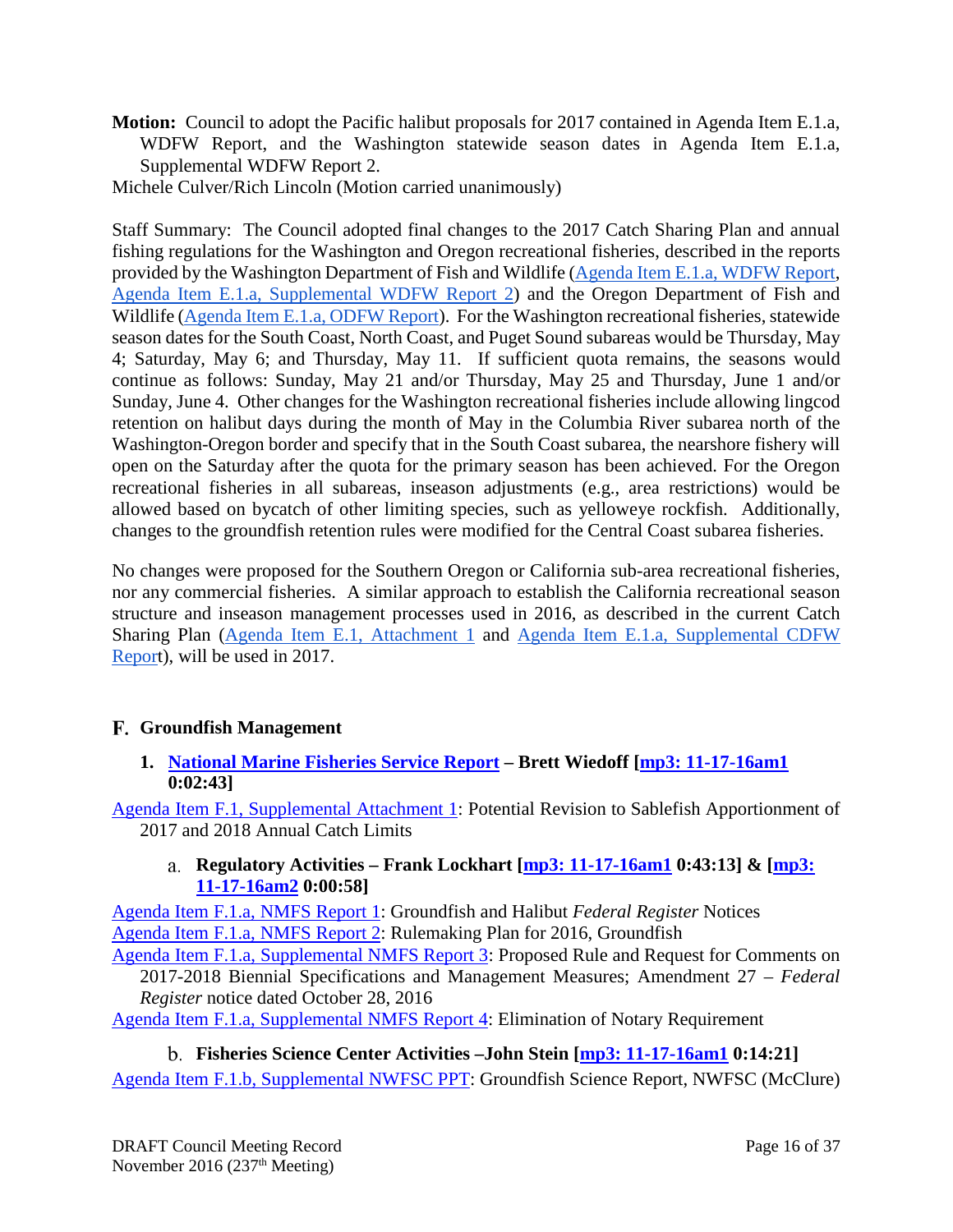#### **Reports and Comments of Advisory Bodies and Management Entities [\[mp3: 11-](ftp://ftp.pcouncil.org/pub/R1611_November_2016_Recordings/11-17-16am1Copy.mp3) [17-16am1](ftp://ftp.pcouncil.org/pub/R1611_November_2016_Recordings/11-17-16am1Copy.mp3) 1:30:39]**

<span id="page-16-1"></span><span id="page-16-0"></span>[Agenda Item F.1.c, Supplemental GAP Report](http://www.pcouncil.org/wp-content/uploads/2016/11/F1c_Sup_GAP_Rpt_NMFSRpt_NOV2016BB.pdf)

## **Public Comment [\[mp3: 11-17-16am2](ftp://ftp.pcouncil.org/pub/R1611_November_2016_Recordings/11-17-16am2Copy.mp3) 0:05:57]**

John Corbin (as given by Gerry Richter) [Agenda Item F.1.d, Supplemental Public Comment](http://www.pcouncil.org/wp-content/uploads/2016/11/F1d_Sup_PubCom_NOV2016BB.pdf) Gerry Richter Tom Libby Brad Pettinger Michele Longo Eder Bob Alverson, Fishing Vessel Owners Association

### <span id="page-16-2"></span>**Council Discussion [\[mp3: 11-17-16am2](ftp://ftp.pcouncil.org/pub/R1611_November_2016_Recordings/11-17-16am2Copy.mp3) 0:32:32]**

### <span id="page-16-3"></span>**2. [Methodology Review Final](http://www.pcouncil.org/wp-content/uploads/2016/10/F2__SitSum_MethReview_NOV2016BB.pdf) Topic Selection – John DeVore [\[mp3: 11-17-16am2](ftp://ftp.pcouncil.org/pub/R1611_November_2016_Recordings/11-17-16am2Copy.mp3) 0:54:57]**

<span id="page-16-4"></span>[Agenda Item F.2, Attachment 1:](http://www.pcouncil.org/wp-content/uploads/2016/10/F2_Att1_AcceptedPracticesGuidelines_Draft_NOV2016BB.pdf) Draft report on Accepted Practices Guidelines for Groundfish Stock Assessments

### **Reports and Comments of Advisory Bodies and Management Entities [\[mp3: 11-](ftp://ftp.pcouncil.org/pub/R1611_November_2016_Recordings/11-17-16am2Copy.mp3) [17-16am2](ftp://ftp.pcouncil.org/pub/R1611_November_2016_Recordings/11-17-16am2Copy.mp3) 0:59:58]**

[Agenda Item F.2.a, GMT Report 1:](http://www.pcouncil.org/wp-content/uploads/2016/10/F2a_GMT_Rpt1_NOV2016BB.pdf) Groundfish Management Team Report on Progress on Updates to Models Previously Reviewed by the Scientific and Statistical Committee

[Agenda Item F.2.a,](http://www.pcouncil.org/wp-content/uploads/2016/10/F2a_GMT_Rpt2_NOV2016BB.pdf) GMT Report 2: Groundfish Management Team Report on Proposed Changes to the Nearshore and Non-nearshore Models for Use in the 2019-2020 Biennial Harvest Specifications and Management Measures Analysis

[Agenda Item F.2.a, Supplemental SSC Report](http://www.pcouncil.org/wp-content/uploads/2016/11/F2a_Sup_SSC_Rpt_NOV2016BB.pdf) [Agenda Item F.2.a, Supplemental GAP Report](http://www.pcouncil.org/wp-content/uploads/2016/11/F2a_Sup_GAP_Rpt_MethReview_NOV2016BB.pdf)

### **Public Comment**

<span id="page-16-6"></span><span id="page-16-5"></span>None

### **Council Action: Adopt Final Topics for the 2017 Methodology Review [\[mp3: 11-](ftp://ftp.pcouncil.org/pub/R1611_November_2016_Recordings/11-17-16am2Copy.mp3) [17-16am2](ftp://ftp.pcouncil.org/pub/R1611_November_2016_Recordings/11-17-16am2Copy.mp3) 1:14:23]**

**Motion**: Council adopt the methodology review topics and timelines recommended by the GMT and SSC as represented in Agenda Item F.2.a, Supplemental SSC Report, November 2016. In addition, the Council approve a GAP member attend the meetings requested in the GAP report. Phil Anderson/Rich Lincoln (Motion carried unanimously)

**Staff Summary:** The Council adopted the methodology review topics and timeline for 2017 reviews recommended by the Groundfish Management Team and the Scientific and Statistical Committee (SSC) detailed in [Agenda Item F.2.a, Supplemental SSC Report.](http://www.pcouncil.org/wp-content/uploads/2016/11/F2a_Sup_SSC_Rpt_NOV2016BB.pdf) These methodologies, if endorsed by the SSC in their reviews, will be used in analyses to inform future harvest specifications and management measures decisions as well as stock assessments in 2017.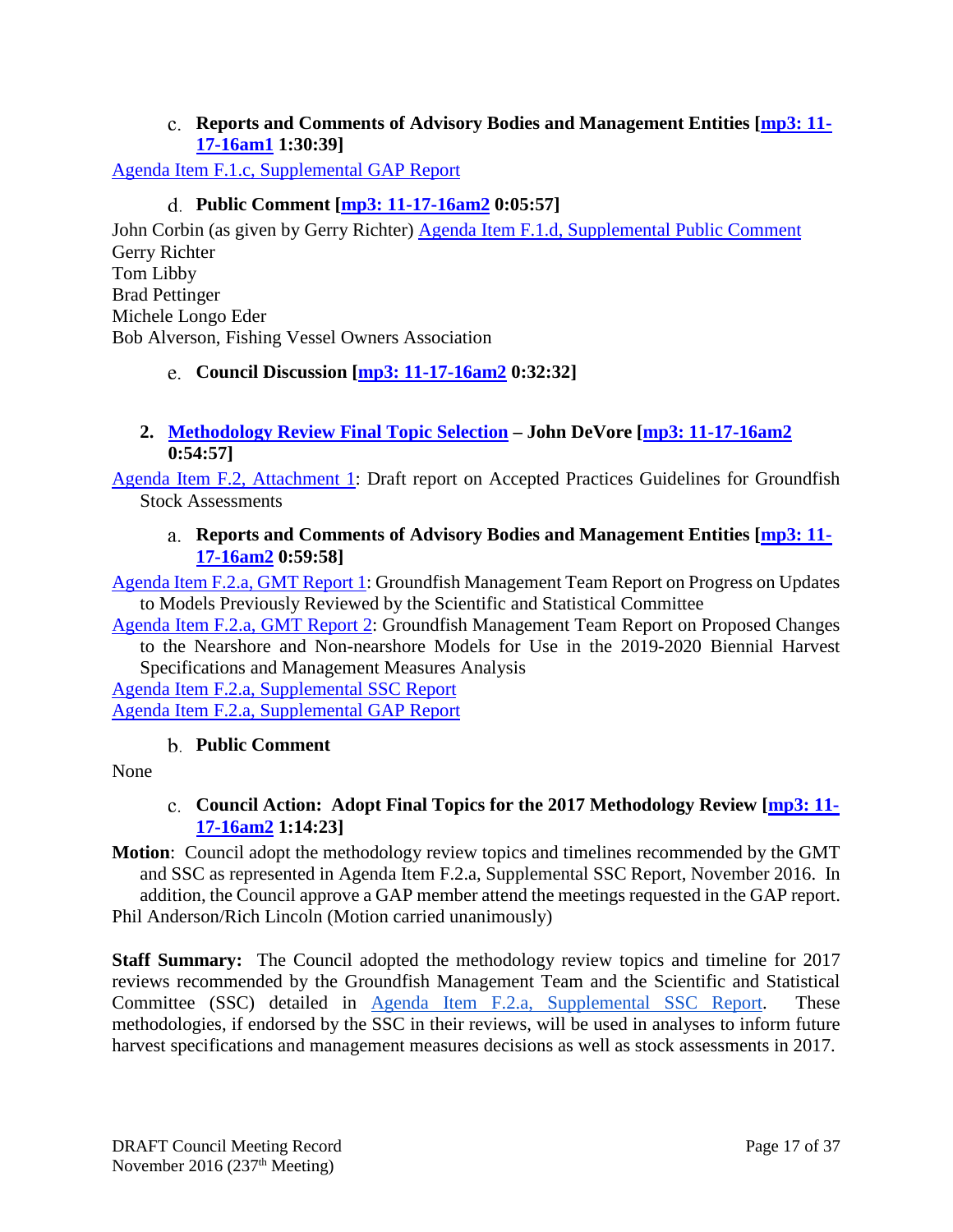- <span id="page-17-1"></span><span id="page-17-0"></span>**3. [Inseason Management Final Action](http://www.pcouncil.org/wp-content/uploads/2016/10/F3__SitSum_Inseason_NOV2016BB.pdf) – Kelly Ames [\[mp3: 11-17-16pm2](ftp://ftp.pcouncil.org/pub/R1611_November_2016_Recordings/11-17-16pm2Copy.mp3) 0:01:53]**
	- **Reports and Comments of Advisory Bodies and Management Entities [\[mp3: 11-](ftp://ftp.pcouncil.org/pub/R1611_November_2016_Recordings/11-17-16pm2Copy.mp3) [17-16pm2](ftp://ftp.pcouncil.org/pub/R1611_November_2016_Recordings/11-17-16pm2Copy.mp3) 0:02:10]**

[Agenda Item F.3.a, Supplemental GMT Report](http://www.pcouncil.org/wp-content/uploads/2016/11/F3a_Sup_GMT_NOV2016BB.pdf)

[Agenda Item F.3.a, Supplemental GAP Report](http://www.pcouncil.org/wp-content/uploads/2016/11/F3a_Sup_GAP_NOV2016BB.pdf)

[Agenda Item F.3.a, Supplemental ODFW Report](http://www.pcouncil.org/wp-content/uploads/2016/11/F3a_Sup_ODFW_Rpt_Inseason_NOV2016BB.pdf)

[Agenda Item F.3.a, Supplemental CDFW Report:](http://www.pcouncil.org/wp-content/uploads/2016/11/F3a_Sup_CDFW_Rpt_2016GFmortality_NOV2016BB.pdf) Summary of 2016 Groundfish Mortality in California

## **Public Comment**

<span id="page-17-3"></span><span id="page-17-2"></span>[Agenda Item F.3.b, Public Comment](http://www.pcouncil.org/wp-content/uploads/2016/10/F3b_PubCom_NOV2016BB.pdf)

- **Council Action: Adopt Final Inseason Adjustments, as Necessary, to Achieve but Not Exceed Annual Catch Limits [\[mp3: 11-17-16pm2](ftp://ftp.pcouncil.org/pub/R1611_November_2016_Recordings/11-17-16pm2Copy.mp3) 0:31:10]**
- **Motion:** Council make an inseason management recommendation to National Marine Fisheries Service (NMFS) that requests them to correct the computational error contained in the Proposed Rule for the 2017/18 Biennial Harvest Specifications and Management Measures for the sablefish 2017/2018 ACL's north and south of 36° N. latitude as quickly as possible. Further, direct the Executive Director to send a letter to NMFS by November 27, 2016 that states the Council's request with the accompanying rationale consistent with the discussions held by the Council on this issue at its November meeting under agenda items F.1 and F.3 including supporting comments from the Groundfish Management Team, the Groundfish Advisory Subpanel, and comments by members of the public.

Phil Anderson/Michele Culver (Motion carried, Mr. Lockhart abstained)

**Motion:** Council adopt Agenda Item F.3.a, Supplemental GMT Report, Page 10, the sablefish trip limits consistent with option C, be in place from January 1, 2017; revise Option B concurrent with the correction of the computational error; TLs described on page 10, GMT recommendation 2 b) i thru iii

Michele Culver/Rich Lincoln (Motion withdrawn)

**Motion:** Council adopt Agenda Item F.3.a, Supplemental GMT Report sablefish trip limits consistent w/ Option B described on page 10 GMT Recommendation 2b, i thru iii Michele Culver/Phil Anderson (Motion carried unanimously)

**Staff Summary:** The National Marine Fisheries Service (NMFS) recently published the proposed rule for 2017 and 2018 groundfish harvest specifications and management measures (Agenda Item [F.1.a, Supplemental NMFS Report 3\)](http://www.pcouncil.org/wp-content/uploads/2016/11/F1a_Sup_NMFS_Rpt3_ElectricOnly_FR_Notice_2017-18_grndfIsh_spex_NOV2016BB.pdf) proposing the Council's preferred alternatives. The proposed rule apportioned the coastwide 2017 and 2018 annual catch limits (ACLs) of sablefish north and south of 36° N. lat. according to the relative biomass reported in the 2015 sablefish [update assessment](http://www.pcouncil.org/wp-content/uploads/2016/04/Sablefish_2015_Final.pdf) of 15.1 percent in the south and 84.9 percent in the north to determine ACLs north and south. However, that apportionment represented the estimated relative biomass north and south of Pt. Conception at 34° 27' N. lat. rather than 36° N. lat., the management line used to manage sablefish. The Council recommended NMFS use the recalculated values of 26.2 percent in the south and 73.8 percent in the north be used in the final rule implementing the regulations [\(Agenda Item F.1, Supplemental Attachment 1\)](http://www.pcouncil.org/wp-content/uploads/2016/11/F1_Sup_Att1_SablefishApportionment_NOV2016BB.pdf).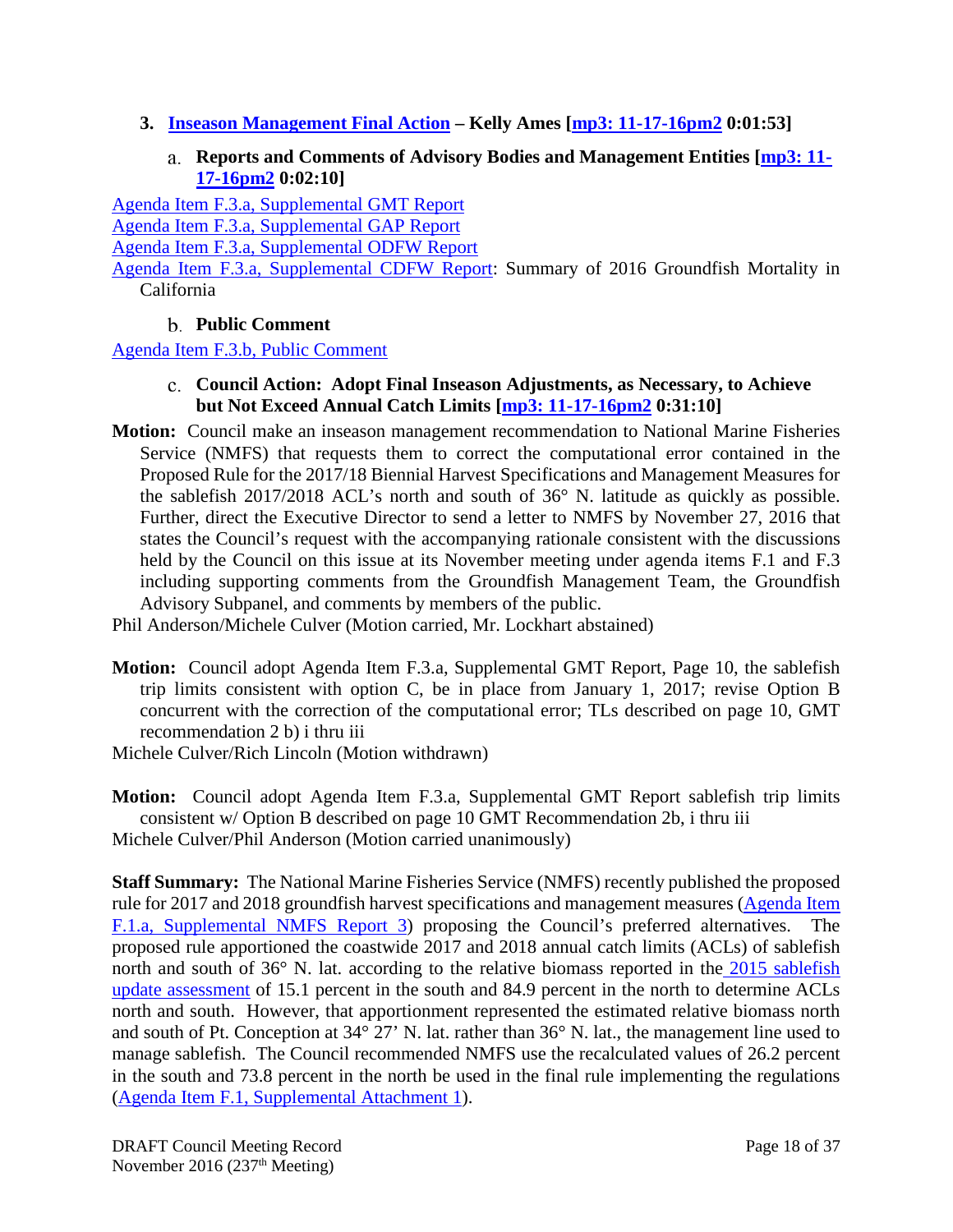The Council is also recommending adjustments to 2017 cumulative landing limits for sablefish that are responsive to the recommended reapportionment of proposed sablefish ACLs. The recommended cumulative landing limits are as follows:

• Limited Entry Fixed Gear North of 36° N. lat.: 1,100 lbs./week, not to exceed 3,300 lbs. bimonthly;

• Open Access Fixed Gear North of 36° N. lat.: 300 lbs./day or 1 landing per week up to 900 lbs., not to exceed 1,800 lbs. bimonthly; and

- Limited Entry Fixed Gear South of 36° N. lat.: 2,000 lbs./week.
- <span id="page-18-0"></span>**4. [Groundfish Essential Fish Habitat \(EFH\) and Rockfish Conservation Area \(RCA\)](http://www.pcouncil.org/wp-content/uploads/2016/10/F4_SitSum_GF_EFH_A28_Alts_NOV2016BB.pdf)  [Amendment 28 Alternatives](http://www.pcouncil.org/wp-content/uploads/2016/10/F4_SitSum_GF_EFH_A28_Alts_NOV2016BB.pdf) – Kerry Griffin [\[mp3: 11-18-16am3](ftp://ftp.pcouncil.org/pub/R1611_November_2016_Recordings/11-18-16am3Copy.mp3) 0:00:03]**
	- **Project Team Report – Kerry Griffin and Kelly Ames [\[mp3: 11-18-16am3](ftp://ftp.pcouncil.org/pub/R1611_November_2016_Recordings/11-18-16am3Copy.mp3) 0:04:21]**

<span id="page-18-1"></span>[Agenda Item F.4.a, Supplemental EFH/RCA Project Team PowerPoint:](http://www.pcouncil.org/wp-content/uploads/2016/11/F4a_Sup_Project_Team_PPT_KFG_NOV2016BB.pdf) (Griffin/Ames)

[Agenda Item F.4.a, Project Team Report:](http://www.pcouncil.org/wp-content/uploads/2016/11/F4a_Project_Team_Report_EFHRCA_Modifications_Analytical_Doc_NOV2016BB.pdf) Modifications to Pacific Coast Groundfish Essential Fish Habitat and Trawl Rockfish Conservation Areas (Amendment 28 to the Pacific Coast Groundfish Fishery Management Plan); Description and Analysis of Alternatives for Council Decision-making

<span id="page-18-2"></span>[Agenda Item F.4.a, Supplemental Project Team Report 2:](http://www.pcouncil.org/wp-content/uploads/2016/11/F4a_Sup_Project_Team_Report_2_NOV2016BB.pdf) Project Team Report 2 on EFH and RCA Supplemental Materials

### **Reports and Comments of Advisory Bodies and Management Entities [\[mp3: 11-](ftp://ftp.pcouncil.org/pub/R1611_November_2016_Recordings/11-18-16pm1Copy.mp3) [18-16pm1](ftp://ftp.pcouncil.org/pub/R1611_November_2016_Recordings/11-18-16pm1Copy.mp3) 0:00:17]**

[Agenda Item F.4.b, Supplemental Lt. Governor Report](http://www.pcouncil.org/wp-content/uploads/2016/10/F4b_Sup_Lt_Governor_Rpt_NOV2016BB.pdf)

[Agenda Item F.4.b, Supplemental CDFW Report](http://www.pcouncil.org/wp-content/uploads/2016/11/F4b_Sup_CDFW_Rpt_NOV2016BB.pdf)

[Agenda Item F.4.b, Supplemental NMS Letter to PFMC](http://www.pcouncil.org/wp-content/uploads/2016/11/F4b_Sup_NMS_Ltr_EFH_to_PFMC_NOV2016BB.pdf) (Greater Farallones National Marine Sanctuary)

[Agenda Item F.4.b, Supplemental SSC Report](http://www.pcouncil.org/wp-content/uploads/2016/11/F4b_Sup_SSC_Rpt_NOV2016BB.pdf)

[Agenda Item F.4.b, Supplemental GMT Report](http://www.pcouncil.org/wp-content/uploads/2016/11/F4b_Sup_GMT_Rpt_NOV2016BB.pdf)

[Agenda Item F.4.b, Supplemental GAP Report](http://www.pcouncil.org/wp-content/uploads/2016/11/F4b_Sup_GAP_Rpt_NOV2016BB.pdf)

<span id="page-18-3"></span>[Agenda Item F.4.b, Supplemental HC Report](http://www.pcouncil.org/wp-content/uploads/2016/11/F4b_Sup_HC_Rpt_NOV2016BB.pdf)

## **Public Comment [\[mp3: 11-18-16pm2](ftp://ftp.pcouncil.org/pub/R1611_November_2016_Recordings/11-18-16pm2Copy.mp3) 0:00:15] and [\[mp3: 11-18-16pm3](ftp://ftp.pcouncil.org/pub/R1611_November_2016_Recordings/11-18-16pm3Copy.mp3) 0:00:31]**

[Agenda Item F.4.c, Public Comment](http://www.pcouncil.org/wp-content/uploads/2016/10/F4c_Pub_Cmt_EFH_NOV2016BB.pdf)

[Agenda Item F.4.c, Supplemental Public Comment 2](http://www.pcouncil.org/wp-content/uploads/2016/11/F4c_Sup_PubCom2_FULL_ELECTRONIC_ONLY_NOV2016BB.pdf) (*FULL Version Electronic Only*)

[Agenda Item F.4.c, Supplemental Public Comment 3](http://www.pcouncil.org/wp-content/uploads/2016/11/F4c_Sup_PubCom3_NOV2016BB.pdf)

[Agenda Item F.4.c, Supplemental Public Comment 5](http://www.pcouncil.org/wp-content/uploads/2016/11/F4c_Sup_PubCom5_NOV2016BB.pdf)

- Brad Pettinger, Tom Libby, Seth Atkinson, Shems Jud and Kate Kauer presented [Agenda Item](http://www.pcouncil.org/wp-content/uploads/2016/11/F4c_Sup_PubCom_PPT3_Collaborative_NOV2016BB.pdf)  [F.4.c, Supplemental Public Comment PowerPoint 3:](http://www.pcouncil.org/wp-content/uploads/2016/11/F4c_Sup_PubCom_PPT3_Collaborative_NOV2016BB.pdf) (Collaborative EFH-RCA Package)
- Ben Enticknap and Geoff Shester presented [Agenda Item F.4.c, Supplemental Public Comment](http://www.pcouncil.org/wp-content/uploads/2016/11/F4c_Sup_PubCom_PPT_Oceana_Shester_NOV2016BB.pdf)  [PowerPoint:](http://www.pcouncil.org/wp-content/uploads/2016/11/F4c_Sup_PubCom_PPT_Oceana_Shester_NOV2016BB.pdf) (Oceana)

Alana and Jude Flores

Mark Cooper, F/V Perseverance Andrea Treece, Earthjustice

Jeff Lackey, F/V Miss Sue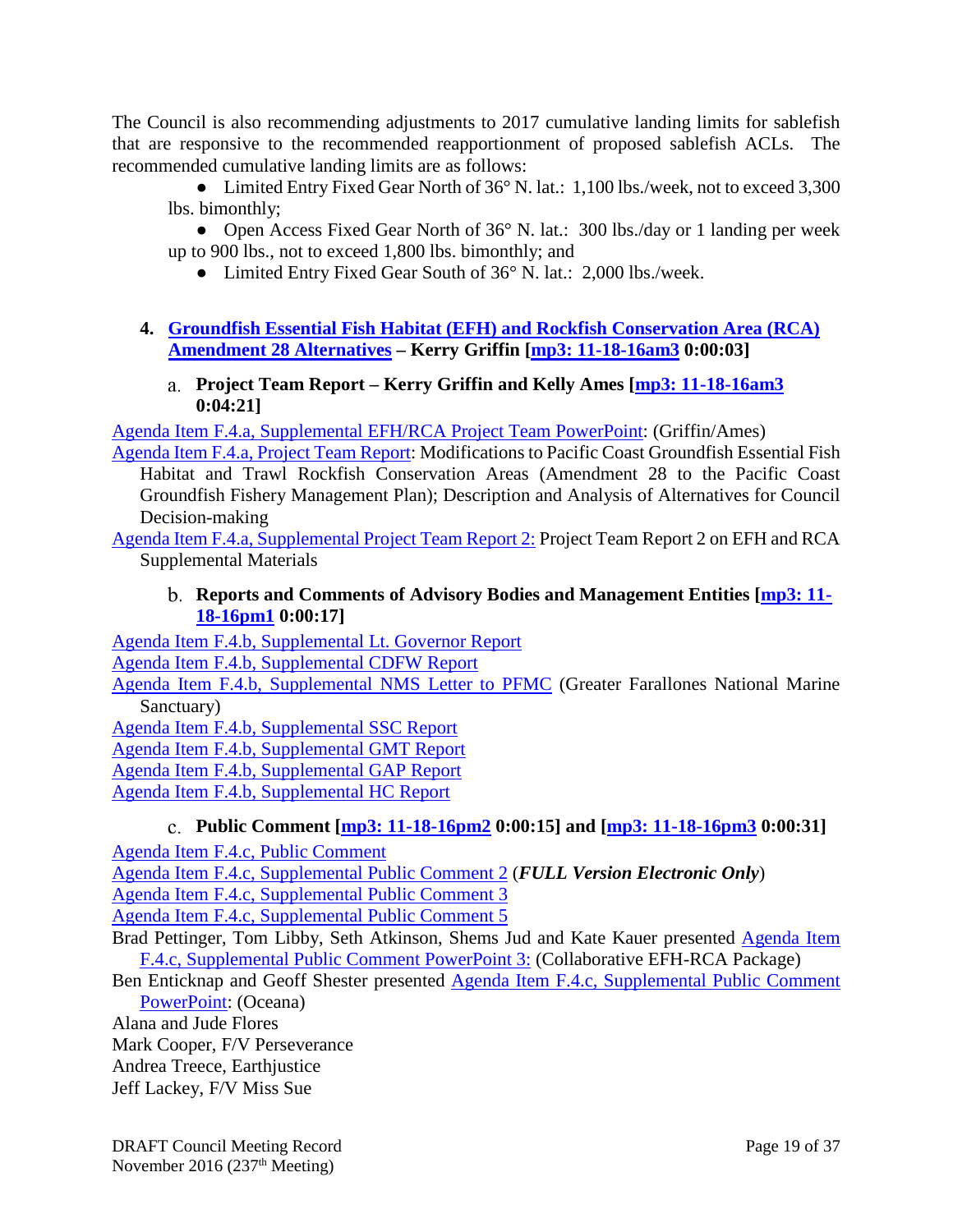Paul Kujala, F/V Cape Windy Grace Reville, Yale University Rebecca Lehman, Yale University David Kirk, Port San Luis Commercial Fisherman's Association Kevin Dunn, F/V Iron Lady Tom Libby Benjamin Grupe Tom Rudolph presented [Agenda Item F.4.c, Supplemental Public Comment PowerPoint](http://www.pcouncil.org/wp-content/uploads/2016/11/F4c_Sup_PubCom_PPT2_Pew_A28_Rudolph_NOV2016BB.pdf) 2: (Rudolph) Mike Okoniewski, Pacific Seafood Bob Alverson, Fishing Vessel Owners Association Steve Bodnar, Coos Bay Trawlers Association Emily Farr, Yale University Michele Norvell, Fort Bragg Groundfish Association Jeremiah Obrien, presented [Agenda Item F.4.c, Supplemental Public Comment 4](http://www.pcouncil.org/wp-content/uploads/2016/11/F4c_Sup_PubCom4_NOV2016BB.pdf) Heather Mann, Midwater Trawlers Cooperative Brad Pettinger, Oregon Trawl Commission

#### <span id="page-19-0"></span>**Council Action: Consider Revisions to the Range of Alternatives, Identify Preliminary Preferred Alternatives, and Provide Additional Guidance as Necessary [\[mp3: 11-20-16pm1](ftp://ftp.pcouncil.org/pub/R1611_November_2016_Recordings/11-20-16pm1Copy.mp3) 0:00:19]**

**Motion**: For the area from the Oregon/Washington border to the Oregon/California, and including in their entirety those areas divided by a state border:

- 1. Move forward for further analysis:
	- a) Alternative 1b, Collaborative proposal
	- b) Alternative 1c, Oceana et al proposal
	- c) All six areas off Oregon proposed by the Midwater Trawler's Cooperative in public comment (Agenda Item F.4.c, Supplemental Public Comment 2) with Heceta Head and Daisy Bank as modified by the GAP (Agenda item F.4.b, Supplemental GAP Report)
	- d) From the individual polygons, Proposal "None", Garibaldi Reef South closure (Agenda Item F.4.a, Project Team Report, Appendix F, Table F-4a)
- 2. For subject area 3, Adjustments to the Trawl RCA, adopt Alternatives 3b (Remove RCAs) and 3d (Block Area Closures) for groundfish and protected species (primarily salmon) as a Preliminary Preferred Alternative.

For all areas from coast-wide, remove from further analysis:

- 1. Subject Area 2, new EFHCAs within the trawl RCA based on the presence of priority habitats
- 2. Alternative 3c, Discrete Area Closures for overfished species

Revise the Purpose and Need Statement as follows:

P2: Reconsider the purpose of Rockfish Conservation Areas as long-term closures to reduce catch of overfished species in the bottom trawl sector in light of the 2011 implementation of the IFQ program and the individual catch accountability that it provides.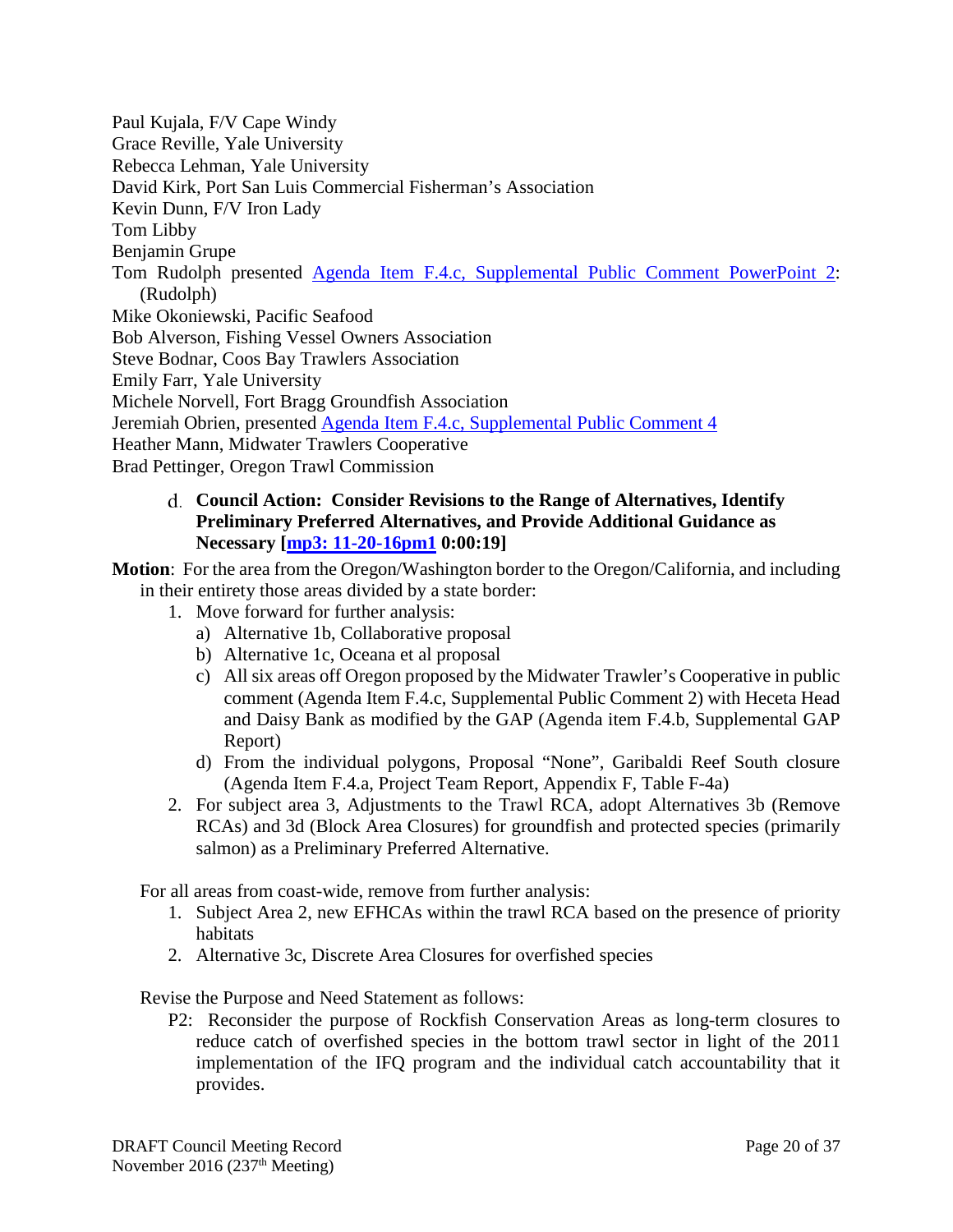N2: Consider transitioning from long-term Rockfish Conservation Area closures to the Shorebased Individual Fishing Quota Program (IFQ) as the primary catch control tool for IFQ species in the bottom trawl sector in order to provide the bottom trawl sector increased flexibility to achieve Optimum Yield and economic efficiency.

Add methane seeps to the description of groundfish habitat in Appendix B. Troy Buell/Jeff Feldner

**Amendment 1:** Change the language in the first section of the Motion:

- strike "Oregon/California" and replace with "US/Mexico"
- 1.b add "With CDFW Recommended modifications for the S. CA Bight (Agenda Item F.4.b, Supplemental CDFW Report).
- Add "3. For subject area 10, include corrected coordinates for Potato Bank

Joanna Grebel/David Crabbe (Amendment carried unanimously)

**Amendment 2:** strike in the second paragraph "coast-wide" and replace with "the OR/WA border to the US/Mex border".

Phil Anderson/Rich Lincoln (Amendment carried unanimously)

**Amendment 3:** Include for analysis the modification to Rittenburg bank closure as shown in the map below.



David Crabbe/Buzz Brizendine (Amendment carried unanimously) Motion as amended carried unanimously

**Motion:** Council include the following items in their Preliminary Preferred Alternative:

- 1. Regarding Essential Fish Habitat Conservation Areas in waters adjacent to Washington, approve Alternative 1a (No Action), and
- 2. Regarding proposed revisions to the Rockfish Conservation Areas in waters adjacent to Washington, approve Alternative 3a (No Action).

Corey Niles/Phil Anderson (Motion carried, Mr. Buell, Mr. Feldner, Mr. Hassemer, Mr. Lincoln and Ms. Lowman voted no).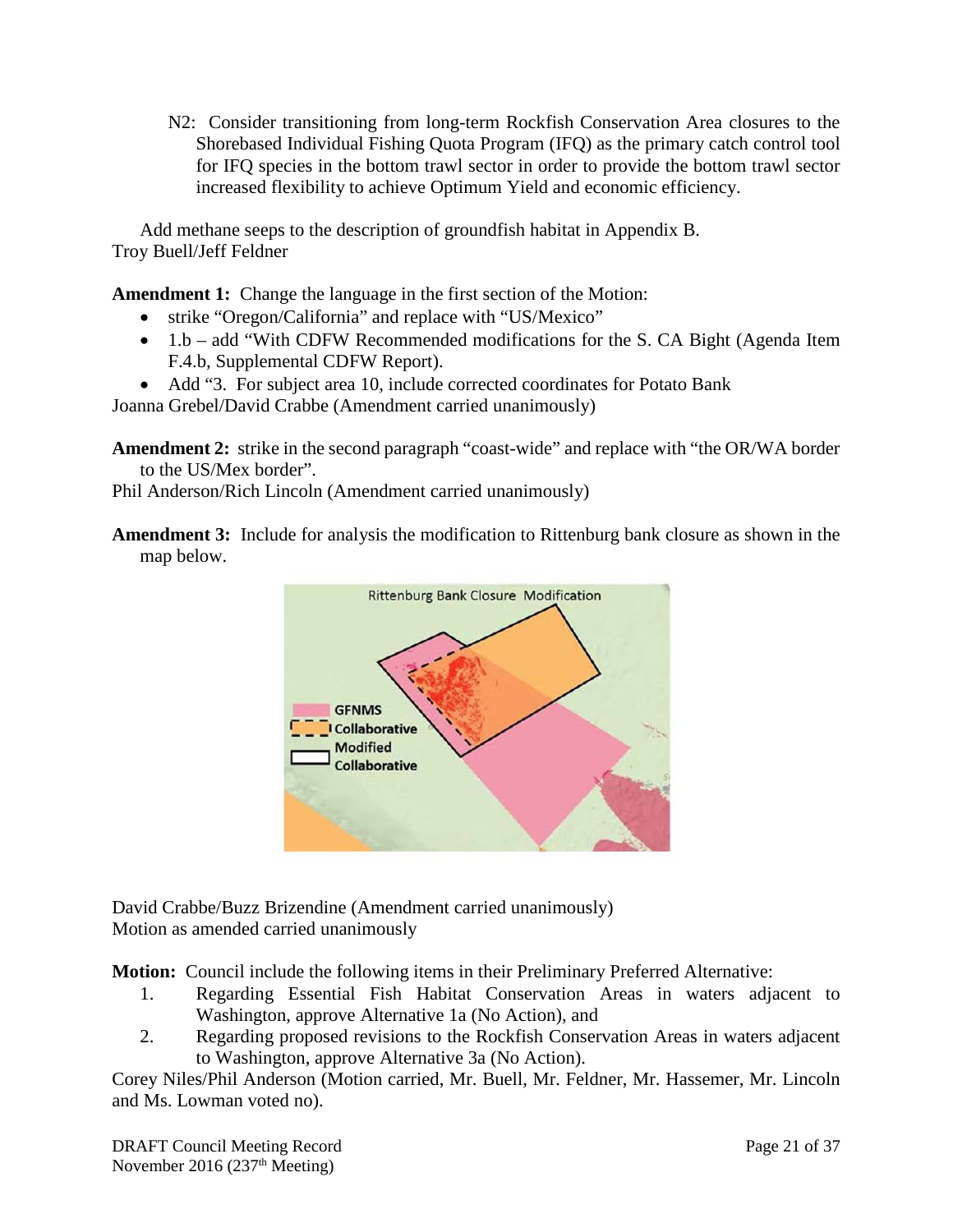**Staff Summary:** The Council provided guidance on further analysis of alternatives for revisions to groundfish EFH and the trawl RCA. For waters off Oregon and California, the Council adopted the following:

- Move forward [Alternative 1b](http://www.pcouncil.org/wp-content/uploads/2016/11/F4a_Project_Team_Report_EFHRCA_Modifications_Analytical_Doc_NOV2016BB.pdf) (Collaborative) for further analysis,
- Move forward [Alternative 1c](http://www.pcouncil.org/wp-content/uploads/2016/11/F4a_Project_Team_Report_EFHRCA_Modifications_Analytical_Doc_NOV2016BB.pdf) (Oceana et al.) for further analysis, with CDFW recommended modifications to areas in the Southern California Bight [\(Agenda Item F.4.b,](http://www.pcouncil.org/wp-content/uploads/2016/11/F4b_Sup_CDFW_Rpt_NOV2016BB.pdf)  [Supplemental CDFW Report\)](http://www.pcouncil.org/wp-content/uploads/2016/11/F4b_Sup_CDFW_Rpt_NOV2016BB.pdf),
- Include for further analysis all six areas off Oregon proposed by the Midwater Trawler's Cooperative in public comment [\(Agenda Item F.4.c, Supplemental Public Comment 2\)](http://www.pcouncil.org/wp-content/uploads/2016/11/F4c_Sup_PubCom2_FULL_ELECTRONIC_ONLY_NOV2016BB.pdf), with Heceta Head and Daisy Bank as modified by the GAP report (Agenda Item F.4.b, [Supplemental GAP Report\)](http://www.pcouncil.org/wp-content/uploads/2016/11/F4b_Sup_GAP_Rpt_NOV2016BB.pdf),
- Include for further analysis the individual area "Garibaldi Reef South" closure [\(Agenda Item F.4.a, P](http://www.pcouncil.org/wp-content/uploads/2016/11/F4a_Project_Team_Report_EFHRCA_Modifications_Analytical_Doc_NOV2016BB.pdf)roject [Team Report;](http://www.pcouncil.org/wp-content/uploads/2016/11/F4a_Project_Team_Report_EFHRCA_Modifications_Analytical_Doc_NOV2016BB.pdf) Appendix F, Table F-4a),
- Include for further analysis the modification to Rittenburg Bank closure (Agenda Item [F.4.b, Supplemental NMS Report\)](http://www.pcouncil.org/wp-content/uploads/2016/11/F4b_Sup_NMS_Ltr_EFH_to_PFMC_NOV2016BB.pdf),
- For Subject Area 10, include corrected coordinates for Potato Bank,
- Eliminate Subject Area 2 (New EFH Conservation Areas (EFHCAs) within the trawl RCA, based on priority habitats),
- Eliminate Alternative 3c (Discrete Area Closures for Overfished Species), and
- Adopt Alternatives 3b (Remove groundfish trawl RCAs) and 3d (Block Area Closures) for groundfish and protected species (primarily salmon) as a Preliminary Preferred Alternative. This would address any unexpected catches of groundfish or protected species, as necessary.

The Council adopted the following for waters off Washington:

- Adopt [Alternative 1a](http://www.pcouncil.org/wp-content/uploads/2016/11/F4a_Project_Team_Report_EFHRCA_Modifications_Analytical_Doc_NOV2016BB.pdf) (No Action) as a preliminary preferred alternative, which would maintain the existing configuration of EFHCAs.
- Adopt [Alternative 3a](http://www.pcouncil.org/wp-content/uploads/2016/11/F4a_Project_Team_Report_EFHRCA_Modifications_Analytical_Doc_NOV2016BB.pdf) (No Action) as a preliminary preferred alternative, which would maintain the trawl RCA, but continue analyzing the efficacy of discrete area closures to reduce catch of overfished species.

The Council adopted a modified Purpose and Need (page 2 of the [Analytical Document\)](http://www.pcouncil.org/wp-content/uploads/2016/11/F4a_Project_Team_Report_EFHRCA_Modifications_Analytical_Doc_NOV2016BB.pdf), for Purpose 2 and Need 2 (P2 and N2), as follows:

P2: Reconsider the purpose of Rockfish Conservation Areas as long-term closures to reduce catch of overfished species in the bottom trawl sector in light of the 2011 implementation of the individual fishing quota program and the individual catch accountability that it provides.

N2: Consider transitioning from long-term Rockfish Conservation Area closures to the Shorebased Individual Fishing Quota (IFQ) Program as the primary catch control tool for IFQ species in the bottom trawl sector in order to provide the bottom trawl sector increased flexibility to achieve Optimum Yield and economic efficiency.

The Council also directed the Project Team to add methane seeps to the description of groundfish habitats in [Appendix B.](http://www.pcouncil.org/wp-content/uploads/GF_FMP_App_B3.pdf)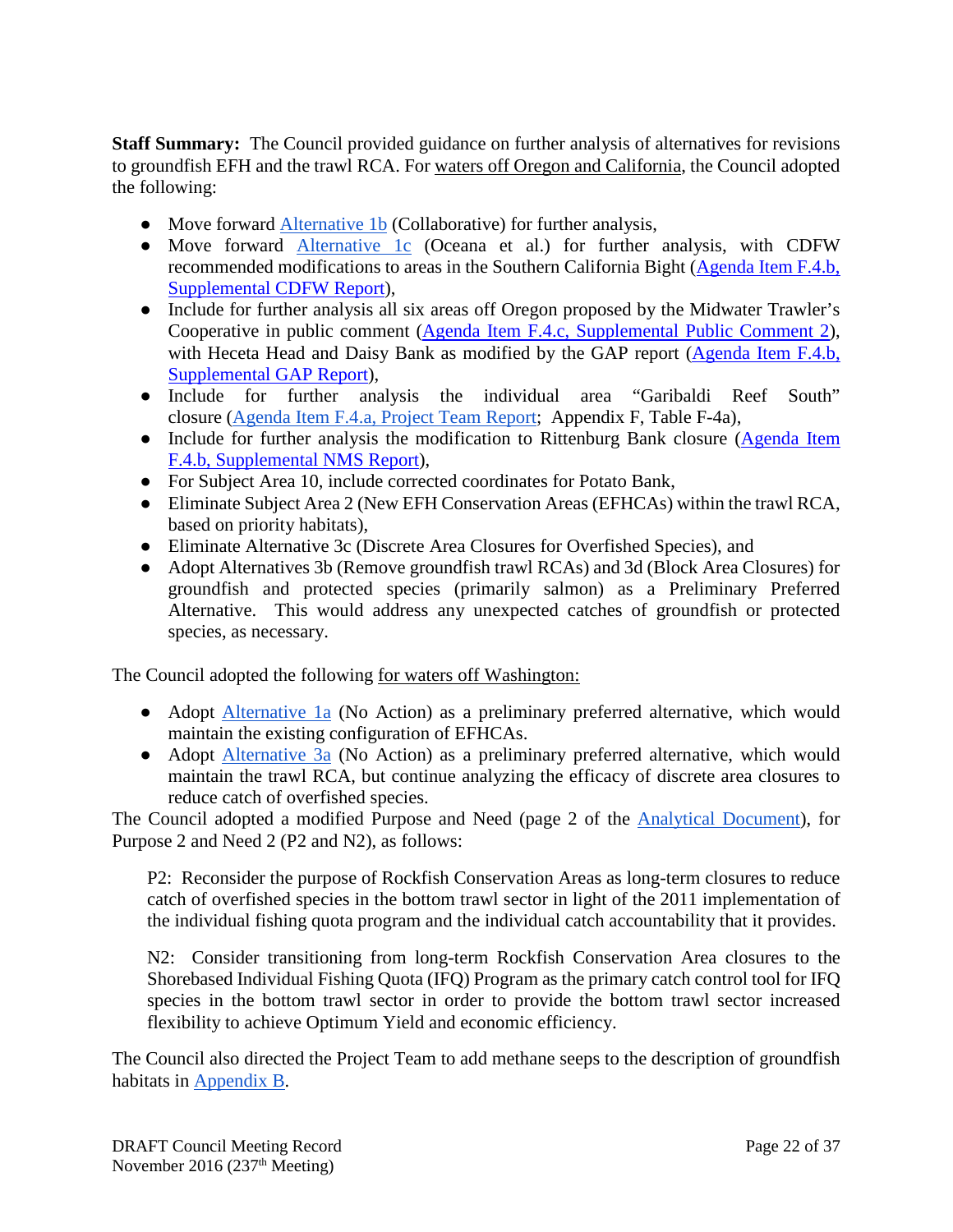### <span id="page-22-0"></span>**5. [Trawl Gear Modification Exempted Fishing Permit \(EFP\) Final Action](http://www.pcouncil.org/wp-content/uploads/2016/10/F5__SitSum_EFPs_2017-18_NOV2016BB.pdf) –Jim Seger [\[mp3: 11-19-16am1](ftp://ftp.pcouncil.org/pub/R1611_November_2016_Recordings/11-19-16am1Copy.mp3) 0:02:04]**

[Agenda Item F.5, Attachment 1:](http://www.pcouncil.org/wp-content/uploads/2016/10/F5_Att1_Selective.Flatfish.Trawl_.EFP_.Proposal.10.20.2016_NOV2016BB.pdf) Selective Flatfish Trawl EFP: Monitoring and Minimizing Salmon Bycatch When Targeting Rockfish in the Shorebased IFQ Fishery

[Agenda Item F.5, Supplemental Attachment 2:](http://www.pcouncil.org/wp-content/uploads/2016/11/F5_Sup_Att2_SelectFFTrawlEFP_NOV2016BB.pdf) Selective Flatfish Trawl EFP: Monitoring and Minimizing Salmon Bycatch When Targeting Rockfish in the Shorebased IFQ Fishery; EFP Participation Requirements/Rules (DRAFT)

<span id="page-22-1"></span>[Agenda Item F.5, Supplemental Attachment 3:](http://www.pcouncil.org/wp-content/uploads/2016/11/F5a_Sup_Att3_PPT_SFFT_EFP_Steele_NOV2016BB.pdf) Selective Flatfish Trawl EFP PowerPoint (Steele, Jud, Pettinger, Okoniewski)

#### **Reports and Comments of Advisory Bodies and Management Entities [\[mp3: 11-](ftp://ftp.pcouncil.org/pub/R1611_November_2016_Recordings/11-19-16am1Copy.mp3) [19-16am1](ftp://ftp.pcouncil.org/pub/R1611_November_2016_Recordings/11-19-16am1Copy.mp3) 0:02:09] and [\[mp3: 11-19-16am2](ftp://ftp.pcouncil.org/pub/R1611_November_2016_Recordings/11-19-16am2Copy.mp3) 0:00:40]**

[Agenda Item F.5.a, Supplemental NMFS Report](http://www.pcouncil.org/wp-content/uploads/2016/11/F5a_Sup_NMFS_Rpt_NOV2016BB.pdf) [Agenda Item F.5.a, Supplemental NMFS PowerPoint](http://www.pcouncil.org/wp-content/uploads/2016/11/F5a_Sup_NMFS_PPT_Hooper_NOV2016BB.pdf) (Hooper) [Agenda Item F.5.a, Supplemental GMT Report](http://www.pcouncil.org/wp-content/uploads/2016/11/F5a_Sup_GMT_Rpt_NOV2016BB.pdf) [Agenda Item F.5.a, Supplemental GAP Report](http://www.pcouncil.org/wp-content/uploads/2016/11/F5a_Sup_GAP_Rpt_NOV2016BB.pdf)

## **Public Comment [\[mp3: 11-19-16am2](ftp://ftp.pcouncil.org/pub/R1611_November_2016_Recordings/11-19-16am2Copy.mp3) 0:52:48]**

<span id="page-22-2"></span>Brad Pettinger, Oregon Trawl Commission Kevin Dunn, F/V Iron Lady Travis Hunter Steve Bodnar, Coos Bay Trawlers Association Mike Okoniewski, Pacific Seafood Tom Libby Andrew Bornstein, Bornstein Seafood Paul Kujala Lori Steele, West Coast Seafood Processors Association Jeff Lackey, F/V Miss Sue

#### <span id="page-22-3"></span>**Council Action: Adopt Final EFP Recommendations to NMFS for Modification of Trawl Gear Regulations [\[mp3: 11-19-16am3](ftp://ftp.pcouncil.org/pub/R1611_November_2016_Recordings/11-19-16am3Copy.mp3) 0:00:05]**

**Motion**: Recommend that NMFS approve the trawl gear modification EFP as proposed in Agenda Item F.5 Attachment 1 and Supplemental Attachments 2 and 3, with the following modifications:

- Set the Chinook salmon limit for this EFP at 4,000 fish.
- Add a sub-limit of 17 percent, or 680 Chinook, for the Eureka management area.
- Remove the provision to trigger a closure of the Columbia River Salmon Conservation Zone to EFP fishing when 1,000 Chinook have been caught by EFP fishers.
- Allow use of EM consistent with EM EFP provisions.

Require that the EFP applicants prepare an informational report for the April 2017 Council meeting briefing book, and a full report for the June 2017 meeting.

Recommend against automatic renewal, and schedule a review at the September 2017 Council meeting. Further, reiterate to NMFS the Council's desire to implement this EFP as soon as possible in January 2017.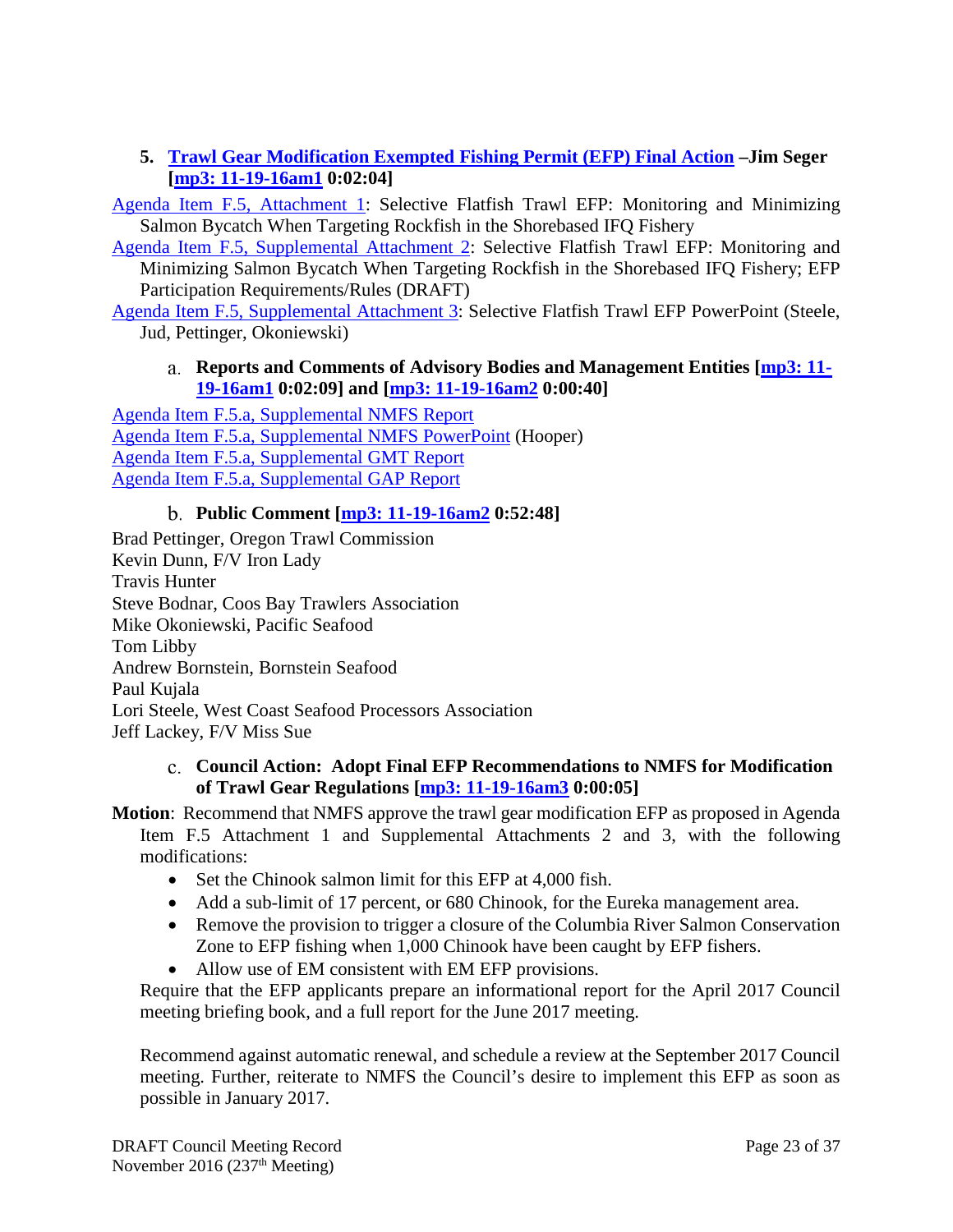Maggie Sommer/Michele Culver

- **Amendment 1**: Add an additional bullet to the "high bycatch trip" definition proposed by the proponents, as follows:
	- For the California KMZ, which is defined consistent with salmon regulations as waters from the CA/Oregon border south to Horse Mt: 1 adult chinook, defined as 20 inches or greater.
- Marci Yaremko/Marc Gorelnik (Amendment 1 carried, Ms. Sommer and Ms. Culver voted no, and Mr. Lockhart abstained)

Motion as amended carried unanimously

**Staff Summary:** The Council recommended that NMFS implement the Selective Flatfish Trawl EFP (as described in Agenda Item F.5, [Attachment 1,](http://www.pcouncil.org/wp-content/uploads/2016/10/F5_Att1_Selective.Flatfish.Trawl_.EFP_.Proposal.10.20.2016_NOV2016BB.pdf) [Supplemental Attachment 2,](http://www.pcouncil.org/wp-content/uploads/2016/11/F5_Sup_Att2_SelectFFTrawlEFP_NOV2016BB.pdf) an[d](http://www.pcouncil.org/wp-content/uploads/2016/11/F5a_Sup_Att3_PPT_SFFT_EFP_Steele_NOV2016BB.pdf) [Supplemental Attachment 3\)](http://www.pcouncil.org/wp-content/uploads/2016/11/F5a_Sup_Att3_PPT_SFFT_EFP_Steele_NOV2016BB.pdf) with the following modifications:

- Set the Chinook salmon limit for this EFP at no more than 4,000 fish.
- Add a sub-limit of 17 percent, or 680 Chinook, for the Eureka management area (number of fish to be adjusted to the final Chinook salmon limit).
- Remove the provision to trigger a closure of the Columbia River Salmon Conservation Zone to EFP fishing when 1,000 Chinook have been caught by EFP fishers (such that there would not be a conservation zone closure in this area).
- Add the following criteria to the definition of a high bycatch trip: 1 adult Chinook (defined as 20 inches or greater) caught in the California portion of the Klamath Management Zone (KMZ, defined consistent with salmon regulations as waters from the California/Oregon border south to Horse Mountain).

Further, the Council recommended that vessels be allowed to fish concurrently under both this EFP and the electronic monitoring EFP, and that the EFP applicants prepare an informational report for the April 2017 Council meeting briefing book, and a full report for the June 2017 meeting. Additionally, the permit should not be automatically renewed, but rather resubmitted to the Council in September 2017 for recommendations for 2018—if an extension of the EFP is needed.

### <span id="page-23-0"></span>**6. 5-Year Catch Share Program [and Intersector Allocation Review Plans and Fishery](http://www.pcouncil.org/wp-content/uploads/2016/10/F6__SitSum_CatchShare5YR_NOV2016BB.pdf)  [Management Update](http://www.pcouncil.org/wp-content/uploads/2016/10/F6__SitSum_CatchShare5YR_NOV2016BB.pdf) – Jim Seger [\[mp3: 11-20-16am2](ftp://ftp.pcouncil.org/pub/R1611_November_2016_Recordings/11-20-16am2Copy.mp3) 0:00:08]**

[Agenda Item F.6, Attachment 1:](http://www.pcouncil.org/wp-content/uploads/2016/10/F6_Att1_ReviewCalendar_NOV2016BB.pdf) Catch Share Review Calendar

[Agenda Item F.6, Attachment 2:](http://www.pcouncil.org/wp-content/uploads/2016/10/F6_Att2_Am21Eval-2015_NOV2016BB.pdf) Evaluating the Performance of Amendment 21 Allocations Since Implementation of the Trawl Catch Share Program (Through 2015)

[Agenda Item F.6, Attachment 3:](http://www.pcouncil.org/wp-content/uploads/2016/10/F6_Att3_ISA_Rvw_NOV2016BB.pdf) Five-Year Review of Intersector Allocations

[Agenda Item F.6, Attachment 4:](http://www.pcouncil.org/wp-content/uploads/2016/10/F6_Att4_GF_FMP_ApdxE_RevThruAug162016_Draft_NOV2016BB.pdf) Pacific Coast Groundfish Fishery Management Plan for the California, Oregon, and Washington Groundfish Fishery, Description of Trawl. Rationalization (Catch Shares) Program Appendix E

#### <span id="page-23-1"></span>**Overview of the 5-Year Review Blueprint – Abigail Harley [\[mp3: 11-20-16am2](ftp://ftp.pcouncil.org/pub/R1611_November_2016_Recordings/11-20-16am2Copy.mp3) 0:00:10]**

[Agenda Item F.6.a, Blueprint:](http://www.pcouncil.org/wp-content/uploads/2016/10/F6a_Blueprint-Fin_BB_NOV2016BB.pdf) West Coast Groundfish Trawl Catch Share Program Five-year Review – Annotated Outline (Blueprint)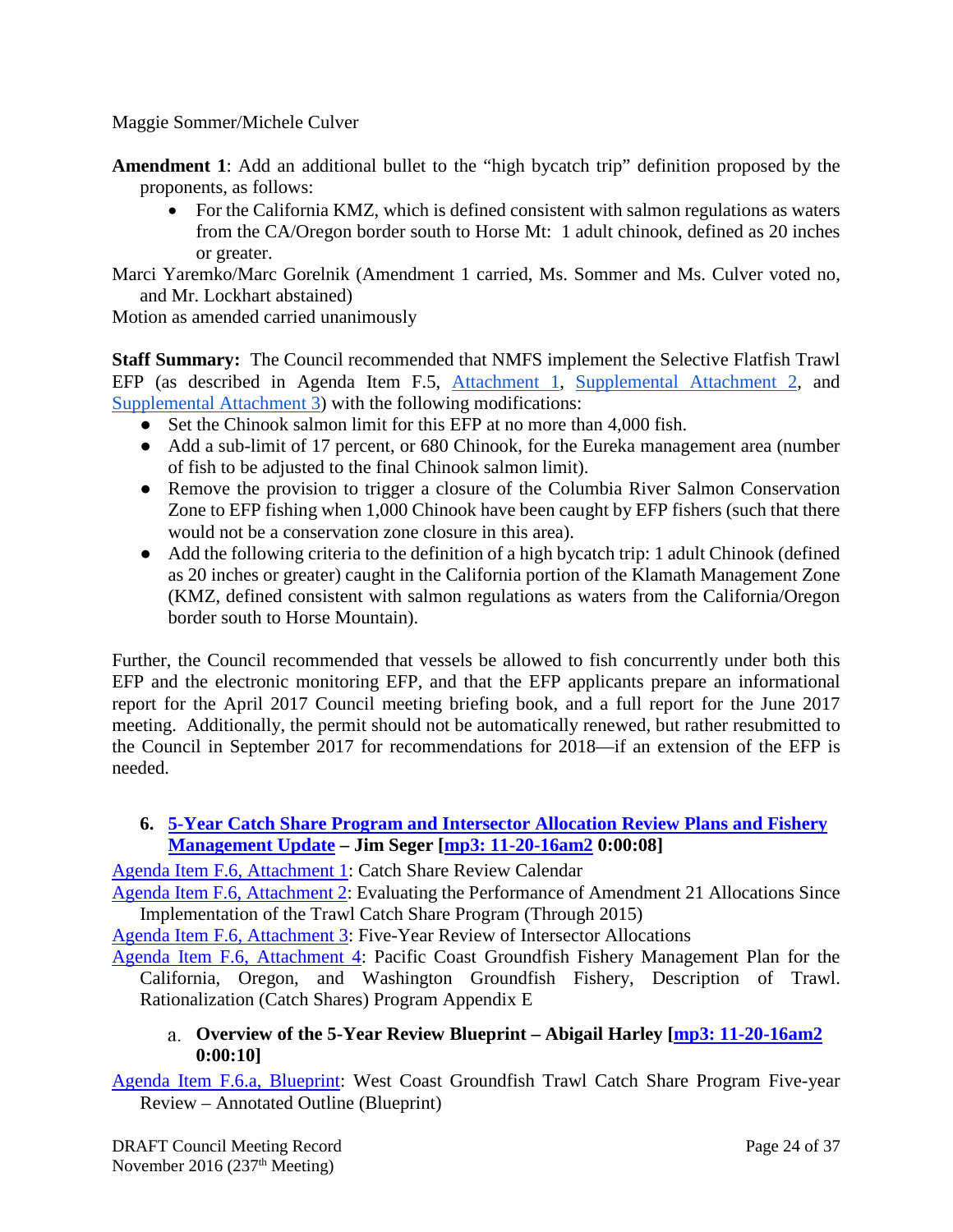[Agenda Item F.6.a, Supplemental PowerPoint:](http://www.pcouncil.org/wp-content/uploads/2016/11/F6a_Harley_CS_5_Year_Review_Outline_PPT_NOV2016BB.pdf) Groundfish Trawl Catch Share Program 5-year Review; Detailed Outline for Review (Harley)

<span id="page-24-0"></span>**[Summary of Public Hearings](http://www.pcouncil.org/wp-content/uploads/2016/10/F6b_FiveYearRvw_Hrg_Sums_NOV2016BB.pdf) – Hearings Officers [\[mp3: 11-20-16am2](ftp://ftp.pcouncil.org/pub/R1611_November_2016_Recordings/11-20-16am2Copy.mp3) 0:16:18]**

## **Reports and Comments of Advisory Bodies and Management Entities [\[mp3:](ftp://ftp.pcouncil.org/pub/R1611_November_2016_Recordings/11-20-16am2Copy.mp3) 11- [20-16am2](ftp://ftp.pcouncil.org/pub/R1611_November_2016_Recordings/11-20-16am2Copy.mp3) 0:17:16]**

<span id="page-24-1"></span>[Agenda Item F.6.c, Supplemental CAB Report](http://www.pcouncil.org/wp-content/uploads/2016/11/F6c_Sup_CAB_Rpt_NOV2016BB.pdf) [Agenda Item F.6.c, Supplemental SSC Report](http://www.pcouncil.org/wp-content/uploads/2016/11/F6c_Sup_SSC_Rpt_NOV2016BB.pdf) [Agenda Item F.6.c, Supplemental GMT Report](http://www.pcouncil.org/wp-content/uploads/2016/11/F6c_Sup_GMT_Rpt_NOV2016BB.pdf) [Agenda Item F.6.c, Supplemental GAP Report](http://www.pcouncil.org/wp-content/uploads/2016/11/F6c_Sup_GAP_Rpt_NOV2016BB.pdf)

## **Public Comment [\[mp3: 11-20-16am2](ftp://ftp.pcouncil.org/pub/R1611_November_2016_Recordings/11-20-16am2Copy.mp3) 0:44:00]**

<span id="page-24-2"></span>[Agenda Item F.6.d, Public Comment](http://www.pcouncil.org/wp-content/uploads/2016/10/F6d_PubCom_NOV2016BB.pdf) Agenda Item [F.6.d, Supplemental Public Comment 2](http://www.pcouncil.org/wp-content/uploads/2016/11/F6d_Sup_PubCom2_NOV2016BB.pdf) [Agenda Item F.6.d, Supplemental Public Comment 3](http://www.pcouncil.org/wp-content/uploads/2016/11/F6d_Sup_PubCom3_NOV2016BB.pdf) [Agenda Item F.6.d, Supplemental Public Comment 4](http://www.pcouncil.org/wp-content/uploads/2016/11/F6d_Sup_PubCom4_NOV2016BB.pdf) Paul Clampitt F/V Augustine – statement read into the record by Michele Longo Eder Michele Longo Eder John Corbin, Buck & Ann Fisheries Gerry Richter and Chris Hoeflinger, Commercial Fisherman of Santa Barbara, Inc Tom Libby Lori Steele, West Coast Seafood Processors Association Brent Paine, United Catcher Boats Mike Okoniewski, Pacific Seafood Kate Kauer, The Nature Conservancy

<span id="page-24-3"></span>**Council Action: Provide Guidance on Plans for the 5-Year Review of the Trawl Catch Share Program and Allocations, Including Ad Hoc Community Advisory Board Tasks, Adopt Language Update for Appendix E to the Groundfish Fishery Management Plan, and Provide Other Guidance as Needed [\[mp3: 11-20-](ftp://ftp.pcouncil.org/pub/R1611_November_2016_Recordings/11-20-16am2Copy.mp3) [16am2](ftp://ftp.pcouncil.org/pub/R1611_November_2016_Recordings/11-20-16am2Copy.mp3) 1:47:38]**

**Staff Summary:** In development of the catch share review report, the Council directed analysts to take into account and focus on concerns about the catch share program articulated through public comment; community hearings; Community Advisory Board, Groundfish Advisory Subpanel, Groundfish Management Team, and Scientific and Statistical Committee reports; and the 2016 Pacific Coast Groundfish Quota Program Workshop ("Santa Rosa III"). The Council deferred, until June 2017, finalization of the update to the description of the trawl catch share program (Appendix E, to the groundfish FMP). The Council is scheduled to release a public review draft of the program review report at the June 2017 meeting.

The Council directed staff to begin developing a review of intersector allocations and report back on progress at the April 2017 Council meeting following the approach outlined in [Agenda Item](http://www.pcouncil.org/wp-content/uploads/2016/10/F6_Att3_ISA_Rvw_NOV2016BB.pdf)  [F.6, Attachment 3.](http://www.pcouncil.org/wp-content/uploads/2016/10/F6_Att3_ISA_Rvw_NOV2016BB.pdf) Any revisions to the allocations would follow the review and be developed through the Council's Groundfish Allocation Committee, although the catch share review Community Advisory Board may address within trawl allocation and comment on trawl/nontrawl allocations as they relate to performance of the catch share program. At this time, it is not the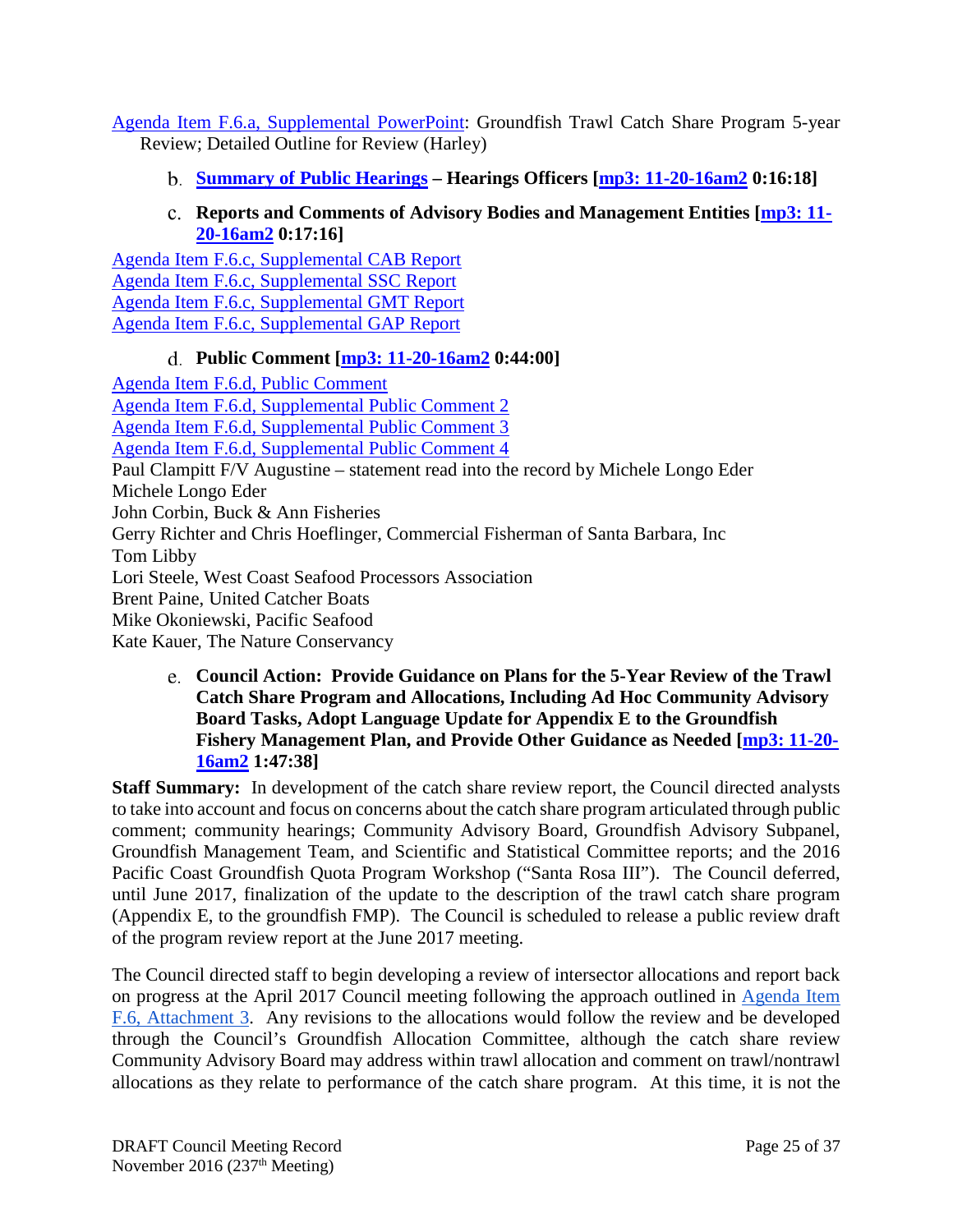Council's intent to focus on reconsideration of within trawl whiting, sablefish, or trawl/nontrawl allocations.

### <span id="page-25-0"></span>**7. [Mid-Biennium Harvest Specification Adjustment Policies](http://www.pcouncil.org/wp-content/uploads/2016/10/F7__SitSum_GreenLightPolicy_NOV2016BB.pdf) – John DeVore [\[mp3: 11-](ftp://ftp.pcouncil.org/pub/R1611_November_2016_Recordings/11-20-16pm3Copy.mp3) [20-16pm3](ftp://ftp.pcouncil.org/pub/R1611_November_2016_Recordings/11-20-16pm3Copy.mp3) 0:00:02]**

[Agenda Item F.7, Attachment 1:](http://www.pcouncil.org/wp-content/uploads/2016/10/F7_Att1_GreenLightPolicy_NOV2016BB.pdf) Strawman Alternatives in Consideration of Establishing a Fishery Management Plan Framework to Allow a Mid-Biennium Increase in Harvest Specifications

<span id="page-25-1"></span>**Reports and Comments of Advisory Bodies and Management Entities** [Agenda Item F.7.a, Supplemental ODFW Report:](http://www.pcouncil.org/wp-content/uploads/2016/11/F7a_Sup_ODFW_Rpt_GreenLight_NOV2016BB.pdf) Green Light Framework [Agenda Item F.7.a, Supplemental GMT Report](http://www.pcouncil.org/wp-content/uploads/2016/11/F7a_Sup_GMT_Rpt_NOV2016BB.pdf) [Agenda Item F.7.a, Supplemental GAP Report](http://www.pcouncil.org/wp-content/uploads/2016/11/F7a_Sup_GAP_Rpt_NOV2016BB.pdf)

#### **Public Comment**

<span id="page-25-3"></span><span id="page-25-2"></span>None

**Council Action: Adopt a Range of Alternatives and, if Appropriate, a Preliminary Preferred Policy Alternative for Mid-Biennium Harvest Specification Adjustments; Provide Further Direction as Necessary [\[mp3: 11-20-](ftp://ftp.pcouncil.org/pub/R1611_November_2016_Recordings/11-20-16pm3Copy.mp3) [16pm3](ftp://ftp.pcouncil.org/pub/R1611_November_2016_Recordings/11-20-16pm3Copy.mp3) 0:38:36]**

**Motion**: Council approve for a mid-biennium harvest specifications increase framework: Adopt the draft statements of purpose and need in Agenda Item F.7, ODFW Supplemental Report, except remove the word "constraining" from the purpose.

Affirm the intent to:

- Only consider a mid-biennium increase in harvest specifications for newly-assessed stocks when it would result in significant benefits to fisheries and communities.
- Limit consideration of a mid-biennium ACL increase to fall within the range of the prespecified ACL and the ACL specified under default harvest control rules.
- Limit management measures that could be considered with a mid-biennium increase in harvest specifications to routine management measures.

Adopt the following range of alternatives and preliminary preferred alternative for stocks eligible for a mid-biennium increase in harvest specifications:

- 1) No Action
- 2) Overfished stocks scheduled for assessment
- 3) Any stock scheduled for assessment (PPA)

Recommend that a qualitative approach be used to evaluate these alternatives.

Request that prior to selection of a final preferred alternative, Council staff develop a draft process and schedule for implementing a green light action in the future. Include an exploration of frontloading workload and of other regions' harvest specifications process, to inform potential regulatory pathways.

Schedule final action for September, 2017.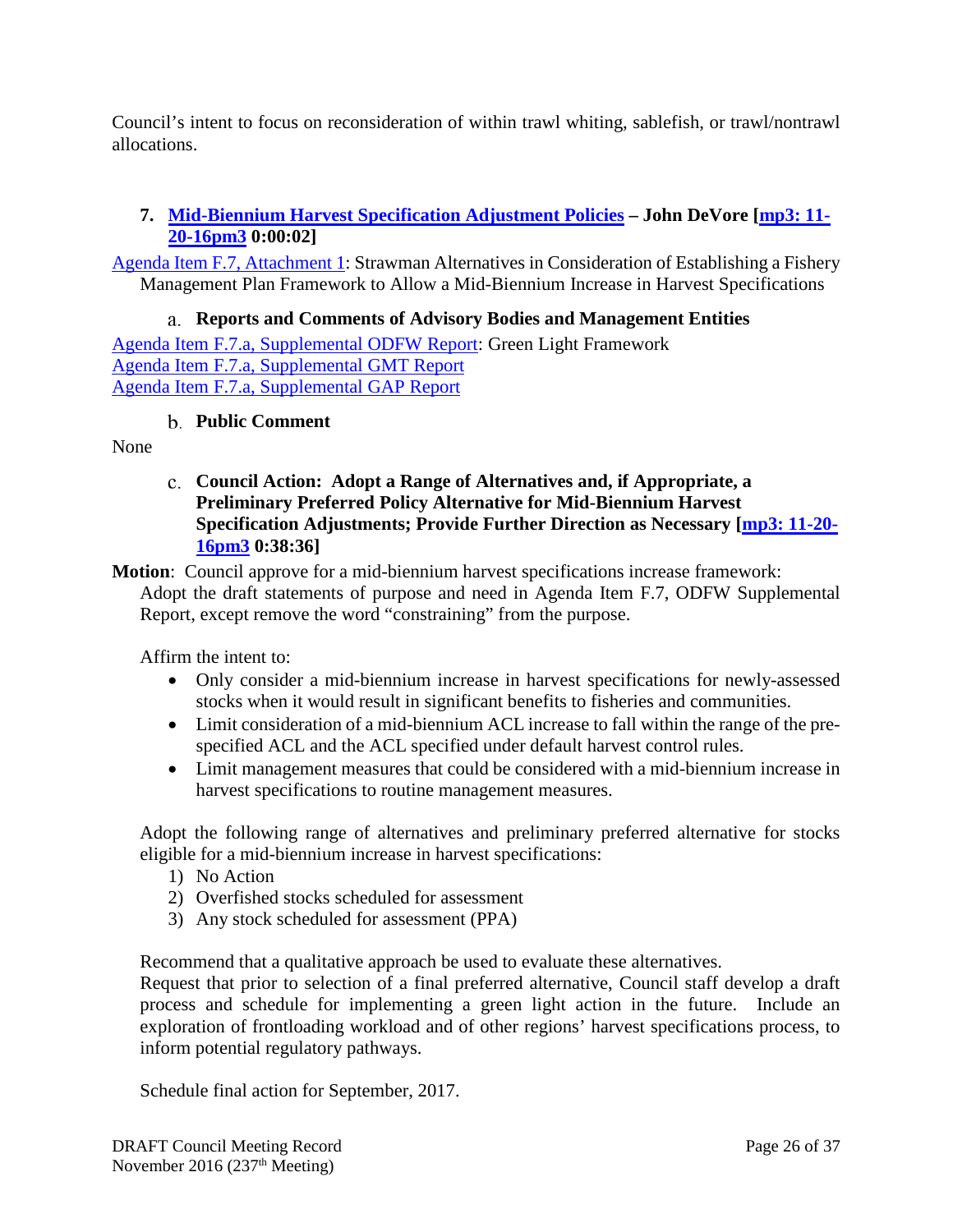Maggie Sommer/Joanna Grebel (Motion carried unanimously)

**Staff Summary:** The Council adopted a range of alternatives for a mid-biennium harvest specification adjustment policy that included: 1) no-action, 2) consideration for overfished species only, and 3) any stock scheduled for assessment. The Council also identified alternative 3 as their preliminary preferred alternative, which would allow an increase in groundfish harvest specifications in the second year of a biennial management cycle when a new assessment indicates a substantial increase in the available harvest of a stock. The new policy would allow such an increase for any newly-assessed stock in cases where a significant increase in available yield would provide substantial benefits to fisheries and fishery-dependent communities. The Council scheduled final action on this policy for their September 2017 meeting. The Council also directed staff to develop a draft process and schedule for future implementation of potential adjustments.

## <span id="page-26-0"></span>**Coastal Pelagic Species Management**

- <span id="page-26-1"></span>**1. [National Marine Fisheries Service Report](http://www.pcouncil.org/wp-content/uploads/2016/10/G1__SitSum_NMFSRptCPS_NOV2016BB.pdf) – Kerry Griffin [\[mp3: 11-17-16am2](ftp://ftp.pcouncil.org/pub/R1611_November_2016_Recordings/11-17-16am2Copy.mp3) 1:19:48]**
	- **Regulatory Activities – Frank Lockhart [\[mp3: 11-17-16am2](ftp://ftp.pcouncil.org/pub/R1611_November_2016_Recordings/11-17-16am2Copy.mp3) 1:20:20]**

<span id="page-26-3"></span><span id="page-26-2"></span>**Fisheries Science Center Activities –Cisco Werner [\[mp3: 11-17-16am2](ftp://ftp.pcouncil.org/pub/R1611_November_2016_Recordings/11-17-16am2Copy.mp3) 1:21:23]** [Agenda Item G.1.b, Supplemental SWFSC PowerPoint:](http://www.pcouncil.org/wp-content/uploads/2016/11/G1b_Sup_SWFSC_PPT_Werner_NOV2016BB.pdf) SWFSC Activities (Werner/DiNardo)

**Reports and Comments of Advisory Bodies and Management Entities**

<span id="page-26-5"></span><span id="page-26-4"></span>None

## **Public Comment [\[mp3: 11-17-16am2](ftp://ftp.pcouncil.org/pub/R1611_November_2016_Recordings/11-17-16am2Copy.mp3) 1:42:24]**

<span id="page-26-6"></span>Diane Pleschner-Steele, California Wetfish Producers Association

- **Council Discussion [\[mp3: 11-17-16am2](ftp://ftp.pcouncil.org/pub/R1611_November_2016_Recordings/11-17-16am2Copy.mp3) 1:49:06]**
- <span id="page-26-7"></span>**2. [Methodology Review Preliminary Topic Selection](http://www.pcouncil.org/wp-content/uploads/2016/10/G2__SitSum_CPS_Meth_Review_NOV2016BB.pdf) – Kerry Griffin [\[mp3: 11-17-](ftp://ftp.pcouncil.org/pub/R1611_November_2016_Recordings/11-17-16pm1Copy.mp3) [16pm1](ftp://ftp.pcouncil.org/pub/R1611_November_2016_Recordings/11-17-16pm1Copy.mp3) 0:00:11]**

<span id="page-26-8"></span>[Agenda Item G.2, Attachment 1:](http://www.pcouncil.org/wp-content/uploads/2016/10/G2_Att1_CDFWandCWPA_proposal_NOV2016BB.pdf) CDFW/CWPA proposal for nearshore aerial CPS surveys in the Southern California Bight

**Reports and Comments of Advisory Bodies and Management Entities [\[mp3: 11-](ftp://ftp.pcouncil.org/pub/R1611_November_2016_Recordings/11-17-16pm1Copy.mp3) [17-16pm1](ftp://ftp.pcouncil.org/pub/R1611_November_2016_Recordings/11-17-16pm1Copy.mp3) 0:03:42]**

[Agenda Item G.2.a, Supplemental CDFW/CWPA PowerPoint:](http://www.pcouncil.org/wp-content/uploads/2016/11/G2a_Sup_CDFW_CWPA_PPT_KirkLynn_AerialSurvey_MethodReviewProposal_NOV2016BB.pdf) Southern California Coastal Pelagic Species Aerial Survey (Kirk Lynn) [Agenda Item G.2.a, Supplemental SSC Report](http://www.pcouncil.org/wp-content/uploads/2016/11/G2a_Sup_SSC_Rpt_NOV2016BB.pdf) [Agenda Item G.2.a, Supplemental CPSMT Report](http://www.pcouncil.org/wp-content/uploads/2016/11/G2a_Sup_CPSMT_Rpt_NOV2016BB.pdf) [Agenda Item G.2.a, Supplemental CPSAS Report](http://www.pcouncil.org/wp-content/uploads/2016/11/G2a_Sup_CPSAS_Rpt_NOV2016BB.pdf)

## **Public Comment [\[mp3: 11-17-16pm1](ftp://ftp.pcouncil.org/pub/R1611_November_2016_Recordings/11-17-16pm1Copy.mp3) 0:27:35]**

<span id="page-26-9"></span>Diane Pleschner-Steele, California Wetfish Producers Association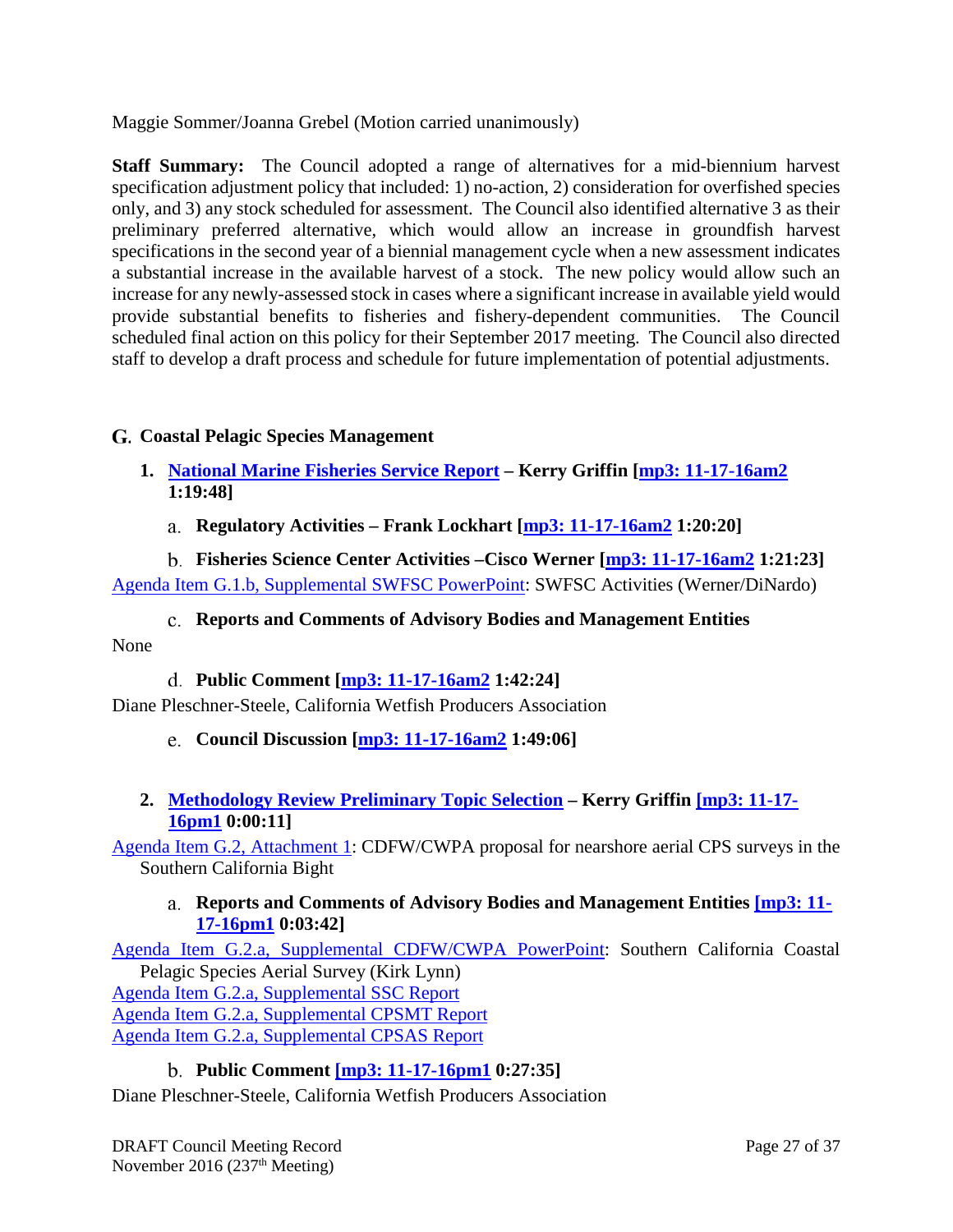<span id="page-27-0"></span>Mike Okoniewski, Pacific Seafood Al Carter, Ocean Gold

- **Council Action: Provide Guidance on Preliminary Topics for Methodology Review in 2017 [\[mp3: 11-17-16pm1](ftp://ftp.pcouncil.org/pub/R1611_November_2016_Recordings/11-17-16pm1Copy.mp3) 0:38:04]**
- **Motion**: Council approve scheduling a formal methodology review for the CDFW/CWPA aerial survey and timeline as recommended by the SSC and CPSMT in Supplemental Reports G.2.a, November 2016.

Briana Brady/Marc Gorelnik (Motion carried unanimously)

**Staff Summary:** The Council approved a methodology review for the California Department of Fish and Wildlife and California Wetfish Producers Association [aerial survey,](http://www.pcouncil.org/wp-content/uploads/2016/10/G2_Att1_CDFWandCWPA_proposal_NOV2016BB.pdf) to be scheduled some time in spring 2017, with the Coastal Pelagic Species Advisory Subpanel's report back to the Council scheduled for June 2017.

- <span id="page-27-2"></span><span id="page-27-1"></span>**3. [Small-Scale Fishery Management Alternatives–](http://www.pcouncil.org/wp-content/uploads/2016/10/G3__SitSum_SmallScaleMgmtAlts_NOV2016BB.pdf) Kerry Griffin [\[mp3: 11-17-16pm1](ftp://ftp.pcouncil.org/pub/R1611_November_2016_Recordings/11-17-16pm1Copy.mp3) 0:43:51]**
	- **Reports and Comments of Advisory Bodies and Management Entities [\[mp3: 11-](ftp://ftp.pcouncil.org/pub/R1611_November_2016_Recordings/11-17-16pm1Copy.mp3) [17-16pm1](ftp://ftp.pcouncil.org/pub/R1611_November_2016_Recordings/11-17-16pm1Copy.mp3) 0:47:27]**

[Agenda Item G.3.a, CPSMT Report](http://www.pcouncil.org/wp-content/uploads/2016/10/G3a_CPSMT_Rpt_NOV2016BB.pdf) [Agenda Item G.3.a, Supplemental CPSMT Report 2](http://www.pcouncil.org/wp-content/uploads/2016/11/G3a_Sup_CPSMT_Rpt2_NOV2016BB.pdf) [Agenda Item G.3.a, Supplemental](http://www.pcouncil.org/wp-content/uploads/2016/11/G3a_Sup_REVISED_CPSAS_Rpt_NOV2016BB.pdf) **REVISED** CPSAS Report

## **Public Comment [\[mp3: 11-17-16pm1](ftp://ftp.pcouncil.org/pub/R1611_November_2016_Recordings/11-17-16pm1Copy.mp3) 1:10:19]**

<span id="page-27-3"></span>Mike Okoniewski, Pacific Seafood Diane Pleschner-Steele, California Wetfish Producers Association [Agenda Item G.3.b, Public Comment](http://www.pcouncil.org/wp-content/uploads/2016/10/G3b_PubCom_NOV2016BB.pdf) [Agenda Item G.3.b, Supplemental Public Comment 2](http://www.pcouncil.org/wp-content/uploads/2016/11/G3b_Sup_PubCom2_NOV2016BB.pdf)

#### <span id="page-27-4"></span>**Council Action: Adopt a Range of Policy Alternatives for Small-Scale Fishery Management; Adopt Preliminary Preferred as Appropriate [\[mp3: 11-17-16pm1](ftp://ftp.pcouncil.org/pub/R1611_November_2016_Recordings/11-17-16pm1Copy.mp3) 1:13:32]**

- **Motion:** Council to adopt the range of alternatives and preliminary preferred alternative recommended in Agenda Item G.3.a, Supplemental CPSMT Report 2 for small-scale CPS fishery trip limits, to be applicable when the directed fishery for a CPS finfish is closed. Range of alternatives:
	- 1. Status quo
	- 2. Allow a trip limit up to a maximum of 0.5 mt for CPS
	- 3. Allow a trip limit up to a maximum of 1.0 mt for CPS

Preliminary Preferred Alternative: Alternative 3, with the modification that only one trip, with a maximum of 1.0 mt, is allowed per vessel per day.

In addition, request that the CPSMT monitor landings and prepare an informational report for the September 2017 Council meeting.

Maggie Sommer/Briana Brady (Motion carried unanimously)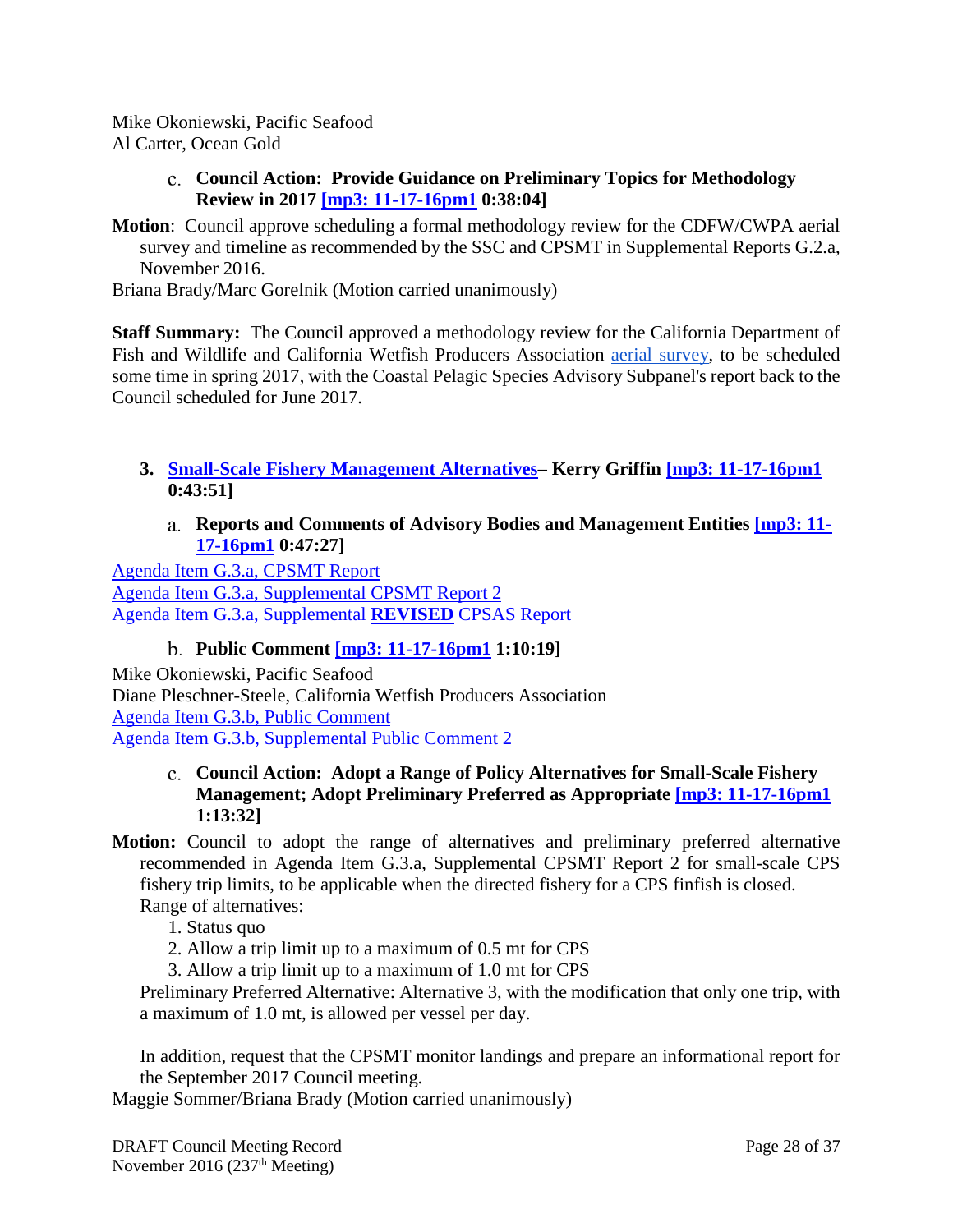**Staff Summary:** The Council selected the following range of alternatives to allow small-scale directed fishing to continue when the directed Coastal Pelagic Species (CPS) finfish fishery is closed: 1) No Action, 2) allow a trip limit up to 0.5 mt for CPS, 3) allow a trip limit up to 1.0 mt for CPS, and 4) allow a trip limit of up to 1.0 mt for CPS with a limit of one trip per vessel per day or one beach seine delivery per day. Alternative 4 was identified as the Council's preliminary preferred alternative. Selection of a final preferred alternative is scheduled for the April 2017 Council meeting. The Council also asked for an update on the fishery as an informational report at the September 2017 meeting.

### <span id="page-28-0"></span>**4. [Northern Anchovy Stock Assessment and Management Measures–](http://www.pcouncil.org/wp-content/uploads/2016/10/G4__SitSum_AnchovyStockAssmt_MM_NOV2016BB.pdf) Kerry Griffin [\[mp3: 11-19-16pm1](ftp://ftp.pcouncil.org/pub/R1611_November_2016_Recordings/11-19-16pm1Copy.mp3) 0:00:22]**

### **Reports and Comments of Advisory Bodies and Management Entities [\[mp3: 11-](ftp://ftp.pcouncil.org/pub/R1611_November_2016_Recordings/11-19-16pm1Copy.mp3) [19-16pm1](ftp://ftp.pcouncil.org/pub/R1611_November_2016_Recordings/11-19-16pm1Copy.mp3) 0:09:37] and [mp3: [11-19-16pm2](ftp://ftp.pcouncil.org/pub/R1611_November_2016_Recordings/11-19-16pm2Copy.mp3) 0:00:20]**

<span id="page-28-1"></span>[Agenda Item G.4.a, SWFSC Report:](http://www.pcouncil.org/wp-content/uploads/2016/10/G4a_SWFSC_Report_Anchovy_EggLarval_Production_NOV2016BB.pdf) Egg and Larval Production of the Central Subpopulation of the Northern Anchovy in the Southern California Bight

[Agenda Item G.4.a, Supplemental SWFSC Report 2:](http://www.pcouncil.org/wp-content/uploads/2016/11/G4a_Sup_SWFSC_Rpt2_NOV2016BB.pdf) Summary of Current Information Available on Coastal Pelagic Species with Emphasis on the Central Subpopulation of Northern Anchovy

[Agenda Item G.4.a, Supplemental SWFSC PowerPoint:](http://www.pcouncil.org/wp-content/uploads/2016/11/G4a_Sup_SWFSC_Anchovy_PPT_Sweetnam_NOV2016BB.pdf) Summary of Current Information Available on Coastal Pelagic Species with Emphasis on the Central Subpopulation of Northern Anchovy (DiNardo/Sweetnam)

[Agenda Item G.4.a, Supplemental ODFW/WDFW/Quinault Report](http://www.pcouncil.org/wp-content/uploads/2016/11/G4a_Sup_ODFW_WDFW_Quinault_Rpt_NOV2016BB.pdf)

[Agenda Item G.4.a, Supplemental USFWS Report](http://www.pcouncil.org/wp-content/uploads/2016/11/G4a_Sup_USFWS_Ltr_NOV2016BB.pdf)

[Agenda Item G.4.a, Supplemental SSC Report](http://www.pcouncil.org/wp-content/uploads/2016/11/G4a_Sup_SSC_Rpt_NOV2016BB.pdf)

[Agenda Item G.4.a, Supplemental CPSMT Report](http://www.pcouncil.org/wp-content/uploads/2016/11/G4a_Sup_CPSMT_Rpt_NOV2016BB.pdf)

<span id="page-28-2"></span>[Agenda Item G.4.a, Supplemental CPSAS Report](http://www.pcouncil.org/wp-content/uploads/2016/11/G4a_Sup_CPSAS_Rpt_NOV2016BB.pdf)

### **Public Comment [\[mp3: 11-19-16pm2](ftp://ftp.pcouncil.org/pub/R1611_November_2016_Recordings/11-19-16pm2Copy.mp3) 0:10:54]**

[Agenda Item G.4.b, Public Comment](http://www.pcouncil.org/wp-content/uploads/2016/10/G4b_PubCom_NOV2016BB.pdf)

[Agenda Item G.4.b, Supplemental Public Comment 2](http://www.pcouncil.org/wp-content/uploads/2016/11/G4b_Sup_PubCom2_FULL_ELECTRONIC_ONLY_NOV2016BB.pdf) (*Full Version Electronic Only*)

[Agenda Item G.4.b, Supplemental Public Comment 3](http://www.pcouncil.org/wp-content/uploads/2016/11/G4b_Sup_PubCom3_NOV2016BB.pdf)

Diane Pleschner-Steele, California Wetfish Producers Association presented [Agenda Item G.4.b,](http://www.pcouncil.org/wp-content/uploads/2016/11/G4b_Sup_PubCom_PPT2_PleschnerSteele_NOV2016BB.pdf)  [Supplemental Public Comment PowerPoint 2:](http://www.pcouncil.org/wp-content/uploads/2016/11/G4b_Sup_PubCom_PPT2_PleschnerSteele_NOV2016BB.pdf) Pleschner-Steele [\(Pleschner-Steele video](http://www.pcouncil.org/wp-content/uploads/2016/11/Pleshner-Steel-Slide-14-Video.m4v)  [contained in PowerPoint](http://www.pcouncil.org/wp-content/uploads/2016/11/Pleshner-Steel-Slide-14-Video.m4v) *provided as convenience for unsupported browsers*)

Neil Guglielmo

Devon Reed Steve Marx, PEW Charitable Trust

Nick Jurlin presented [Agenda Item G.4.b, Supplemental Public Comment PowerPoint 4:](http://www.pcouncil.org/wp-content/uploads/2016/11/G4b_Sup_PubCom_PPT4_Jurlin_NOV2016BB.pdf) Jurlin Corbin Hanson

Richie Ashley \*did not testify

Geoff Shester, Oceana

Jamie Ashley

Pete Guglielmo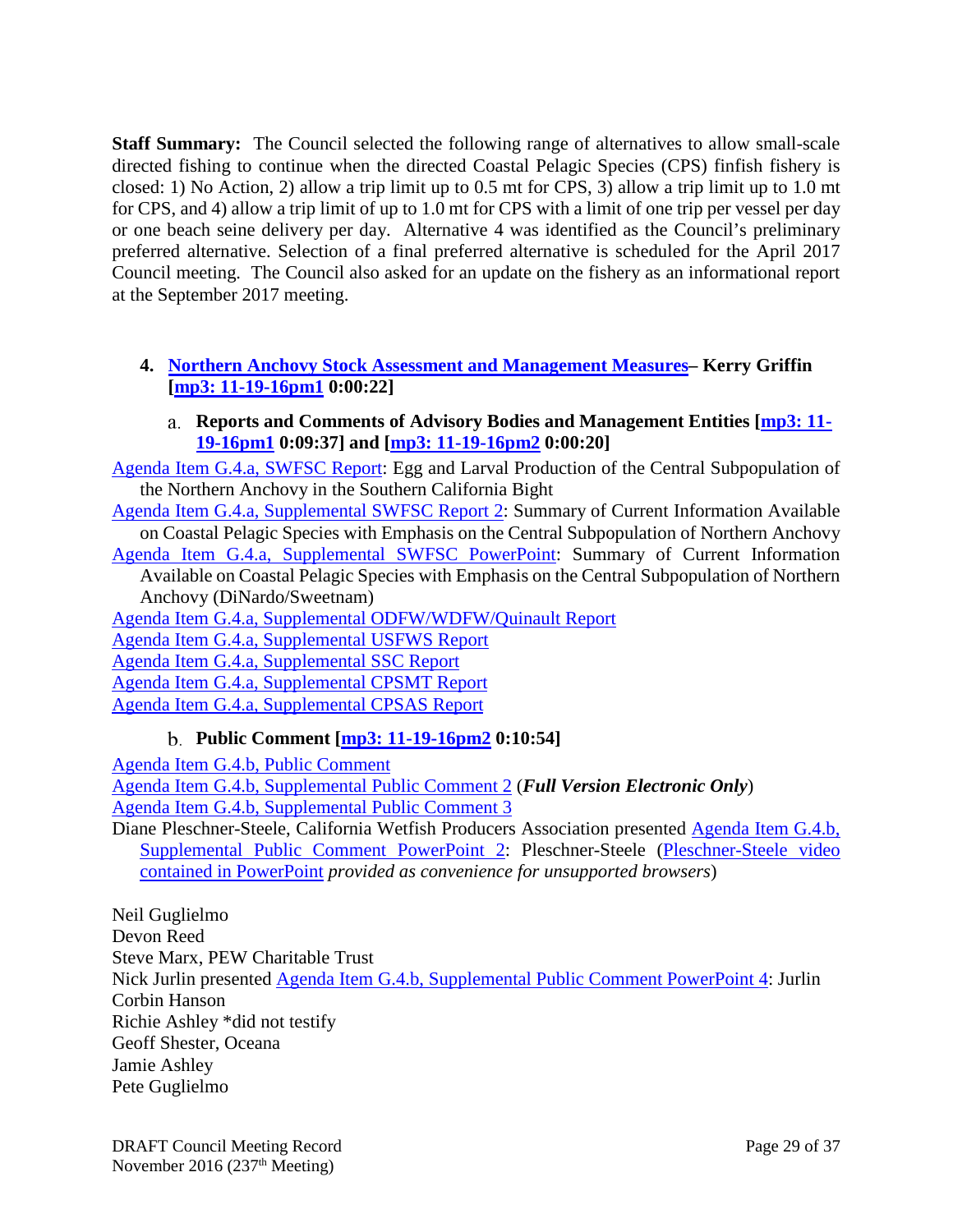Jeff Boehm, The Marine Mammal Center presented [Agenda Item G.4.b, Supplemental Public](http://www.pcouncil.org/wp-content/uploads/2016/11/G4b_Sup_PubCom_PPT3_Boehm_NOV2016BB.pdf)  [Comment PowerPoint 3:](http://www.pcouncil.org/wp-content/uploads/2016/11/G4b_Sup_PubCom_PPT3_Boehm_NOV2016BB.pdf) Boehm

Theresa Labriola, Wild Oceans

Louis Zimm presented [Agenda Item G.4.b, Supplemental Public Comment PowerPoint](http://www.pcouncil.org/wp-content/uploads/2016/11/L-Zimm-SOURCE-video-EMBEDDED-INTO-PPT-Anchovy-at-Pyramid-clip.m4v) 1: Zimm Mike Okoniewski, Pacific Seafood

<span id="page-29-0"></span>Norman Ritchie, Association of Northwest Steelheaders

### **Council Action: Review Stock Status and Consider Revisions to Harvest Specifications, Management Measures, and Management Category [\[mp3: 11-19-](ftp://ftp.pcouncil.org/pub/R1611_November_2016_Recordings/11-19-16pm3Copy.mp3) [16pm3](ftp://ftp.pcouncil.org/pub/R1611_November_2016_Recordings/11-19-16pm3Copy.mp3) 0:00:24]**

**Motion**: Council to task the SWFSC, SSC, CPSMT, and the CPSAS continue work consistent with the last two paragraphs in 'Agenda Item G4a, Supplemental SSC Report, November 2016', which refer to OFL and developing an integrated stock assessment and procedures for setting and updating OFLs and ABCs for monitored species; in addition, this should include developing an MSST for CSNA. That the Council receives an update on how to move forward with a process to revise OFL from the SSC in April 2017, acknowledging that the ATM will be reviewed for use for anchovy in spring 2018.

Briana Brady/Buzz Brizendine

**Amendment 1**: replace the last sentence in the motion with "The Council request the Science and Statistical Committee to recommend a revised OFL and ABC based on the best available science, including analysis of recent data as described in SSC Report (Agenda Item G.4.a), for the CSNA for consideration by the Council at the April 2017 meeting."

Steven Haeseker/Rich Lincoln

**Amendment 2 (as a substitute):** replace the last sentence in the motion with "The Council request the SSC examine the current OFL, identify alternatives to develop a revised OFL, based on the best available science, for the CSNA and develop a proposed process and timeline to consider OFL alternatives for the April 2017 meeting."

Michele Culver/Frank Lockhart (Amendment carried unanimously)

**Amendment 3:** add a statement at the end of the amended motion "Acknowledging that the ATM will be reviewed for use for anchovy in spring 2018."

David Crabbe/Marc Gorelnik (Amendment carried unanimously)

**Amendment 4:** strike "for monitored species" and add "central subpopulation of northern anchovy."

David Crabbe/Briana Brady (Amendment carried unanimously)

Motion as amended carried unanimously

**Staff Summary:** The Council directed the Scientific and Statistical Committee (SSC), Southwest Fisheries Science Center, Coastal Pelagic Species Management Team, and Coastal Pelagic Species Advisory Subpanel to develop an integrated stock assessment and procedures for setting and updating overfishing limit (OFL), acceptable biological catch, and Minimum Stock Size Threshold for the central subpopulation of northern anchovy (CSNA), consistent with [Agenda Item G.4.a,](http://www.pcouncil.org/wp-content/uploads/2016/11/G4a_Sup_SSC_Rpt_NOV2016BB.pdf)  [Supplemental SSC Report.](http://www.pcouncil.org/wp-content/uploads/2016/11/G4a_Sup_SSC_Rpt_NOV2016BB.pdf) The Council also directed the SSC to identify alternative approaches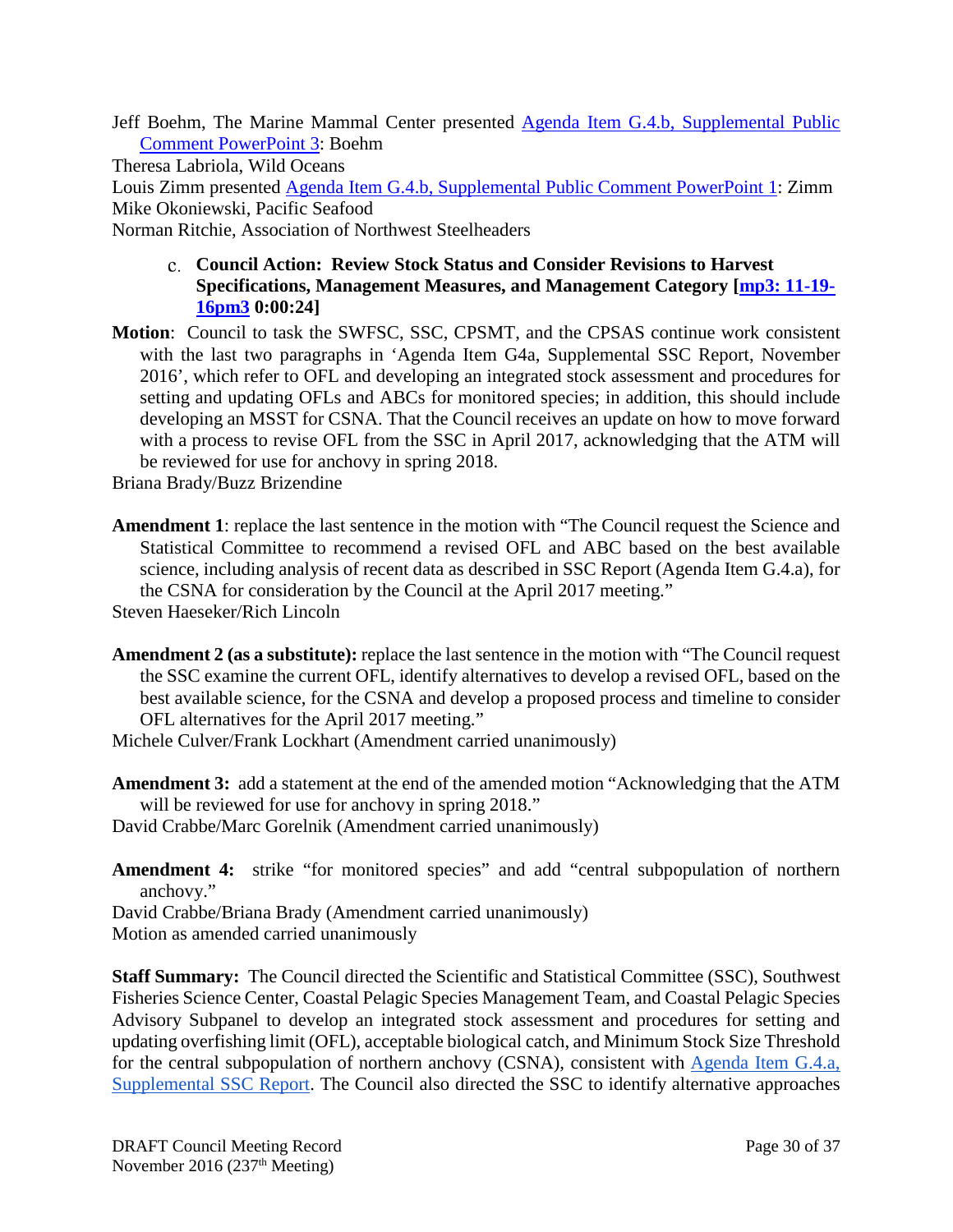to developing a revised OFL for the CSNA, as well as a process and timeline to consider OFL alternatives, for consideration at the April 2017 Council meeting.

#### <span id="page-30-0"></span>**Habitat**

### <span id="page-30-1"></span>**1. [Current Habitat Issues](http://www.pcouncil.org/wp-content/uploads/2016/10/H1_SitSum_HabitatIssues_NOV2016BB.pdf) – Jennifer Gilden [\[mp3: 11-18-16am1](ftp://ftp.pcouncil.org/pub/R1611_November_2016_Recordings/11-18-16am1Copy.mp3) 0:01:54]**

[Agenda Item H.1, Attachment 1:](http://www.pcouncil.org/wp-content/uploads/2016/10/H1_Att1_Columbia_Biop_Ltr_NOV2016BB.pdf) Draft letter on FCRPS Biological Opinion

- <span id="page-30-2"></span>**Report of the Habitat Committee – Joel Kawahara [\[mp3: 11-18-16am1](ftp://ftp.pcouncil.org/pub/R1611_November_2016_Recordings/11-18-16am1Copy.mp3) 0:02:38]**
- <span id="page-30-3"></span>**Reports and Comments of Advisory Bodies and Management Entities**
- **Public Comment [\[mp3: 11-18-16am1](ftp://ftp.pcouncil.org/pub/R1611_November_2016_Recordings/11-18-16am1Copy.mp3) 0:14:31]**

#### <span id="page-30-5"></span><span id="page-30-4"></span>Ben Enticknap, Oceana

- **Council Action: Consider Habitat Committee Recommendations [\[mp3: 11-18-](ftp://ftp.pcouncil.org/pub/R1611_November_2016_Recordings/11-18-16am1Copy.mp3) [16am1](ftp://ftp.pcouncil.org/pub/R1611_November_2016_Recordings/11-18-16am1Copy.mp3) 0:17:18]**
- **Motion**: Council approve the letter in Agenda Item H.1, Attachment 1, with the following modification (strikeout/underline) text:

Recommendations: This EIS should consider a comprehensive full suite of hydrosystem configurations and operations to assess conditions against a standard that will allow delisting and recovery of Columbia River salmon ESUs. Alternatives to evaluate should encompass aggressive reconfiguration of long-standing operations that improve migration conditions and would lead to improvements in the full life-cycle survival of anadromous species in the Columbia River up to and including additional drawdown of reservoirs, breaching of the four lowermost dams on the Snake River, and seasonal flow augmentation.

Maggie Sommer/Phil Anderson (Motion carried, Mr. Lockhart abstained).

**Staff Summary**: The Council directed staff to revise the [draft letter](http://www.pcouncil.org/wp-content/uploads/2016/10/H1_Att1_Columbia_Biop_Ltr_NOV2016BB.pdf) on Columbia River hydropower operations with edits intended to clarify the intent to address improved life cycle survival and send the letter prior to the comment deadline of January 17, 2017.

#### <span id="page-30-6"></span>**Highly Migratory Species Management**

- <span id="page-30-9"></span><span id="page-30-8"></span><span id="page-30-7"></span>1. **[National Marine Fisheries Service Report](http://www.pcouncil.org/wp-content/uploads/2016/10/I1__SitSum_NMFS_Rpt_HMS_NOV2016BB.pdf) – Kit Dahl [\[mp3: 11-20-16am1](ftp://ftp.pcouncil.org/pub/R1611_November_2016_Recordings/11-20-16am1Copy.mp3) 0:01:52]**
	- **[Regulatory Activities](http://www.pcouncil.org/wp-content/uploads/2016/10/I1a_NMFS_Rpt_RegMatters_NOV2016BB.pdf) – Heidi Taylor [\[mp3: 11-20-16am1](ftp://ftp.pcouncil.org/pub/R1611_November_2016_Recordings/11-20-16am1Copy.mp3) 0:02:35]**
	- **Fisheries Science Center Activities –Cisco Werner [\[mp3: 11-20-16am1](ftp://ftp.pcouncil.org/pub/R1611_November_2016_Recordings/11-20-16am1Copy.mp3) 0:13:52]**
	- **Reports and Comments of Advisory Bodies and Management Entities**

<span id="page-30-11"></span><span id="page-30-10"></span>None

**Public Comment**

<span id="page-30-12"></span>None

**Council Discussion [\[mp3: 11-20-16am1](ftp://ftp.pcouncil.org/pub/R1611_November_2016_Recordings/11-20-16am1Copy.mp3) 0:17:00]**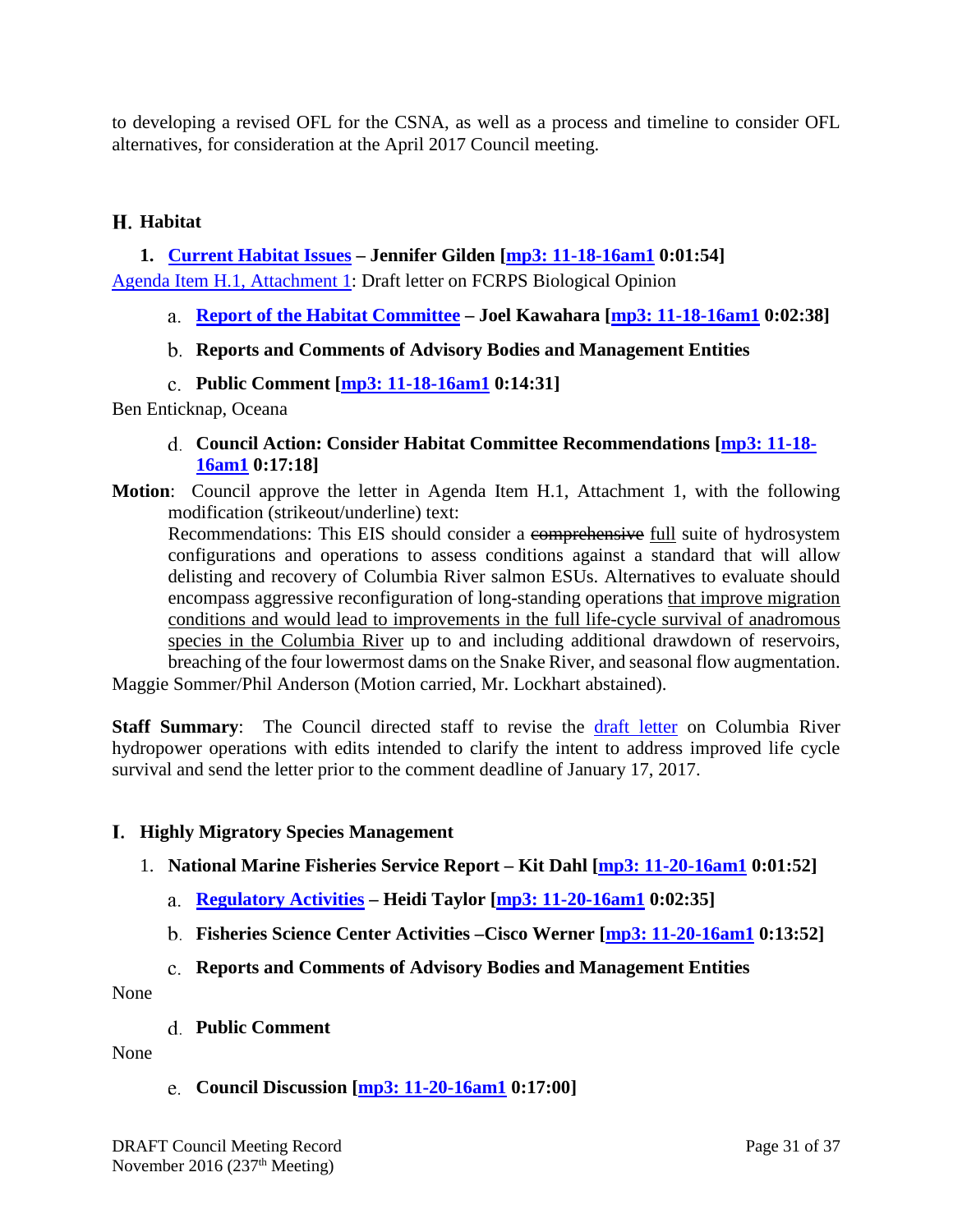### <span id="page-31-0"></span>**2. [International Issues](http://www.pcouncil.org/wp-content/uploads/2016/10/I2__SitSum_Intl_HMS_NOV2016BB.pdf) – Kit Dahl [\[mp3: 11-20-16am1](ftp://ftp.pcouncil.org/pub/R1611_November_2016_Recordings/11-20-16am1Copy.mp3) 0:18:57]**

[Agenda Item I.2, Attachment 1:](http://www.pcouncil.org/wp-content/uploads/2016/10/I2_Att1_C-16-08-Conservation-and-management-of-PBT_NOV2016BB.pdf) Resolution C-16-08, Measures for the Conservation and Management of Pacific Bluefin Tuna in the Eastern Pacific Ocean

[Agenda Item I.2, Attachment 2:](http://www.pcouncil.org/wp-content/uploads/2016/10/I2_Att2_WCPFC13-2016-01ProvisionalAgenda_NOV2016BB.pdf) Western and Central Pacific Fisheries Commission, Thirteenth Regular Session, Denarau Island, Fiji, 5 – 9 December, 2016, Provisional Agenda

[Agenda Item I.2, Attachment 3:](http://www.pcouncil.org/wp-content/uploads/2016/10/I2_Att3_NC_PBF_CMM_NOV2016BB.pdf) Conservation and Management Measure Proposed by the Northern Committee to Establish a Multi-Annual Rebuilding Plan for Pacific Bluefin Tuna

[Agenda Item I.2, Attachment 4:](http://www.pcouncil.org/wp-content/uploads/2016/10/I2_Att4_Recommendations_PAC_draftOct112016_NOV2016BB.pdf) Recommendations from the Permanent Advisory Committee to the U.S. Commissioners for the Western and Central Pacific Fisheries Commission

<span id="page-31-1"></span>[Agenda Item I.2, Supplemental Attachment 5:](http://www.pcouncil.org/wp-content/uploads/2016/11/I2_Sup_Att5_WCPFC13_Proposals_NOV2016BB.pdf) Delegation Proposals Submitted for WCPFC13

#### **Reports and Comments of Advisory Bodies and Management Entities [\[mp3: 11-](ftp://ftp.pcouncil.org/pub/R1611_November_2016_Recordings/11-20-16am1Copy.mp3) [20-16am1](ftp://ftp.pcouncil.org/pub/R1611_November_2016_Recordings/11-20-16am1Copy.mp3) 0:28:39]**

[Agenda Item I.2.a, NMFS Report:](http://www.pcouncil.org/wp-content/uploads/2016/10/I2a_NMFS_Rpt_IntlIssues_NOV2016BB.pdf) International Issues

[Agenda Item I.2.a, Supplemental NMFS Report 2:](http://www.pcouncil.org/wp-content/uploads/2016/11/I2a_Sup_NMFS_Rpt2_PetitionPBF_NOV2016BB.pdf) Report on the Petition to List Pacific Bluefin Tuna Under the ESA

[Agenda Item I.2.a, Supplemental CDFW Report](http://www.pcouncil.org/wp-content/uploads/2016/11/I2a_Sup_CDFW_Rpt_NOV2016BB.pdf) [Agenda Item I.2.a, Supplemental HMSMT Report](http://www.pcouncil.org/wp-content/uploads/2016/11/I2a_Sup_HMSMT_Rpt_Intl_NOV2016BB.pdf) [Agenda Item I.2.a, Supplemental HMSAS Report](http://www.pcouncil.org/wp-content/uploads/2016/11/I2a_Sup_HMSAS_Rpt_Intl_NOV2016BB.pdf)

## **Public Comment [\[mp3: 11-20-16am1](ftp://ftp.pcouncil.org/pub/R1611_November_2016_Recordings/11-20-16am1Copy.mp3) 0:54:40]**

<span id="page-31-2"></span>[Agenda Item I.2.b, Public Comment](http://www.pcouncil.org/wp-content/uploads/2016/10/I2b_PubCom_NOV2016BB.pdf) Doug Fricke Theresa Labriola, Wild Oceans

#### <span id="page-31-3"></span>**Council Action: 1) Provide Recommendations to the U.S. Delegations to the Thirteenth Meeting of the Western and Central Pacific Fisheries Commission (WCPFC); 2) Comment on Domestic Pacific Bluefin Commercial Fishery Regulations, as Appropriate; 3) Respond to the Center for Biological Diversity's Petition for Rulemaking [\[mp3: 11-20-16am1](ftp://ftp.pcouncil.org/pub/R1611_November_2016_Recordings/11-20-16am1Copy.mp3) 1:03:01]**

**Staff Summary:** The Council made recommendations to the U.S. Delegation to the Thirteenth Meeting of the Western and Central Pacific Fisheries Commission (WCPFC) with respect to Pacific bluefin tuna. The WCPFC Northern Committee has put forward a conservation and management measure that the Commission will consider at its upcoming meeting. The proposed measure establishes an interim rebuilding target to be met by 2024. A second rebuilding target will be chosen in 2017 to be achieved by 2030. The Council reiterated its previous recommendations by noting that the stock should be rebuilt to a higher spawning biomass than the interim target, consistent with producing maximum sustainable yield. The current measure requires members to reduce catch of Pacific bluefin less than 30 kg to 50 percent of 2002-2004 average catch. While reducing catch of small fish in the Western Pacific is important, future changes to the measure should protect the spawning age population, which could be accomplished in part by closing areas during times of the year that spawning is known to occur. The provision that allows members to use part of the catch limit for Pacific bluefin tuna smaller than 30 kg to catch Pacific bluefin tuna 30 kg or larger in the same year should be carefully reviewed, as stipulated, for its impact on current spawning biomass.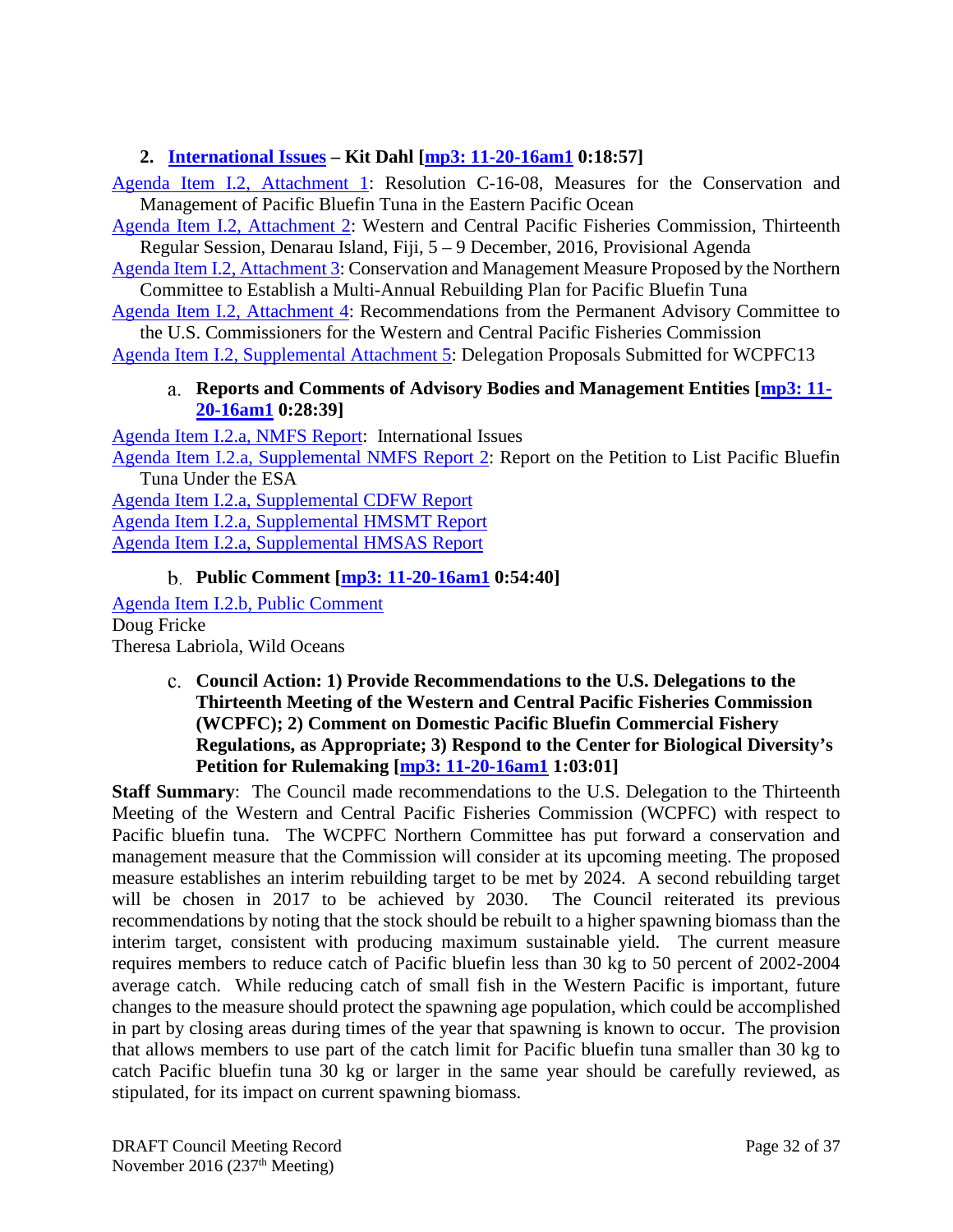The Council recommended that NMFS continue the current landing limits for Pacific bluefin tuna for 2017-2018 as part of implementing domestic obligations pursuant to Inter-American Tropical Tuna Commission Resolution C-16-08 (Measures for the Conservation and Management of Pacific Bluefin Tuna in the Eastern Pacific Ocean). This Resolution establishes a 600 metric ton (mt) biennial commercial catch limit for Pacific bluefin in the Eastern Pacific Ocean for 2017 and 2018, and catch is not to exceed 425 mt in either year. Recommended landing limits are a 25 mt trip limit until catch is within 50 mt of the annual limit, at which time a 2 mt trip limit would be imposed.

The Council concurred with NMFS' response to the portion of the Center for Biological Diversity's (CBD) Petition for Rulemaking that calls for landings of Pacific bluefin to be prohibited or substantially limited. NMFS concluded that there is little evidence to suggest that imposing a unilateral prohibition on the retention of Pacific bluefin by U.S. West Coast fishermen would either end overfishing or have a consequential impact on reducing overfishing. The Council noted that a prohibition on retention would have significant economic impacts and place a disproportionate burden on the U.S. West Coast fishing industry, and hence would not be in the best interest of the nation. CBD also requested that management reference points be established for Pacific bluefin as required by the Magnuson-Stevens Fishery Conservation and Management Act. In its response, NMFS concurred and noted that this task is appropriate for the Council to undertake consistent with its obligations stemming from the Highly Migratory Species Fishery Management Plan. The Council directed its Highly Migratory Species Management Team to identify Pacific bluefin management reference points for Council review in 2017. These management reference points are maximum sustainable yield, optimum yield, status determination criteria, and the overfishing limit.

## <span id="page-32-0"></span>**3. U.S. – [Canada Albacore Tuna Treaty](http://www.pcouncil.org/wp-content/uploads/2016/11/I3__SitSumREVISED_US-Canada_Albacore_Treaty_NOV2016BB.pdf) – Kit Dahl [\[mp3: 11-20-16pm2](ftp://ftp.pcouncil.org/pub/R1611_November_2016_Recordings/11-20-16pm2Copy.mp3) 0:00:39]**

[Agenda Item I.3, Attachment 1:](http://www.pcouncil.org/wp-content/uploads/2016/10/I3_Att1_Mtg_minutes_DWG_ALB_treaty_20160504_final_NOV2016BB.pdf) Canada-United States Albacore Treaty Data Working Group (DWG) May 4, 2016, Meeting Minutes

[Agenda Item I.3, Supplemental REVISED Attachment 2:](http://www.pcouncil.org/wp-content/uploads/2016/11/I3_Sup_REVISED_Att2_albacore_landings_NOV2016BB.pdf) 2016 Albacore Landings by the Surface (Troll and Baitboat) Fleet Reported in the PacFIN Data System as of October 19, 2016

[Agenda Item I.3, REVISED Attachment 3:](http://www.pcouncil.org/wp-content/uploads/2016/11/I3_Att3REVISED_June14NMFS_Rpt_NOV2016BB.pdf) June 2014 Agenda Item E.1.b, NMFS Report

[Agenda Item I.3, Supplemental Attachment 4:](http://www.pcouncil.org/wp-content/uploads/2016/11/I3_Sup_Att4_CatchAttribution_NOV2016BB.pdf) Catch Attribution Arrangement for Draft Letter of Intent Between the Government of the United States of America and the Government of Canada

### <span id="page-32-1"></span>**Reports and Comments of Advisory Bodies and Management Entities [\[mp3: 11-](ftp://ftp.pcouncil.org/pub/R1611_November_2016_Recordings/11-20-16pm2Copy.mp3) [20-16pm2](ftp://ftp.pcouncil.org/pub/R1611_November_2016_Recordings/11-20-16pm2Copy.mp3) 0:05:24]**

[Agenda Item I.3.a, Supplemental HMSMT Report](http://www.pcouncil.org/wp-content/uploads/2016/11/I3a_Sup_HMSMT_Rpt_Treaty_NOV2016BB.pdf) [Agenda Item I.3.a, Supplemental HMSAS Report](http://www.pcouncil.org/wp-content/uploads/2016/11/I3a_Sup_HMSAS_Rpt_Treaty_NOV2016BB.pdf)

## **Public Comment [\[mp3: 11-20-16pm2](ftp://ftp.pcouncil.org/pub/R1611_November_2016_Recordings/11-20-16pm2Copy.mp3) 0:29:34]**

<span id="page-32-2"></span>Rick Goche, Oregon Albacore Commission Mike Conroy, American Albacore Fishing Association [Agenda Item I.3.b, Supplemental Public Comment](http://www.pcouncil.org/wp-content/uploads/2016/11/I3b_Sup_PubCom_NOV2016BB.pdf)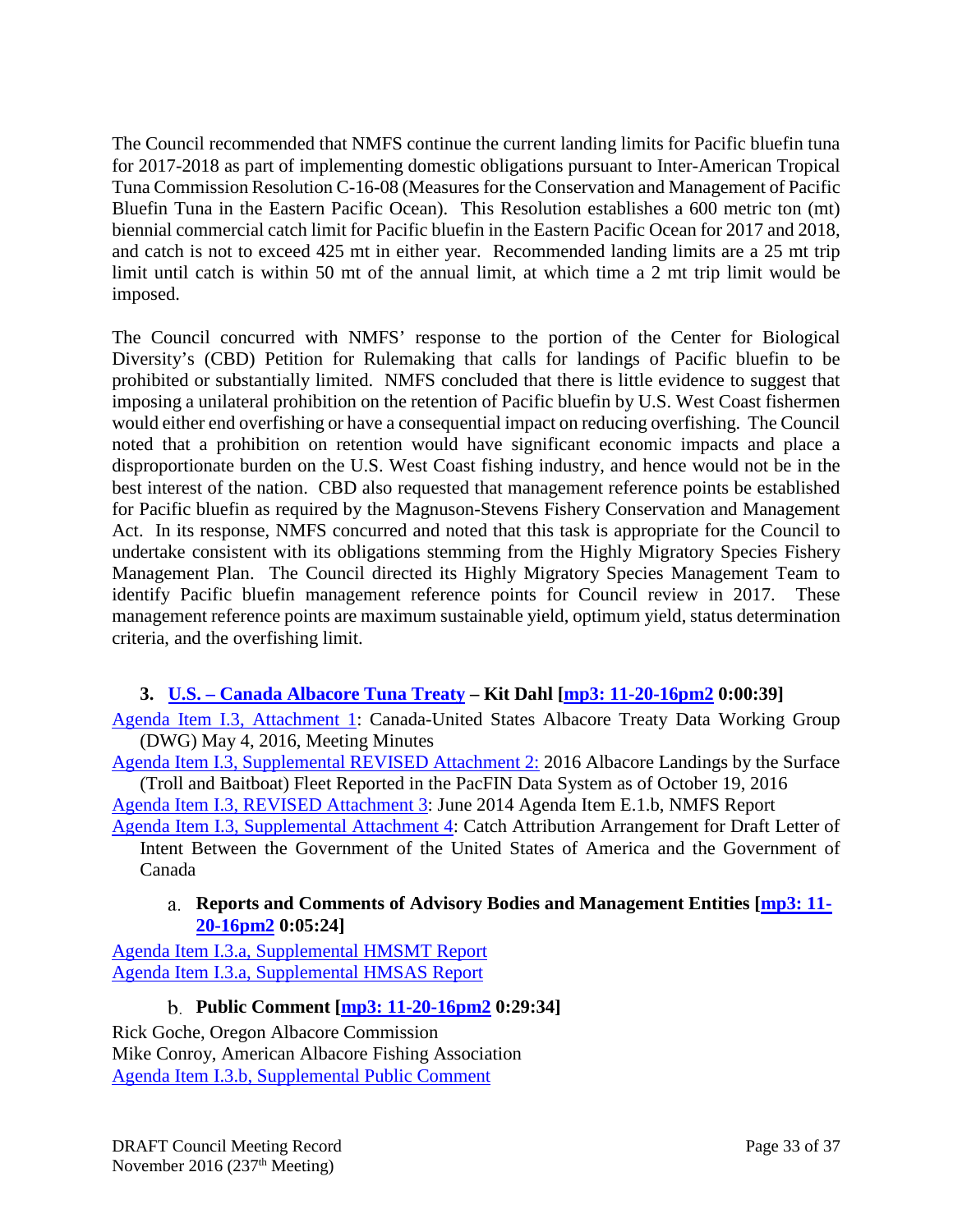<span id="page-33-0"></span>**Council Action: 1) Provide Recommendations to NMFS and Department of State on Negotiating the Next Fishing Regime Under the U.S. – Canada Albacore Treaty [\[mp3: 11-20-16pm2](ftp://ftp.pcouncil.org/pub/R1611_November_2016_Recordings/11-20-16pm2Copy.mp3) 0:37:26]**

**Staff Summary**: The Council supported the Department of State in reaching a satisfactory conclusion to negotiations with the Government of Canada in relation to a renewed regime for reciprocal fishing and port access privileges in 2017 and beyond under the U.S.-Canada Albacore Treaty. The Council expressed appreciation for the Department of State's efforts to consult with stakeholders on their views, as represented in the [advisory body statements and public comments](http://www.pcouncil.org/resources/archives/briefing-books/november-2016-briefing-book/#hmsNov2016) received at the Council meeting.

### <span id="page-33-1"></span>**4. [Deep-Set Buoy Gear Exempted Fishing Permits \(EFPs\)](http://www.pcouncil.org/wp-content/uploads/2016/10/I4__Sitsum_DSBG_EFPs_NOV2016BB.pdf) – Kit Dahl [\[mp3: 11-20-](ftp://ftp.pcouncil.org/pub/R1611_November_2016_Recordings/11-20-16pm2Copy.mp3) [16pm2](ftp://ftp.pcouncil.org/pub/R1611_November_2016_Recordings/11-20-16pm2Copy.mp3) 0:44:57]**

<span id="page-33-2"></span>[Agenda Item I.4, Supplemental Attachment 1:](http://www.pcouncil.org/wp-content/uploads/2016/11/I4_Sup_Att1_PIER_EFP_NOV2016BB.pdf) PIER EFP [Agenda Item I.4, Supplemental Attachment 2:](http://www.pcouncil.org/wp-content/uploads/2016/11/I4_Sup_Att2_Hepp_EFP_NOV2016BB.pdf) Hepp EFP

#### **Reports and Comments of Advisory Bodies and Management Entities [\[mp3: 11-](ftp://ftp.pcouncil.org/pub/R1611_November_2016_Recordings/11-20-16pm2Copy.mp3) [20-16pm2](ftp://ftp.pcouncil.org/pub/R1611_November_2016_Recordings/11-20-16pm2Copy.mp3) 0:50:21]**

[Agenda Item I.4.a, HMSMT Report](http://www.pcouncil.org/wp-content/uploads/2016/10/I4a_HMSMT_Rpt_DSBG_EFP_InitlRvw_and_App_Template_NOV2016BB.pdf) [Agenda Item I.4.a, Supplemental HMSMT Report 2](http://www.pcouncil.org/wp-content/uploads/2016/11/I4a_Sup_HMSMT_Rpt2_DSBG_EFPs_NOV2016BB.pdf) [Agenda Item I.4.a, Supplemental HMSAS Report](http://www.pcouncil.org/wp-content/uploads/2016/11/I4a_HMSAS_Rpt_NOV2016BB.pdf) [Agenda Item I.4.a, Supplemental EC Report](http://www.pcouncil.org/wp-content/uploads/2016/11/I4a_Sup_EC_Rpt_NOV2016BB.pdf)

## **Public Comment [\[mp3: 11-20-16pm2](ftp://ftp.pcouncil.org/pub/R1611_November_2016_Recordings/11-20-16pm2Copy.mp3) 1:15:02]**

<span id="page-33-3"></span>[Agenda Item I.4.b, Public Comment](http://www.pcouncil.org/wp-content/uploads/2016/10/I4b_PubCom_NOV2016BB.pdf) [Agenda Item I.4.b, Supplemental Public Comment 2](http://www.pcouncil.org/wp-content/uploads/2016/11/I4b_Sup_PubCom2_NOV2016BB.pdf) [Agenda Item I.4.b, Supplemental Public Comment 3](http://www.pcouncil.org/wp-content/uploads/2016/11/I4b_Sup_PubCom3_NOV2016BB.pdf) Tara Brock, PEW Charitable Trusts Jonathan Gonzalez, VCCFA presented [Agenda Item I.4.b, Supplemental Public Comment](http://www.pcouncil.org/wp-content/uploads/2016/11/I4b_Sup_PubCom_PPT_Gonzalez_NOV2016BB.pdf)  [PowerPoint:](http://www.pcouncil.org/wp-content/uploads/2016/11/I4b_Sup_PubCom_PPT_Gonzalez_NOV2016BB.pdf) Gonzalez Martin Kastlunger Cassie Burdyshaw, Turtle Island Restoration Network Jordan Kastlunger Lance Rinehart Colin Wallace Kelly Fukushima Theresa Labriola, Wild Oceeans Fred Hepp, F/V Plomeria Geoff Shester, Oceana Stephen Mintz

- <span id="page-33-4"></span>**Council Action: Preliminarily Approve New Deep-Set Buoy Gear EFPs for Public Review; Review and Provide Guidance on a EFP Application Template and Data Gathering Priorities [\[mp3: 11-20-16pm2](ftp://ftp.pcouncil.org/pub/R1611_November_2016_Recordings/11-20-16pm2Copy.mp3) 1:50:42]**
- **Motion**: Council approve the DSBG EFPs for public review as shown in Agenda Item I.4, Supplemental Attachments 1 and 2, along with the recommendations from HMSMT Supplemental Report 2.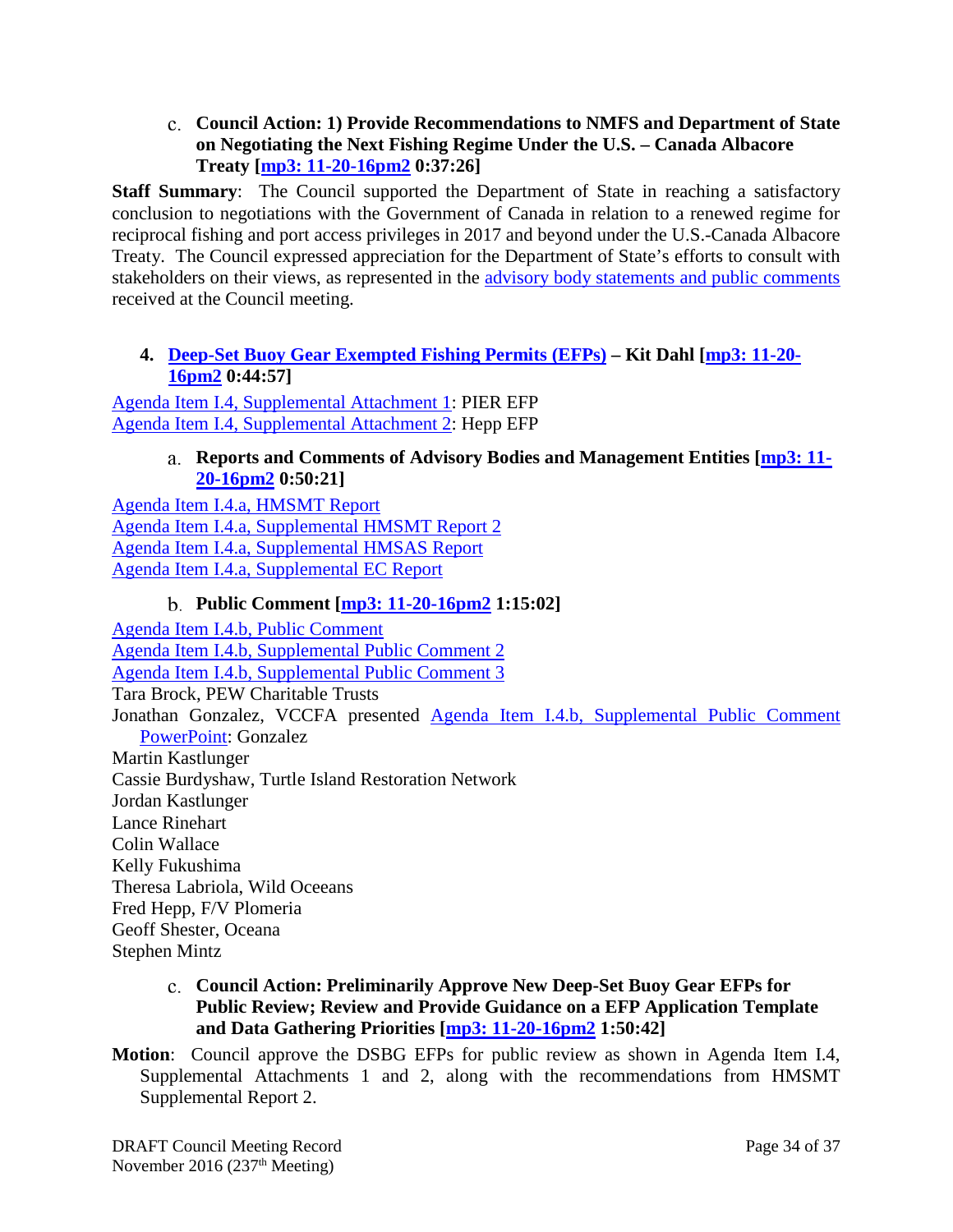Marci Yaremko/Buzz Brizendine (Motion carried unanimously)

**Motion:** Council approve the extension of Mr. Steve Mintz' EFP through 2017-2018. Observer coverage consistent w/ the recommendations from Agenda Item I.4.a, Supplemental HMSMT Report 2; and the geographic area in the EFP would cover waters adjacent to CA/OR. The EFP would be authorized for use in the leatherback critical habitat area.

Marci Yaremko/Marc Gorelnik (Motion carried unanimously)

### **Staff Summary**: The Council:

• Granted preliminary approval for the EFP applications submitted by [Mr. Fred Hepp](http://www.pcouncil.org/wp-content/uploads/2016/11/I4_Sup_Att2_Hepp_EFP_NOV2016BB.pdf) (standard deep-set buoy gear) and the [Pflegler Institute of Environmental Research,](http://www.pcouncil.org/wp-content/uploads/2016/11/I4_Sup_Att1_PIER_EFP_NOV2016BB.pdf) (linked buoy gear) taking into account the recommendations made in Agenda Item I.4.a, Supplemental [HMSMT Report.](http://www.pcouncil.org/wp-content/uploads/2016/11/I4a_Sup_HMSMT_Rpt2_DSBG_EFPs_NOV2016BB.pdf) The Council will finalize its recommendation to NMFS on EFP issuance in March 2017.

● Recommended that NMFS reissue a standard deep-set buoy gear (DSBG) EFP to Mr. Stephen Mintz for 2017-2018 with observer coverage consistent with the recommendations from [Agenda Item I.4.a, Supplemental HMSMT Report 2.](http://www.pcouncil.org/wp-content/uploads/2016/11/I4a_Sup_HMSMT_Rpt2_DSBG_EFPs_NOV2016BB.pdf) The geographic area for the EFP would cover waters adjacent to California and Oregon including designated leatherback sea turtle critical habitat.

• Approved for use the DSBG EFP application template developed by the HMSMT (see [Agenda Item I.4.a, HMSMT Report\)](http://www.pcouncil.org/wp-content/uploads/2016/10/I4a_HMSMT_Rpt_DSBG_EFP_InitlRvw_and_App_Template_NOV2016BB.pdf) with the addition of a question to solicit information from the applicant on past violations. The final application template will be posted to the Council's and NMFS' websites for easy access.

● Approved the criteria proposed by the HMSMT for determining appropriate levels of observer coverage (see [Agenda Item I.4.a, Supplemental HMSMT Report 2\)](http://www.pcouncil.org/wp-content/uploads/2016/11/I4a_Sup_HMSMT_Rpt2_DSBG_EFPs_NOV2016BB.pdf).

● Tasked the HMSMT with developing criteria for deciding if a DSBG EFP application could be approved in one Council meeting rather than the currently required two Council meetings. This would further streamline the process for approving and issuing EFPs for DSBG fishing that are very similar to current EFP fishing. The Council intends to consider one-meeting approval beginning with the March 2017 meeting.

### <span id="page-34-0"></span>**5. [Swordfish Fishery Management](http://www.pcouncil.org/wp-content/uploads/2016/10/I5__SitSum_Swordfish_Mgmt_NOV2016BB.pdf) – Kit Dahl [\[mp3: 11-21-16am1](ftp://ftp.pcouncil.org/pub/R1611_November_2016_Recordings/11-21-16am1Copy.mp3) 0:02:29]**

<span id="page-34-1"></span>[Agenda Item I.5, Attachment 1:](http://www.pcouncil.org/wp-content/uploads/2016/10/I5_Att1_HardCapsProposedRule_NOV2016BB.pdf) Proposed Rule, DGN Hard Caps (81 FR 70660)

### **Reports and Comments of Advisory Bodies and Management Entities [\[mp3: 11-](ftp://ftp.pcouncil.org/pub/R1611_November_2016_Recordings/11-21-16am1Copy.mp3) [21-16am1](ftp://ftp.pcouncil.org/pub/R1611_November_2016_Recordings/11-21-16am1Copy.mp3) 0:11:15]**

[Agenda Item I.5.a, Supplemental NMFS Report:](http://www.pcouncil.org/wp-content/uploads/2016/11/I5a_Sup_NMFS_Rpt_Swordfish_Mgmt_NOV2016BB.pdf) Report on Swordfish Fishery Management [Agenda Item I.5.a, Supplemental NMFS/CDFW Report](http://www.pcouncil.org/wp-content/uploads/2016/11/I5a_Sup_NMFS-CDFW_Rpt_DGN_PermitSystem_NOV2016BB.pdf) [Agenda Item I.5.a, Supplemental HMSAS Report](http://www.pcouncil.org/wp-content/uploads/2016/11/I5a_Sup_HMSAS_Rpt_Swordfish_NOV2016BB.pdf)

## **Public Comment [\[mp3: 11-21-16am1](ftp://ftp.pcouncil.org/pub/R1611_November_2016_Recordings/11-21-16am1Copy.mp3) 1:09:37]**

<span id="page-34-2"></span>[Agenda Item I.5.b, Supplemental Public Comment](http://www.pcouncil.org/wp-content/uploads/2016/11/I5b_Sup_PubCom_NOV2016BB.pdf) [Agenda Item I.5.b, Supplemental Public Comment 2](http://www.pcouncil.org/wp-content/uploads/2016/11/I5b_Sup_PubCom2_NOV2016BB.pdf) Arthur Lorton, F/V Sea Haven Tara Brock, PEW Charitable Trusts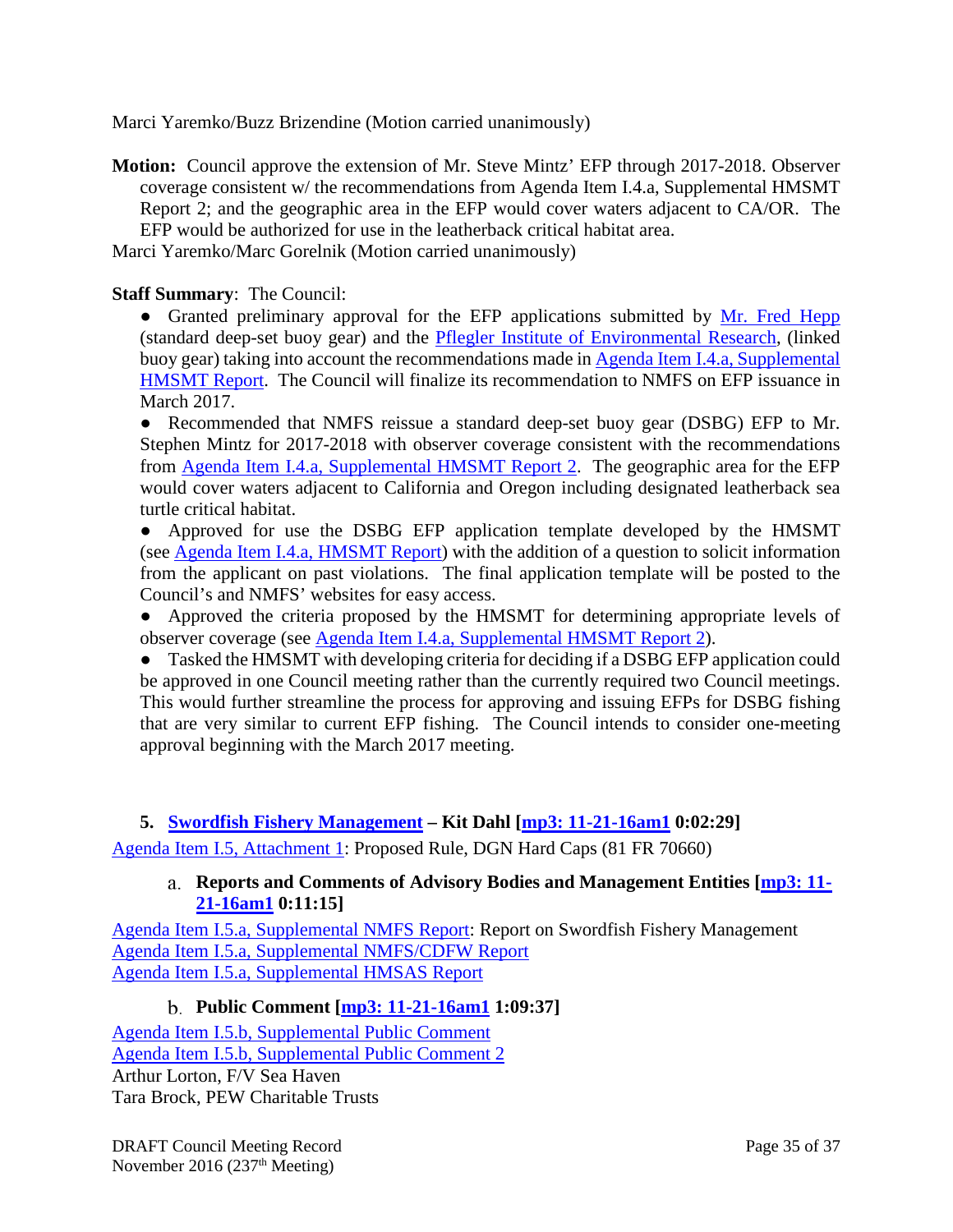Peter Flournoy, AFRF Geoff Shester, Oceana Cassie Burdyshaw, Turtle Island Restoration Network Robert Osborn Andrew Rasmussen, Commercial Fisherman of Santa Barbara Gary Burke, CFSB Kelly Fukushima Logan Kock Theresa Labriola, Wild Oceans John Hall, California Pelagic Fishing Association Jonathan Gonzalez, presented [Agenda Item I.5.b, Supplemental Public Comment PowerPoint:](http://www.pcouncil.org/wp-content/uploads/2016/11/I5b_Sup_PubCom_PPT_Gonzalez_NOV2016BB.pdf) (Gonzalez) Steven Shima, Santa Monica Seafood \*testified with someone else\*

<span id="page-35-0"></span>**Council Action: 1) Identify Fishery Permitting Priorities and Policies for the California Drift Gillnet Fishery and a Future Deep-Set Buoy Gear fishery, and 2) Provide Comments on the Drift Gillnet Fishery Hard Caps Proposed Rule [\[mp3: 11-21-16am2](ftp://ftp.pcouncil.org/pub/R1611_November_2016_Recordings/11-21-16am2Copy.mp3) 0:00:15]**

**Staff Summary:** The Council heard [Agenda Item I.5.a, Supplemental NMFS/CDFW Report](http://www.pcouncil.org/wp-content/uploads/2016/11/I5a_Sup_NMFS-CDFW_Rpt_DGN_PermitSystem_NOV2016BB.pdf) from CDFW and NMFS on their ongoing work to detail the elements of the Council's preliminary preferred alternative to create a Federal limited entry permit for the California large mesh drift gillnet fishery. The Council supports the direction the agencies are taking and looks forward to taking action on a detailed proposal on a Federal permit in March 2017.

The Council tasked its HMSMT to begin working on a range of alternatives for permitting and other aspects of authorizing a deep-set buoy gear fishery, using the [HMSAS's recommendations](http://www.pcouncil.org/wp-content/uploads/2016/11/I5a_Sup_HMSAS_Rpt_Swordfish_NOV2016BB.pdf) as a starting point. The HMSMT will seek input from the HMSAS when developing the range of alternatives. The Council expects that continued fishing under EFPs, particularly in areas outside of the Southern California Bight, will inform the development of alternatives.

The Council recognized that as it moves forward on these initiatives, it will need to consider the interplay of various gear types used to target swordfish including currently authorized gear types and the potential to authorize deep-set buoy gear and pelagic longline to target swordfish.

The Council reviewed the proposed rule to establish hard caps for the California large mesh drift gillnet fishery and determined that it is consistent with the Council's final action on this matter in September 2015. The Council supports NMFS' decision to separate the monitoring requirements component of Council action for subsequent implementation as described in [Agenda Item I.5.a,](http://www.pcouncil.org/wp-content/uploads/2016/11/I5a_Sup_NMFS_Rpt_Swordfish_Mgmt_NOV2016BB.pdf)  [Supplemental NMFS Report.](http://www.pcouncil.org/wp-content/uploads/2016/11/I5a_Sup_NMFS_Rpt_Swordfish_Mgmt_NOV2016BB.pdf)

## <span id="page-35-1"></span>**INFORMATIONAL REPORTS**

[Informational Report 1:](http://www.pcouncil.org/wp-content/uploads/2016/10/IR1_GAO_Vessel_Classification_NOV2016BB.pdf) Public Forum on Fishing Vessel Classification Standards (GAO); *Saturday, November 19, 7 pm, Hyatt Regency, Royal E Room*